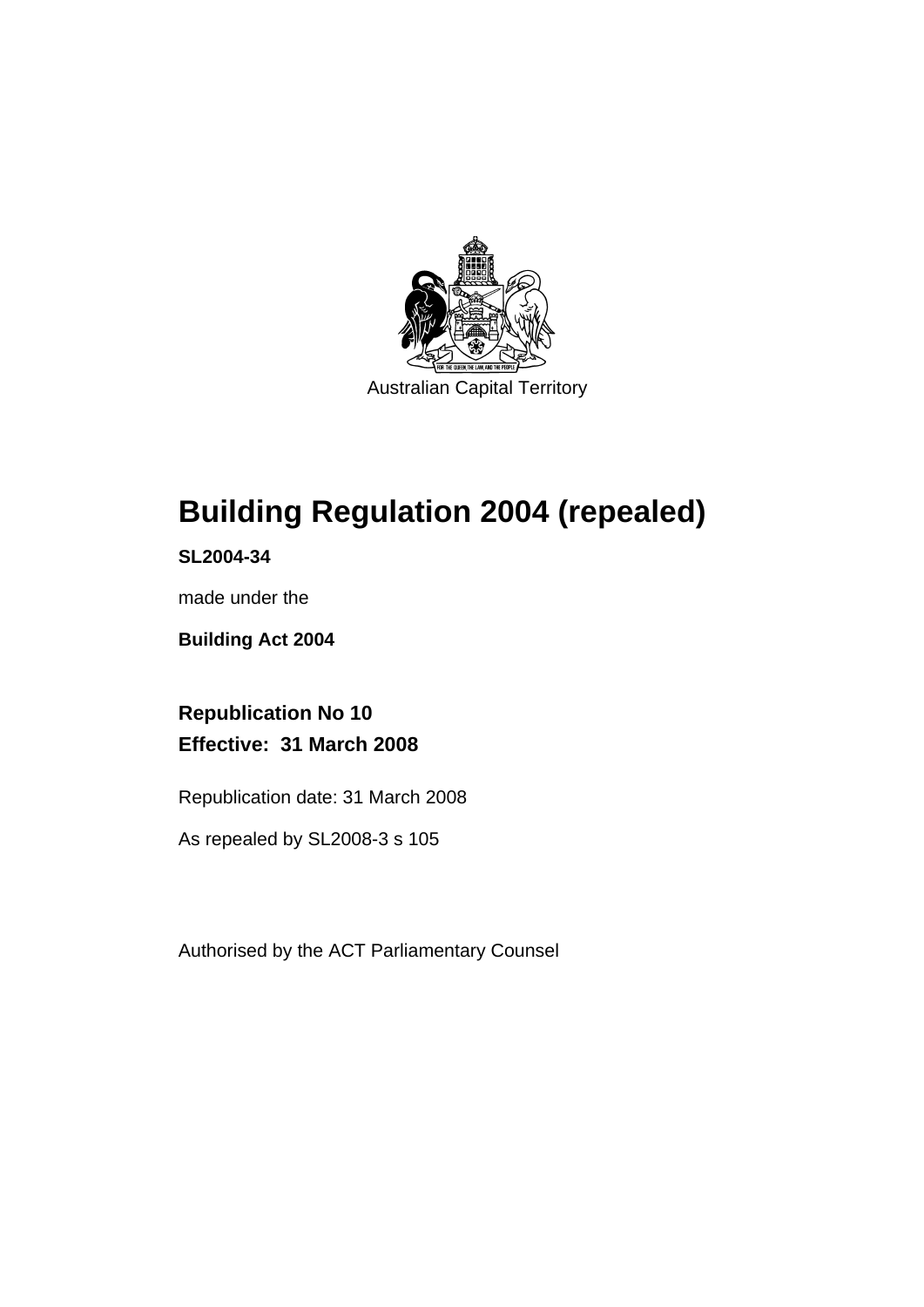# **About this republication**

#### **The republished law**

This is a republication of the *Building Regulation 2004* (repealed), made under the *[Building Act](#page-6-0)  [2004](#page-6-0)*, including any amendment made under the *Legislation Act 2001*, part 11.3 (Editorial changes).It also includes any commencement, amendment, repeal or expiry affecting the republished law to 31 March 2008.

The legislation history and amendment history of the republished law are set out in endnotes 3 and 4.

#### **Kinds of republications**

The Parliamentary Counsel's Office prepares 2 kinds of republications of ACT laws (see the ACT legislation register at www.legislation.act.gov.au):

- authorised republications to which the *Legislation Act 2001* applies
- unauthorised republications.

The status of this republication appears on the bottom of each page.

#### **Editorial changes**

The *Legislation Act 2001*, part 11.3 authorises the Parliamentary Counsel to make editorial amendments and other changes of a formal nature when preparing a law for republication. Editorial changes do not change the effect of the law, but have effect as if they had been made by an Act commencing on the republication date (see *Legislation Act 2001*, s 115 and s 117). The changes are made if the Parliamentary Counsel considers they are desirable to bring the law into line, or more closely into line, with current legislative drafting practice.

This republication includes amendments made under part 11.3 (see endnote 1).

#### **Uncommenced provisions and amendments**

If a provision of the republished law has not commenced or is affected by an uncommenced amendment, the symbol  $\mathbf{U}$  appears immediately before the provision heading. The text of the uncommenced provision  $\overline{or}$  amendment appears only in the last endnote.

#### **Modifications**

If a provision of the republished law is affected by a current modification, the symbol  $\mathbf{M}$ appears immediately before the provision heading. The text of the modifying provision appears in the endnotes. For the legal status of modifications, see *Legislation Act 2001*, section 95.

#### **Penalties**

The value of a penalty unit for an offence against this republished law at the republication date is—

- (a) if the person charged is an individual—\$100; or
- (b) if the person charged is a corporation—\$500.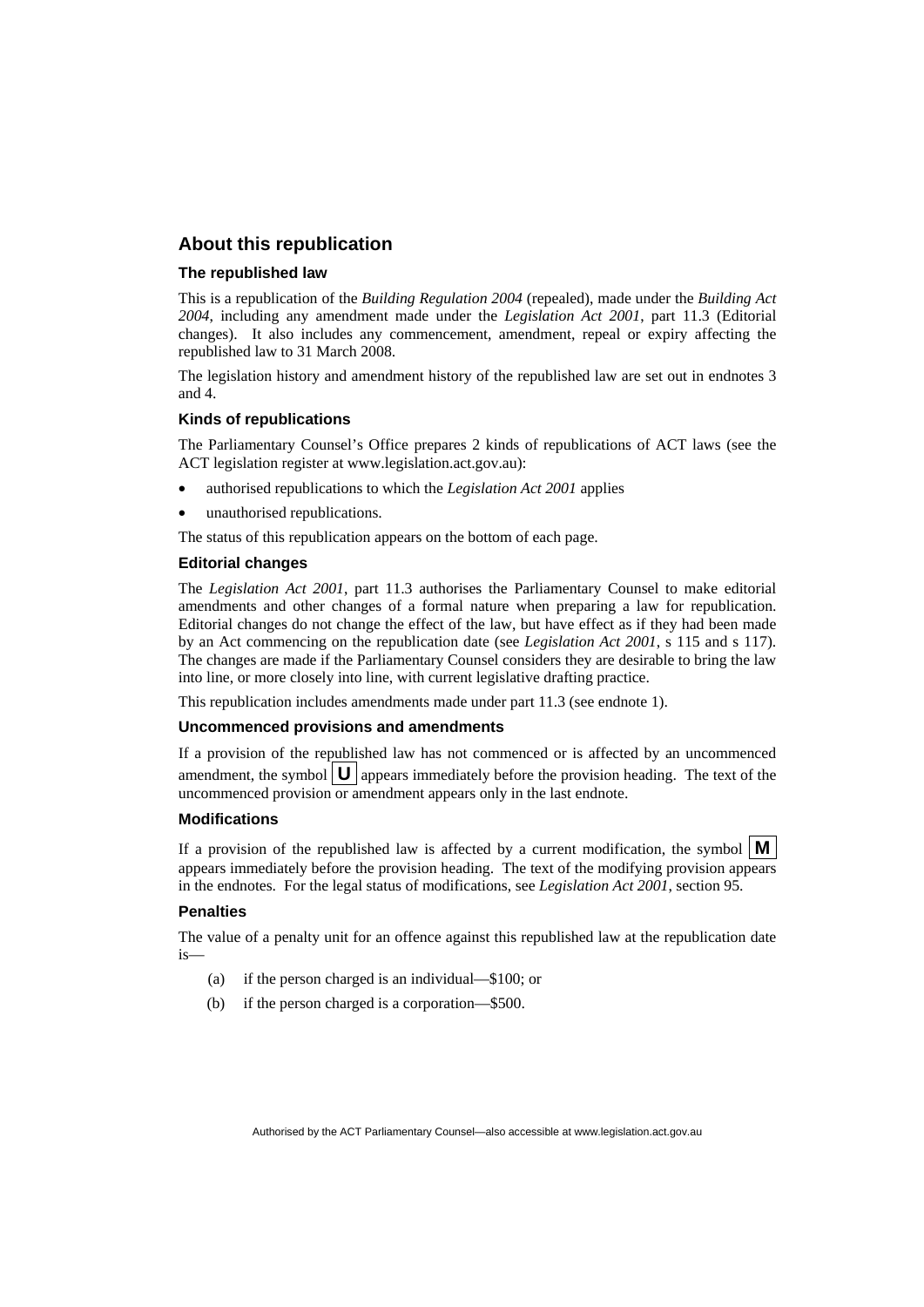

**[Building Regulation 2004 \(repealed\)](#page-6-0)** 

made under the

**[Building Act 2004](#page-6-0)** 

# **Contents**

31/03/08

|                 |                                                                                                         | Page       |
|-----------------|---------------------------------------------------------------------------------------------------------|------------|
| 1               | Name of regulation                                                                                      | 2          |
| $\overline{2}$  | Dictionary                                                                                              | 2          |
| 3               | <b>Notes</b>                                                                                            | 2          |
| 4               | Offences against regulation-application of Criminal Code etc                                            | 3          |
| 4A              | Meaning of building work-Act, s 6 (2) (a) and (b)                                                       | 3          |
| 4B              | Meaning of specialist building work—Act, s 9 (b)                                                        | 3          |
| 5               | Exempt buildings—Act, s 12                                                                              | 4          |
| 6               | Buildings to which Act does not apply—Act, s 13                                                         | 7          |
| 7               | Exempt building work—Act, $s$ 15 (1) (b) and $s$ 83 (1) (b)                                             | 8          |
| 7A              | Exempt building work involving asbestos—Act, s 15 (1) (b) and (2),<br>s 65 (2) and s 83 (1) (b) and (2) | 9          |
| 8               | Criteria for appointment of government certifier—Act, s 20 (4)                                          | 10         |
| 9               | Copies of plans for building approval applications—Act, s 26 (2) (a)                                    | 10         |
| R <sub>10</sub> | Building Regulation 2004 (repealed)                                                                     | contents 1 |

Effective: 31/03/08

contents 1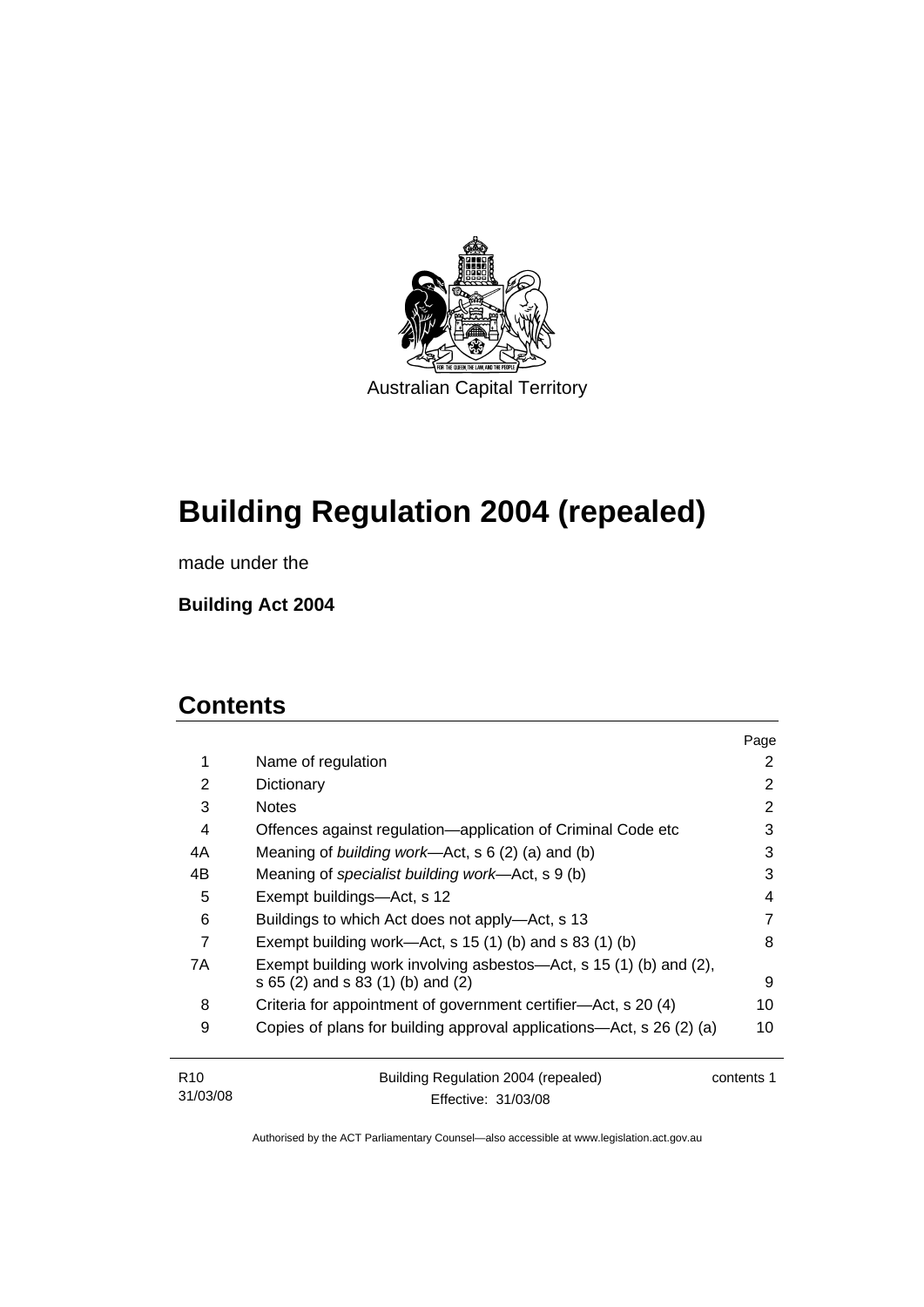|     |                                                                                      | Page |
|-----|--------------------------------------------------------------------------------------|------|
| 10  | General requirements for building approval applications-Act, s 26 (3)                | 11   |
| 11  | Building approval for building erection or alteration—Act, s 26 (3)                  | 11   |
| 12  | Building approval for removal or demolition of buildings—Act, s 26 (3)               | 13   |
| 12A | Building approval for asbestos removal—Act, s 26 (3)                                 | 13   |
| 13  | General requirements for plans-Act, s 27 (1) (a)                                     | 14   |
| 14  | Requirements for plans for alteration or erection of building-Act, s 27<br>$(1)$ (a) | 15   |
| 14A | Requirements for plans for asbestos removal—Act, s 27 (1) (a)                        | 17   |
| 15  | Consultation and consent-Act, s 27 (1) (b)                                           | 18   |
| 16  | Substantial alteration-Act, s 29 (2) (a)                                             | 20   |
| 16A | Unaltered parts that need not comply with building code—Act, s 29 (2)<br>(b)         | 22   |
| 17  | Significantly different from plan amendment—Act, s 32 (4)                            | 26   |
| 18  | Considerations about whether work done in proper way—Act, s 42 (2)                   | 27   |
| 19  | Considerations about whether work done in skilful way-Act, s 42 (2)                  | 29   |
| 20  | Stages of building work—Act, s 43 (1)                                                | 29   |
| 21  | Alternative to new survey plan—Act, s 43 (2) (a) (ii)                                | 30   |
| 22  | Consent or approval on completion of building work—Act, s 48 (2) (d)                 | 31   |
| 23  | Residential building work to which Act, pt 6 does not apply                          | 31   |
| 24  | End of statutory warranties-Act, s 88 (4)                                            | 31   |
| 25  | Residential building work minimum insurance-Act, s 90 (1) (b)                        | 32   |
| 26  | Residential building work period of insurance—Act, s 90 (1) (c) and (d)              | 32   |
| 27  | Residential building work period for claims-Act, s 90 (1) (i)                        | 32   |
| 28  | Amount insurer not liable for-Act, s 91 (1)                                          | 32   |
| 29  | If builder defaults and work less than deposit paid—Act, s 93 (3) (b)                | 32   |
| 29A | Building code application to bushfire-prone area-Act, s 136 (4)                      | 33   |
| 30  | Appealable decisions and relevant people-Act, s 146 (5)                              | 33   |

# **Dictionary** [36](#page-41-0)

| <b>Endnotes</b> |                    |      |
|-----------------|--------------------|------|
| $\mathbf{1}$    | About the endnotes | - 37 |
|                 | Abbreviation key   | -37  |

| contents 2 | Building Regulation 2004 (repealed) | R <sub>10</sub> |
|------------|-------------------------------------|-----------------|
|            | Effective: 31/03/08                 | 31/03/08        |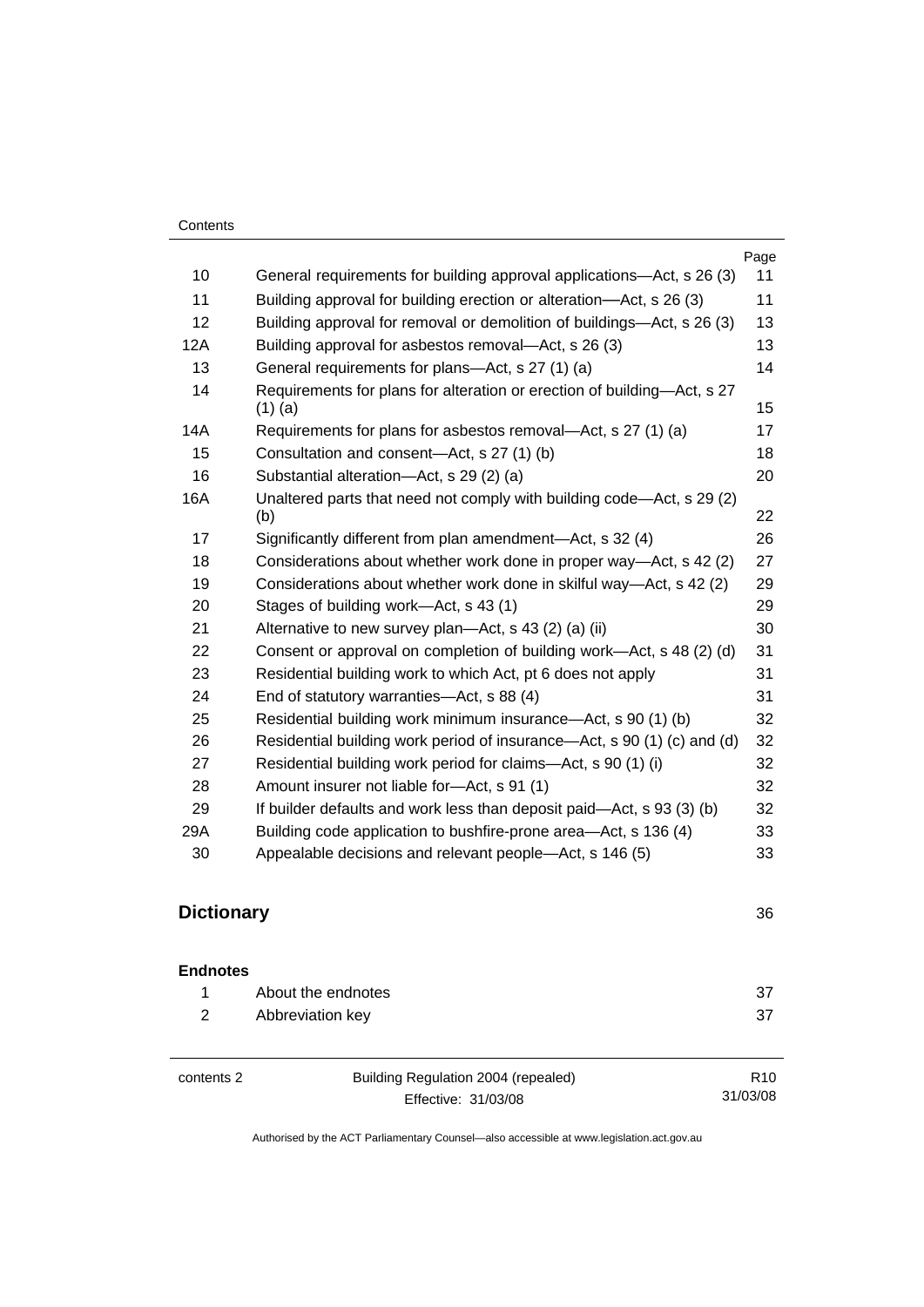|   |                        | Contents |
|---|------------------------|----------|
|   |                        | Page     |
| 3 | Legislation history    | 38       |
| 4 | Amendment history      | 39       |
| 5 | Earlier republications | 41       |

contents 3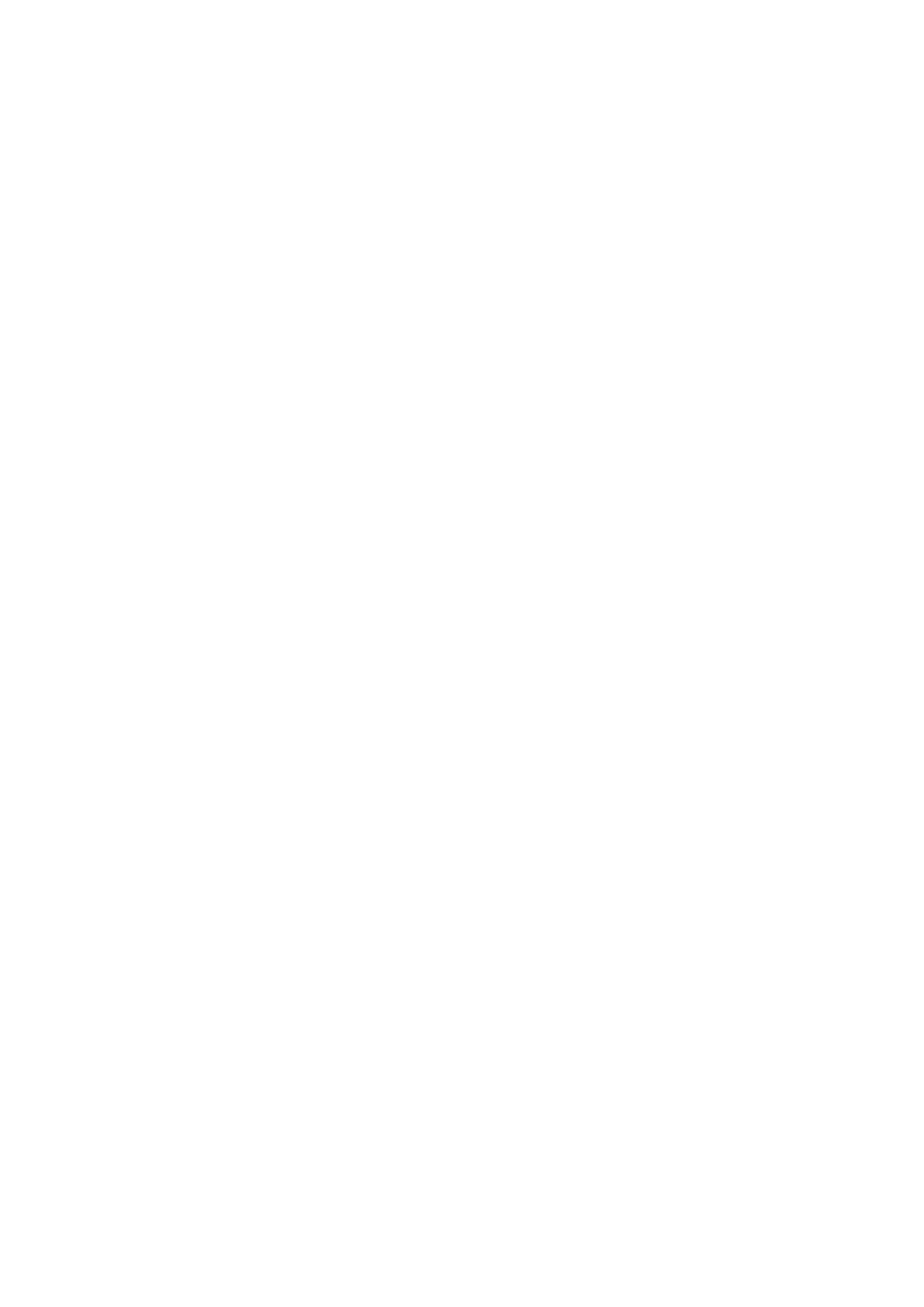<span id="page-6-0"></span>

# **Building Regulation 2004 (repealed)**

made under the

I

**Building Act 2004** 

R10 31/03/08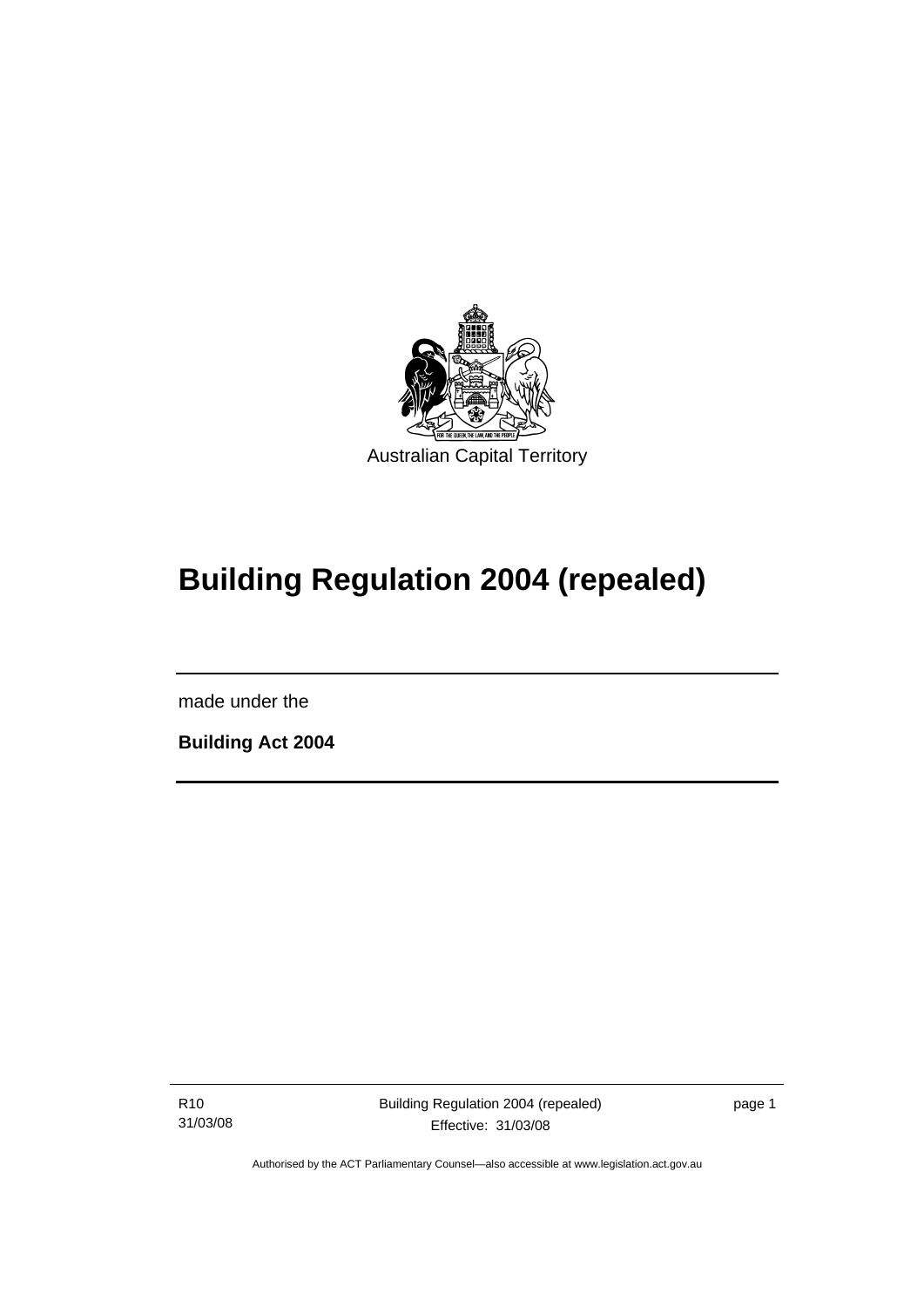# <span id="page-7-0"></span>**1 Name of regulation**

This regulation is the *Building Regulation 2004*.

# **2 Dictionary**

The dictionary at the end of this regulation is part of this regulation.

*Note 1* The dictionary defines certain terms, and includes references (*signpost definitions*) to other terms defined elsewhere in this regulation or in other legislation.

> For example, the signpost definition '*asbestos*—see the *Dangerous Substances Act 2004*, section 47A.' means the term 'asbestos' is defined in that section and the definition applies to this regulation.

*Note 2* A definition in the dictionary (including a signpost definition) applies to the entire regulation unless the definition, or another provision of the regulation, provides otherwise or the contrary intention otherwise appears (see Legislation Act, s 155 and s 156 (1)).

### **3 Notes**

A note included in this regulation is explanatory and is not part of this regulation.

*Note* See the Legislation Act, s 127 (1), (4) and (5) for the legal status of notes.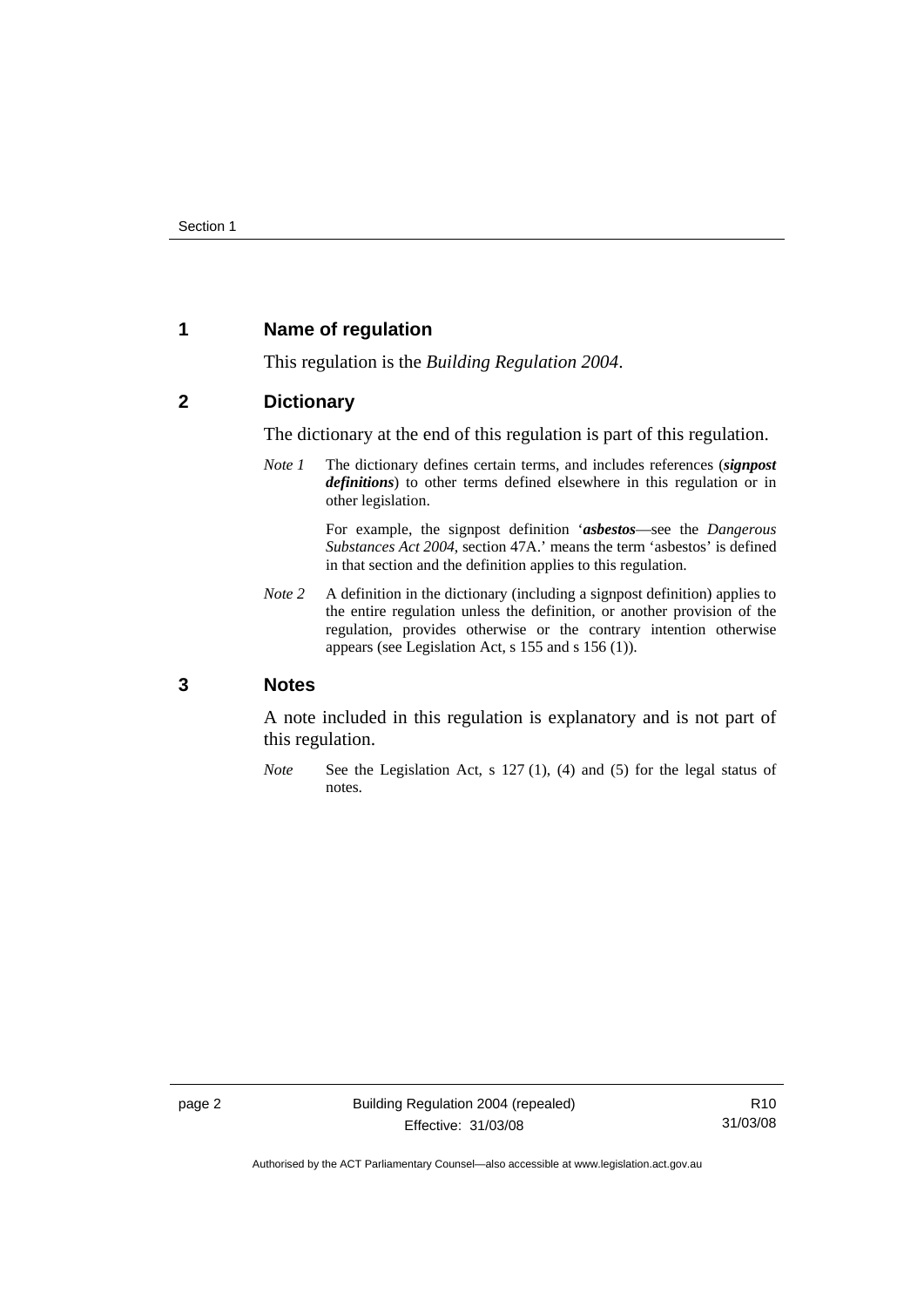# <span id="page-8-0"></span>**4 Offences against regulation—application of Criminal Code etc**

Other legislation applies in relation to offences against this regulation.

*Note 1 Criminal Code*

The Criminal Code, ch 2 applies to all offences against this regulation (see Code, pt 2.1).

The chapter sets out the general principles of criminal responsibility (including burdens of proof and general defences), and defines terms used for offences to which the Code applies (eg *conduct*, *intention*, *recklessness* and *strict liability*).

*Note 2 Penalty units* 

The Legislation Act, s 133 deals with the meaning of offence penalties that are expressed in penalty units.

# **4A Meaning of** *building work***—Act, s 6 (2) (a) and (b)**

*Building work* includes building work that involves handling asbestos or disturbing friable asbestos.

#### **Examples of handling asbestos or disturbing friable asbestos**

- 1 removal of asbestos
- 2 cutting a hole in a sheet of asbestos
- *Note* An example is part of the regulation, is not exhaustive and may extend, but does not limit, the meaning of the provision in which it appears (see Legislation Act, s 126 and s 132).

## **4B Meaning of** *specialist building work***—Act, s 9 (b)**

- (1) *Specialist building work* includes building work that involves handling asbestos or disturbing friable asbestos.
- (2) For subsection (1), *handling* asbestos does not include handling bonded asbestos that forms part of a residential building.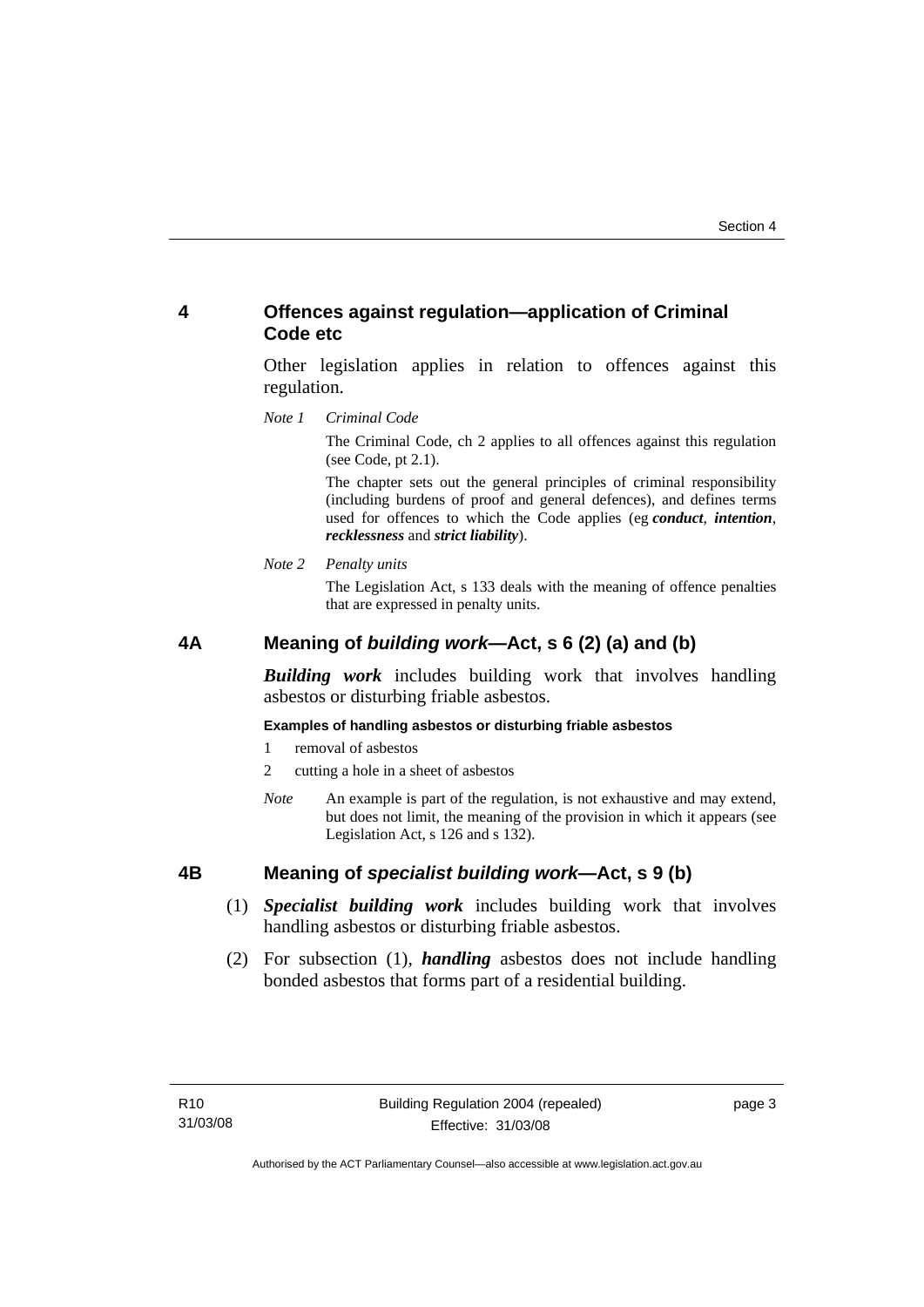# <span id="page-9-0"></span>**5 Exempt buildings—Act, s 12**

- (1) Each of the following is an exempt building:
	- (a) a fence or wall if—
		- (i) the height measured from any point on the fence or wall to the ground is not more than 1.8m, excluding any part of the structure that is in the ground; and
		- (ii) it does not form an integral part of an enclosure for a swimming pool;
	- (b) a retaining wall if the height measured from any point at the top of the retaining wall to the lowest adjacent ground level is not more than 1.2m, excluding any part of the wall that is in the ground;
	- (c) an outdoor deck, carport, pergola, porch, veranda, shelter, gazebo, shade structure or hail protection structure if—
		- (i) it has no wall; and
		- (ii) if it has a covering (including a sail or sail-like element)—the total covering area is  $25m^2$  or less; and
		- (iii) the height measured from any point on the structure to the ground is not more than 3m, excluding any part of the structure that is in the ground; and
		- (iv) the height measured from any point on top of any flooring of the structure to the ground is not more than 1m, excluding any part of the structure that is in the ground; and
		- (v) its framing does not have an unsupported span, including any cantilever, longer than 4m; and

Authorised by the ACT Parliamentary Counsel—also accessible at www.legislation.act.gov.au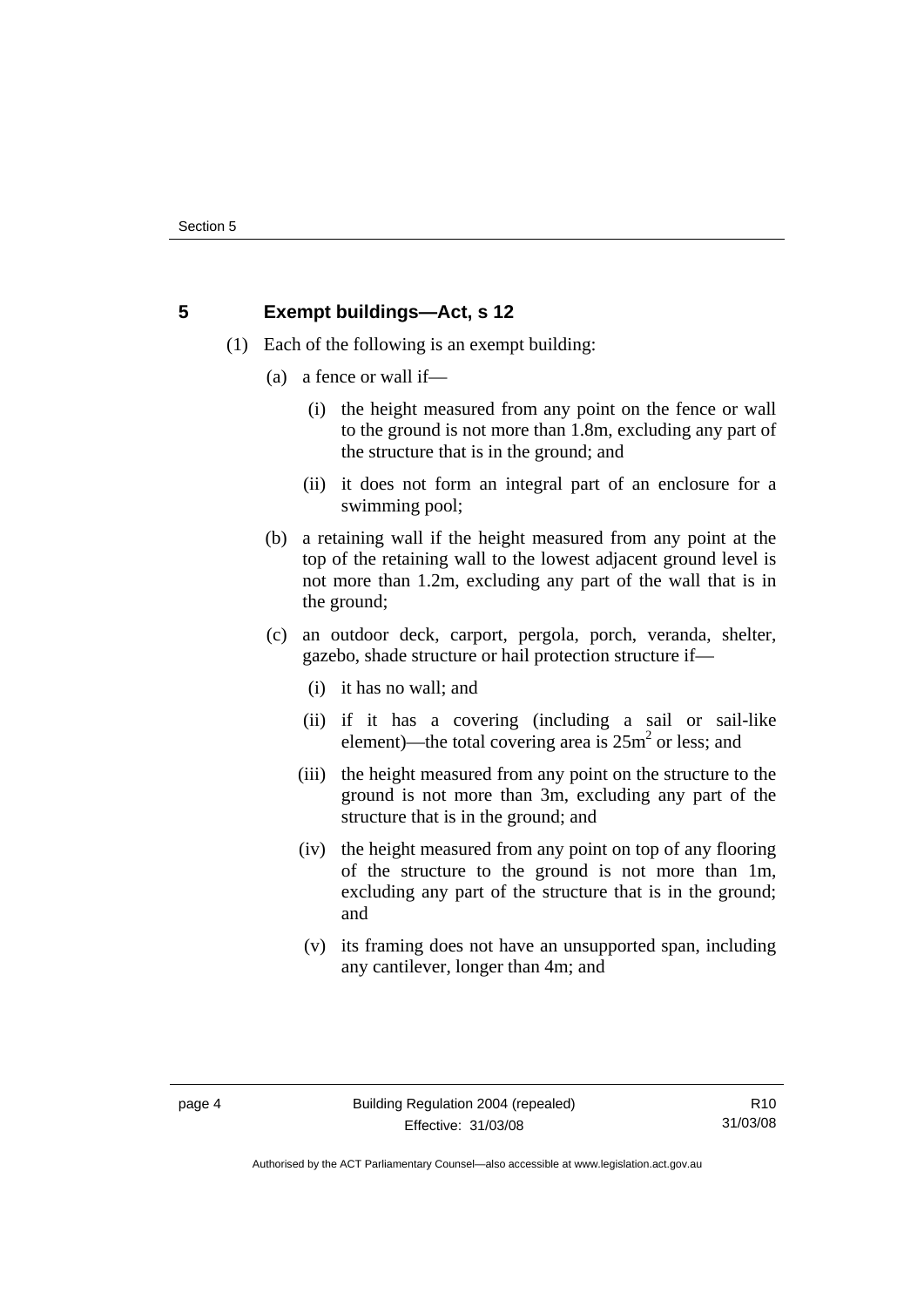(d) a shed, gazebo, greenhouse or similar structure the roof area of which does not exceed  $10m^2$ ;

#### **Examples of similar structure**

conservatory, cubbyhouse, store, workshop, studio, outbuilding or class 10a building

- *Note* An example is part of this regulation, is not exhaustive and may extend, but does not limit, the meaning of the provision in which it appears (see Legislation Act, s 126 and s 132).
- (e) an antenna or aerial assembly, if—
	- (i) the height measured from the highest part of the assembly to the lowest is 5m or less, excluding any part of the assembly that is in the ground or is part of the building the assembly is mounted on; and
	- (ii) the assembly is a class 10b building;
- (f) an artificial pool, other than a bathtub, used, or for use, mainly for swimming, wading or bathing, that cannot hold water to a depth of more than 300mm;
- (g) an internal alteration to a building for which a certificate under the Act, part 5 (Building occupancy) has been issued, if the alteration does not change the classification of the building;
- (h) an outdoor pond if—
	- (i) it is not used, or for use, mainly for swimming, wading or bathing; and
	- (ii) the height measured from any point on the wall of the pond to the lowest point on the base of the pond is not more than 1.2m, excluding any part of the wall that is in the ground;
- (i) a structure (for example, a barbeque or letterbox) if—
- (i) it has a plan area not exceeding  $2m^2$ ; and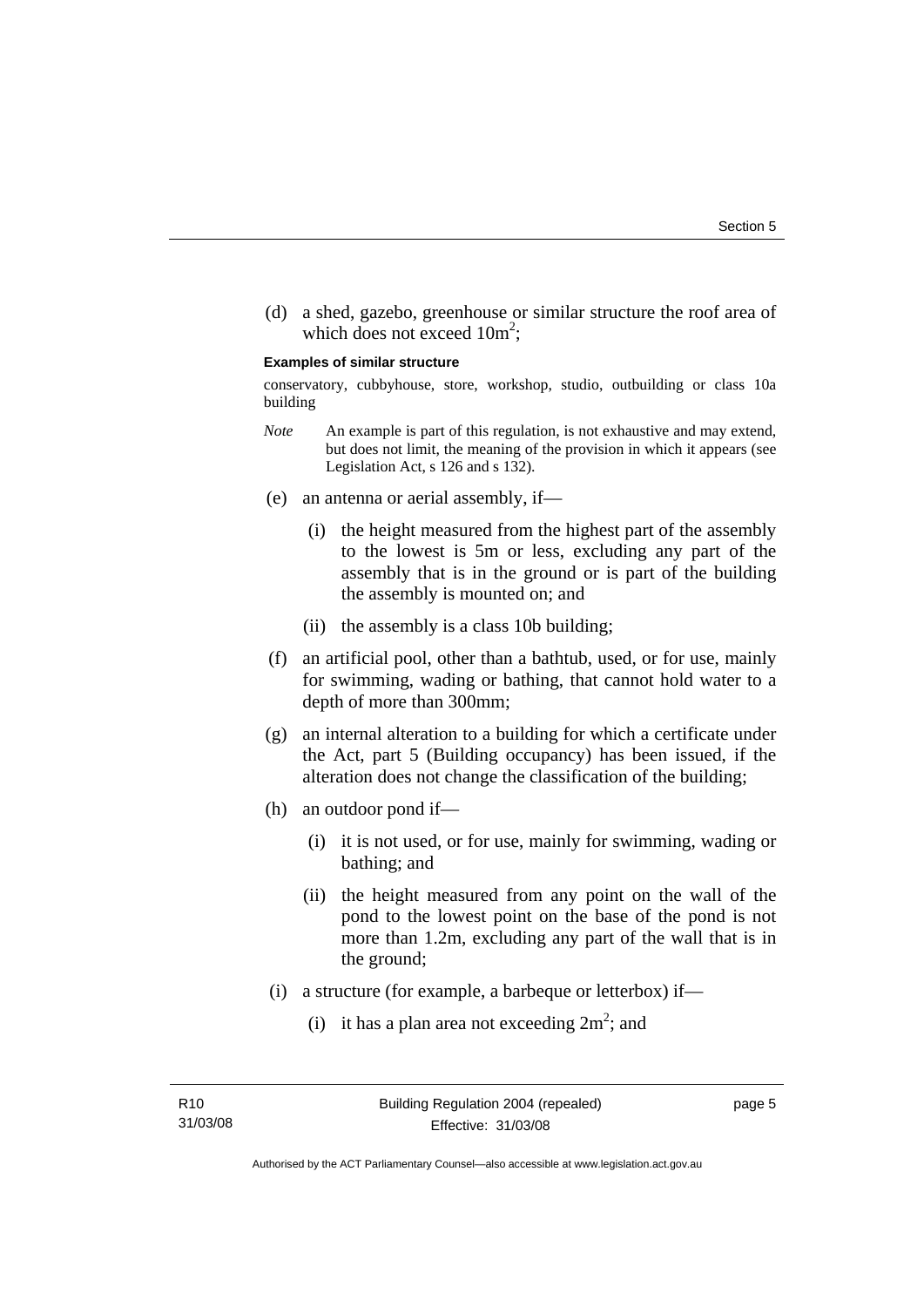- (ii) the height measured from any point on the structure to the ground is not more than 1.8m, excluding any part of it that is in the ground;
- (j) a water tank if—
	- (i) it has a capacity not exceeding 17kL; and
	- (ii) the height measured from any point on the tank to the ground is not more than 2.4m, excluding any part of the tank that is in the ground;
- (k) an amusement ride, device to which AS 3533 applies or a portable building or structure, including a tent, marquee, stall or booth, erected at a place if—
	- (i) the building or structure is erected and used only in accordance with any applicable provision of AS 3533; and
	- (ii) if the building code applies to the building—the building or structure is a class 6, class 7 or class 10a building; and
	- (iii) the building or structure is not intended to be, and has not been, at the place for longer than 2 months.
- (2) Subsection (1) does not apply if—
	- (a) the building work in relation to the exempt building affects—
		- (i) the structural sufficiency, soundness or stability of part of a building for which a certificate under the Act, part 5 (Building occupancy) has been issued; or
		- (ii) a fire-rated wall, ceiling or floor; or
		- (iii) a ventilation or air-handling system, fire protection system or other mechanical service; or
		- (iv) a fire-escape, emergency lift, stairway, exit or passageway to an exit; or

R10 31/03/08

Authorised by the ACT Parliamentary Counsel—also accessible at www.legislation.act.gov.au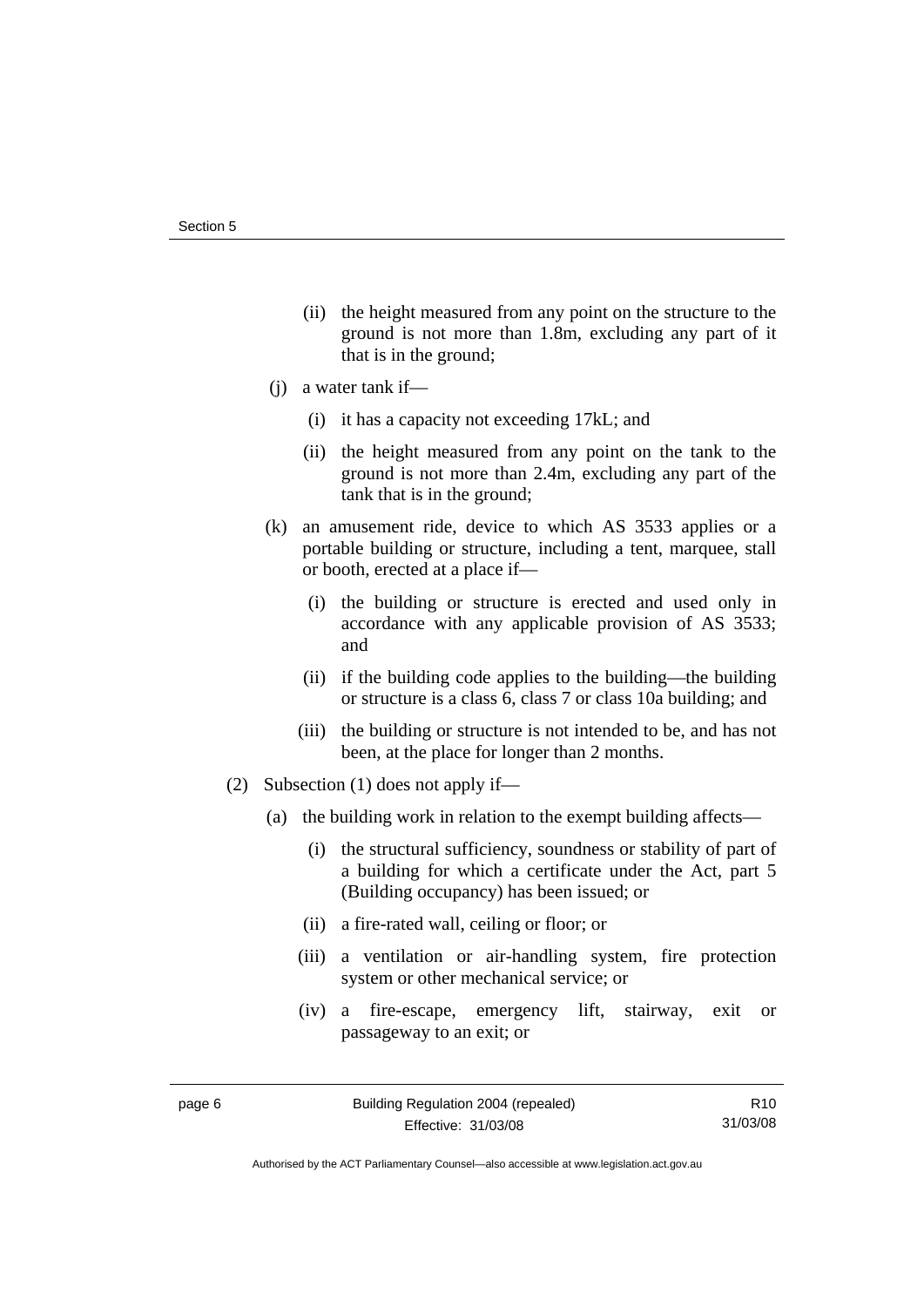- <span id="page-12-0"></span> (b) the building proposed to be built adversely affects the provision of natural light or ventilation to a building for which a certificate under the Act, part 5 has been issued.
- (3) In this section:

*assembly*, in relation to an antenna or aerial, means the antenna or aerial and its mast, tower and footing.

# **6 Buildings to which Act does not apply—Act, s 13**

- (1) The Act does not apply to the following buildings:
	- (a) bridges;
	- (b) dams;
	- (c) retaining walls associated with bridges, dams or roads;
	- (d) stiles;
	- (e) mesh fences less than 3m high measured from the top of the fence to the ground, excluding any part of the fence that is in the ground;
	- (f) prefabricated bus shelters;
	- (g) prefabricated playground equipment;
	- (h) road signs;
	- (i) electricity network distribution equipment;
	- (j) reservoirs that are not part of an on-site stormwater detention system;
	- (k) aqueducts;
	- (l) water and sewage treatment works;
	- (m) stormwater outfalls.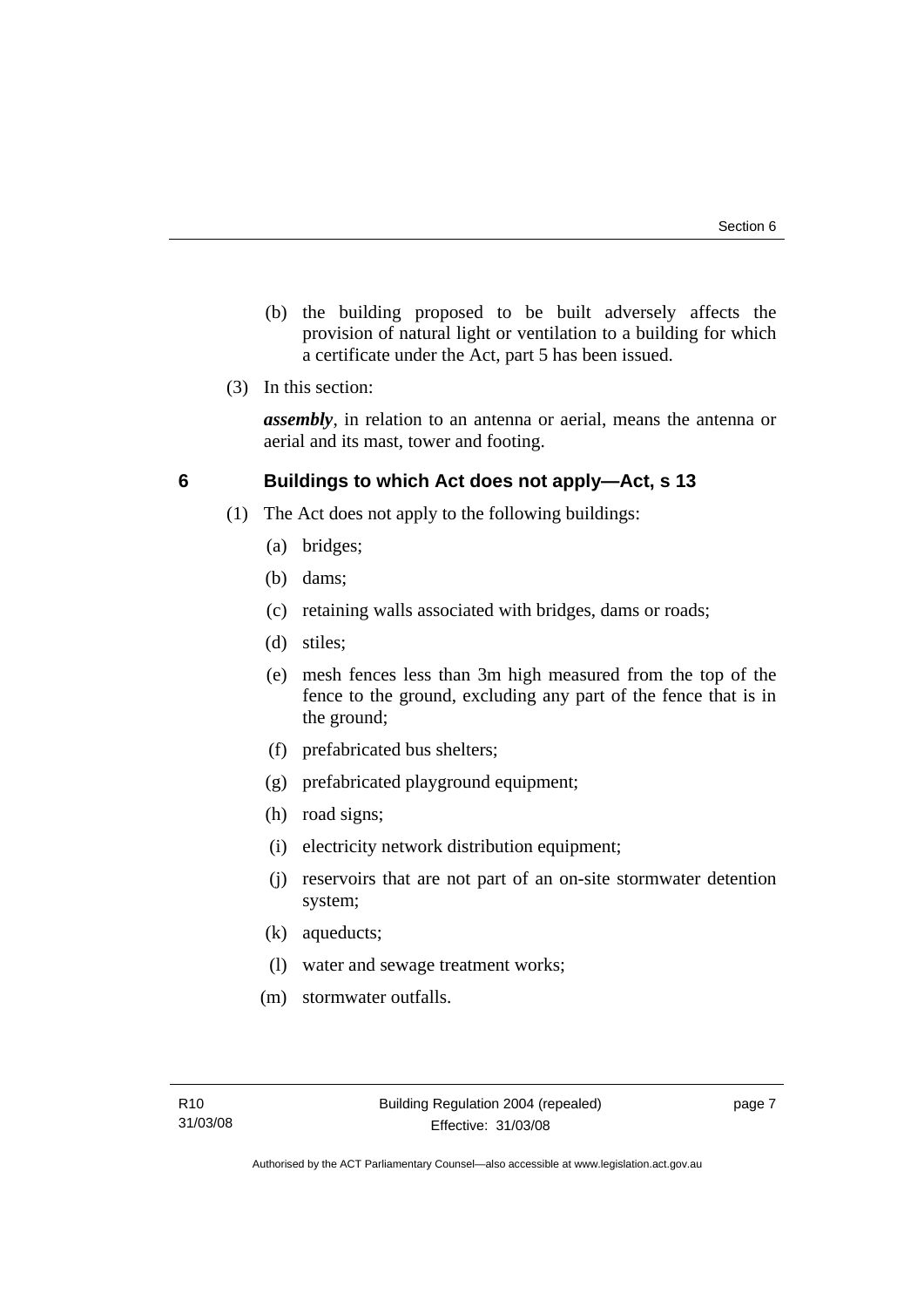- <span id="page-13-0"></span> (2) The Act does not apply to poles and masts owned by—
	- (a) the Territory; or
	- (b) the Commonwealth; or
	- (c) a territory authority; or
	- (d) a body established under a Commonwealth law; or
	- (e) the provider of an electricity supply or telephone service.

# **7 Exempt building work—Act, s 15 (1) (b) and s 83 (1) (b)**

- (1) The installation, alteration or removal of the following is exempt building work for part 3 (Building work) and part 6 (Residential buildings—statutory warranties, insurance and fidelity certificates):
	- (a) an externally mounted photovoltaic panel or solar water heater for a class 1 or class 10a building, if the building work—
		- (i) does not involve any alteration that would affect the structural sufficiency or stability of the building; and
		- (ii) does not affect the building complying with the building code;
	- (b) an externally mounted airconditioning unit for a class 1 or class 10a building, if—
		- (i) the building work does not involve any alteration that would affect the structural sufficiency or stability of the building; and
		- (ii) the building work does not affect the building complying with the building code; and
		- (iii) the unit is not the main source of ventilation—
			- (A) if the unit is installed for a particular room—for the room; or

Authorised by the ACT Parliamentary Counsel—also accessible at www.legislation.act.gov.au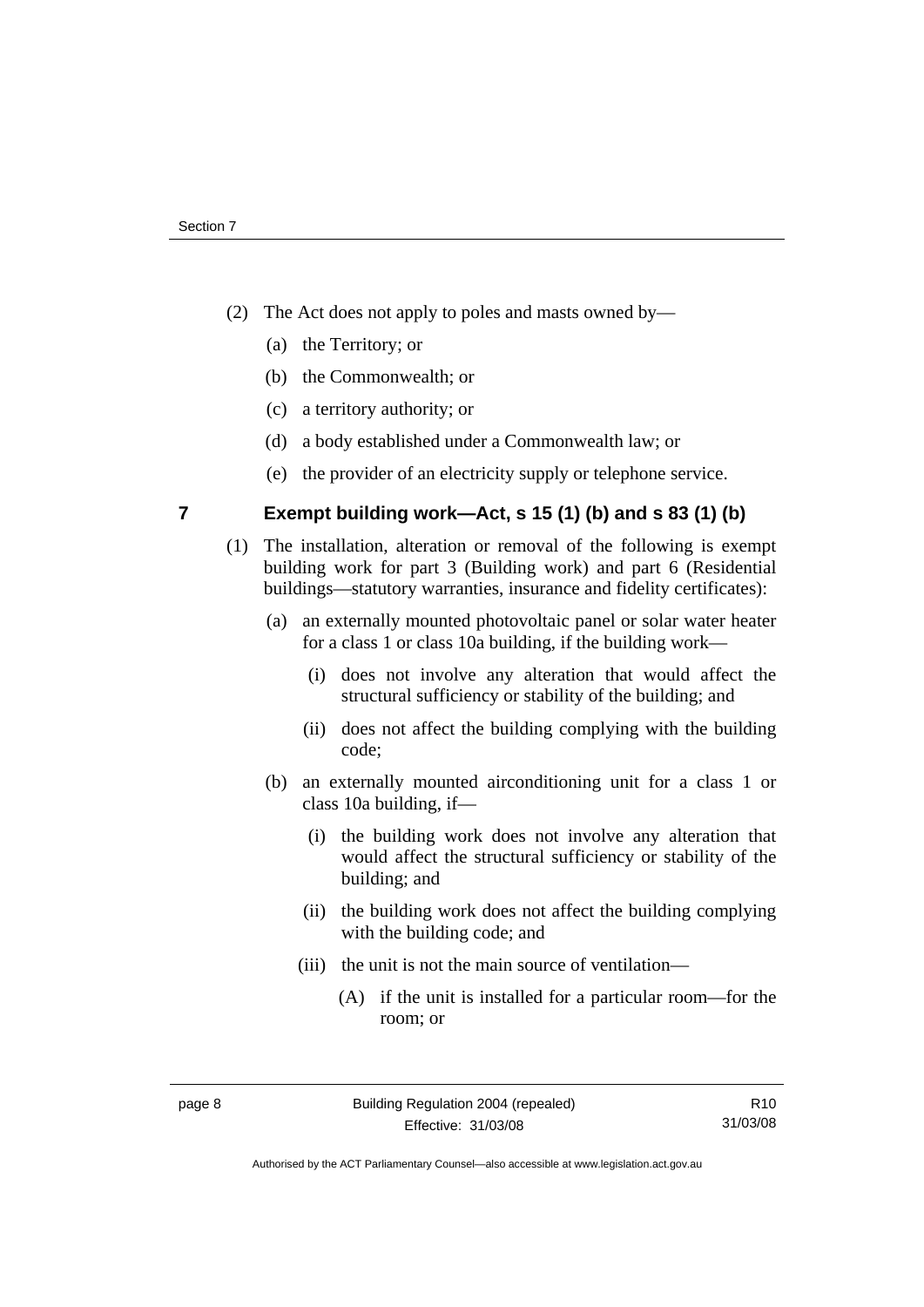- (B) if the unit is installed for a building—for that building.
- <span id="page-14-0"></span>*Note* The building code includes standards for load bearing and waterproofing.
- (2) In this section:

*solar water heater*, for a building, means a solar water panel designed to be mounted externally, together with any hot-water tank that holds water heated by the panel.

# **7A Exempt building work involving asbestos—Act, s 15 (1) (b) and (2), s 65 (2) and s 83 (1) (b) and (2)**

- (1) Building work that involves handling asbestos is exempt building work if—
	- (a) the asbestos is bonded asbestos; and
- (b) not more than  $10m<sup>2</sup>$  of asbestos is handled during the building work; and
	- (c) each person who handles the asbestos—
		- (i) works in a prescribed occupation; and
		- (ii) has a relevant asbestos qualification; and
	- (d) the asbestos is handled by each person who handles it in the course of the person's occupation.
	- (2) The construction occupations registrar may declare—
		- (a) an occupation to be a prescribed occupation; or
		- (b) a qualification to be a relevant asbestos qualification.
	- (3) A declaration is a notifiable instrument.

*Note* A notifiable instrument must be notified under the Legislation Act.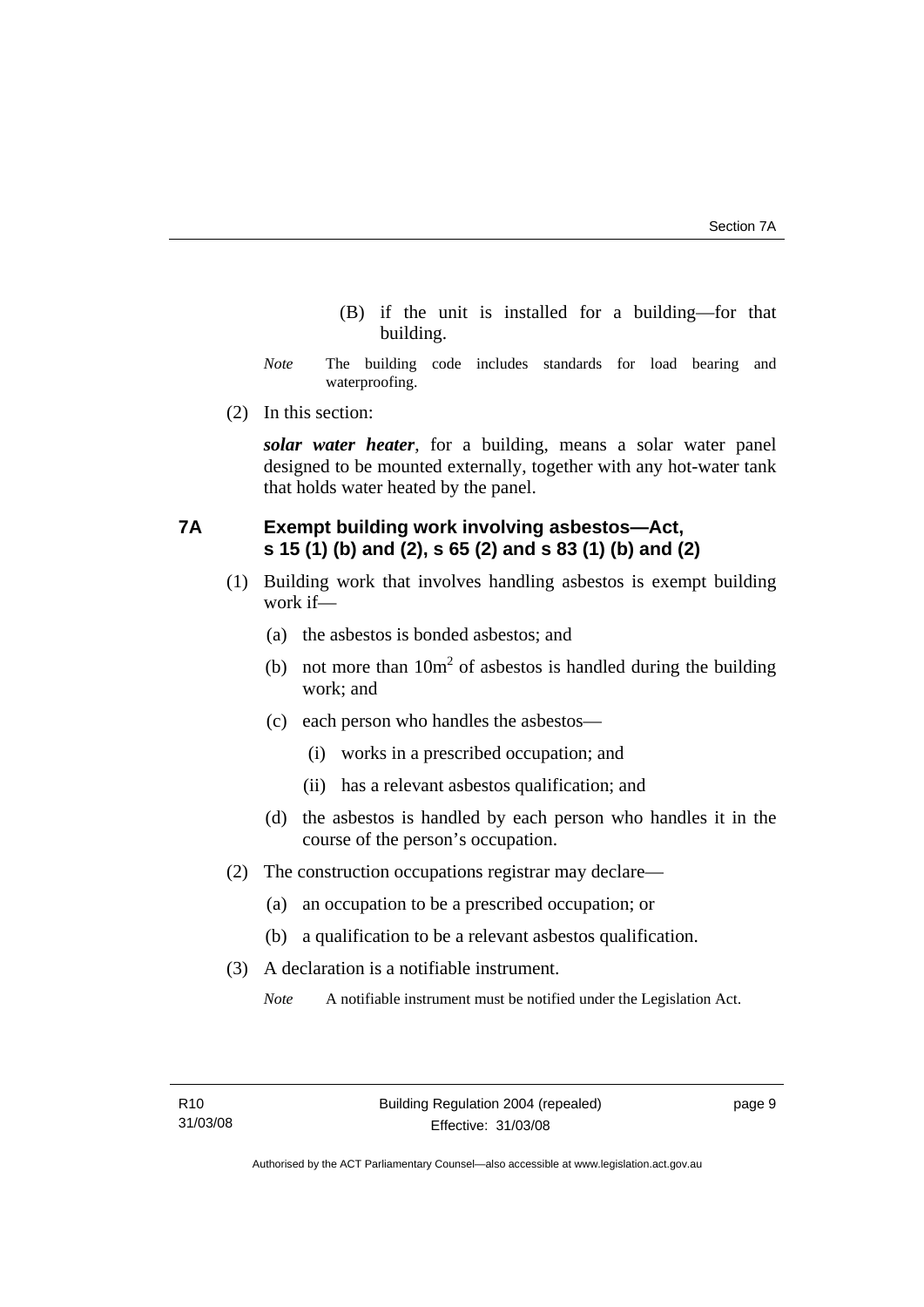<span id="page-15-0"></span>(4) In this section:

*building surveyor*—see the *Construction Occupations (Licensing) Act 2004*, section 9.

*construction occupation*—see the *Construction Occupations (Licensing) Act 2004*, section 7.

*plumbing plan certifier*—see the *Construction Occupations (Licensing) Act 2004*, section 14.

*prescribed occupation* means—

- (a) a construction occupation, other than building surveyor or plumbing plan certifier; or
- (b) an occupation declared to be a prescribed occupation under subsection (2).

*relevant asbestos qualification* means a qualification declared to be a relevant asbestos qualification under subsection (2).

# **8 Criteria for appointment of government certifier—Act, s 20 (4)**

The criteria for the appointment of a government certifier for building work are—

- (a) a building approval for the work is in force; and
- (b) a licensed builder has started the work; and
- (c) the owner of the land where the work is being carried out cannot, after making reasonable efforts, appoint a certifier for the work.

# **9 Copies of plans for building approval applications—Act, s 26 (2) (a)**

The prescribed number of copies is 3.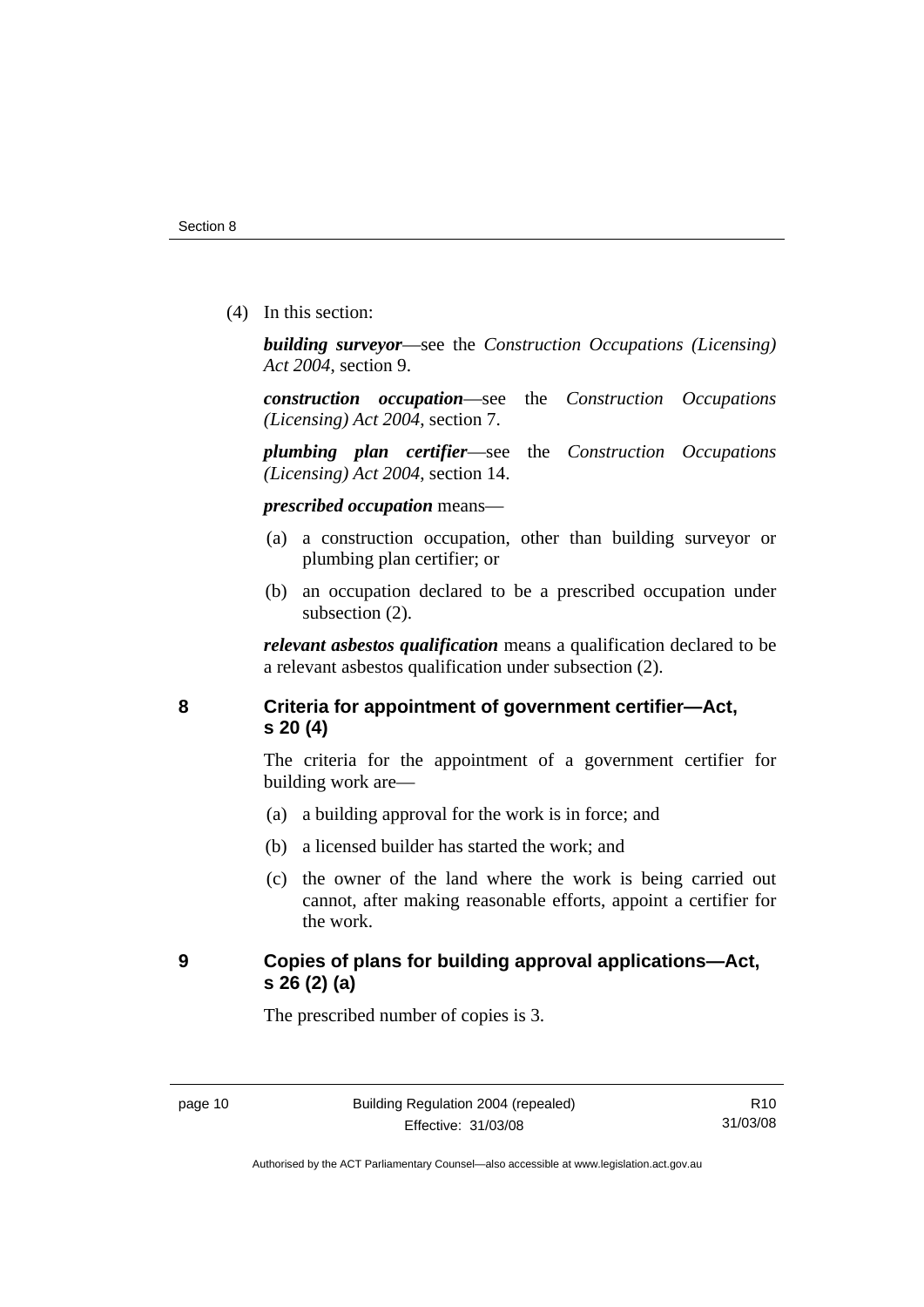# <span id="page-16-0"></span>**10 General requirements for building approval applications—Act, s 26 (3)**

- (1) The following requirements are prescribed for an application:
	- (a) the application must contain an estimate of the cost of the building work calculated in accordance with a method determined in writing by the construction occupations registrar;
	- (b) if building work is proposed to be carried out at or near a street or place that is open to or used by the public—an application must contain details of the precautions proposed to be taken to protect the safety of people using the street or place when the building work is to be carried out;
	- (c) the application must state the area of the parcel of land.
- (2) A determination under subsection (1) (a) is a notifiable instrument.

*Note* A notifiable instrument must be notified under the Legislation Act.

# **11 Building approval for building erection or alteration—Act, s 26 (3)**

- (1) For an application in relation to building work that involves the erection or alteration of a building, the following information must be included in the application and plans accompanying the application:
	- (a) the class of the building according to the intended use of the building as proposed to be erected or altered;
	- (b) what fire-resisting construction type (under the building code) the building as proposed to be erected or altered will be, if applicable to the building;
	- *Note* Fire-resisting construction type may not be applicable if an alternative solution under the building code is used.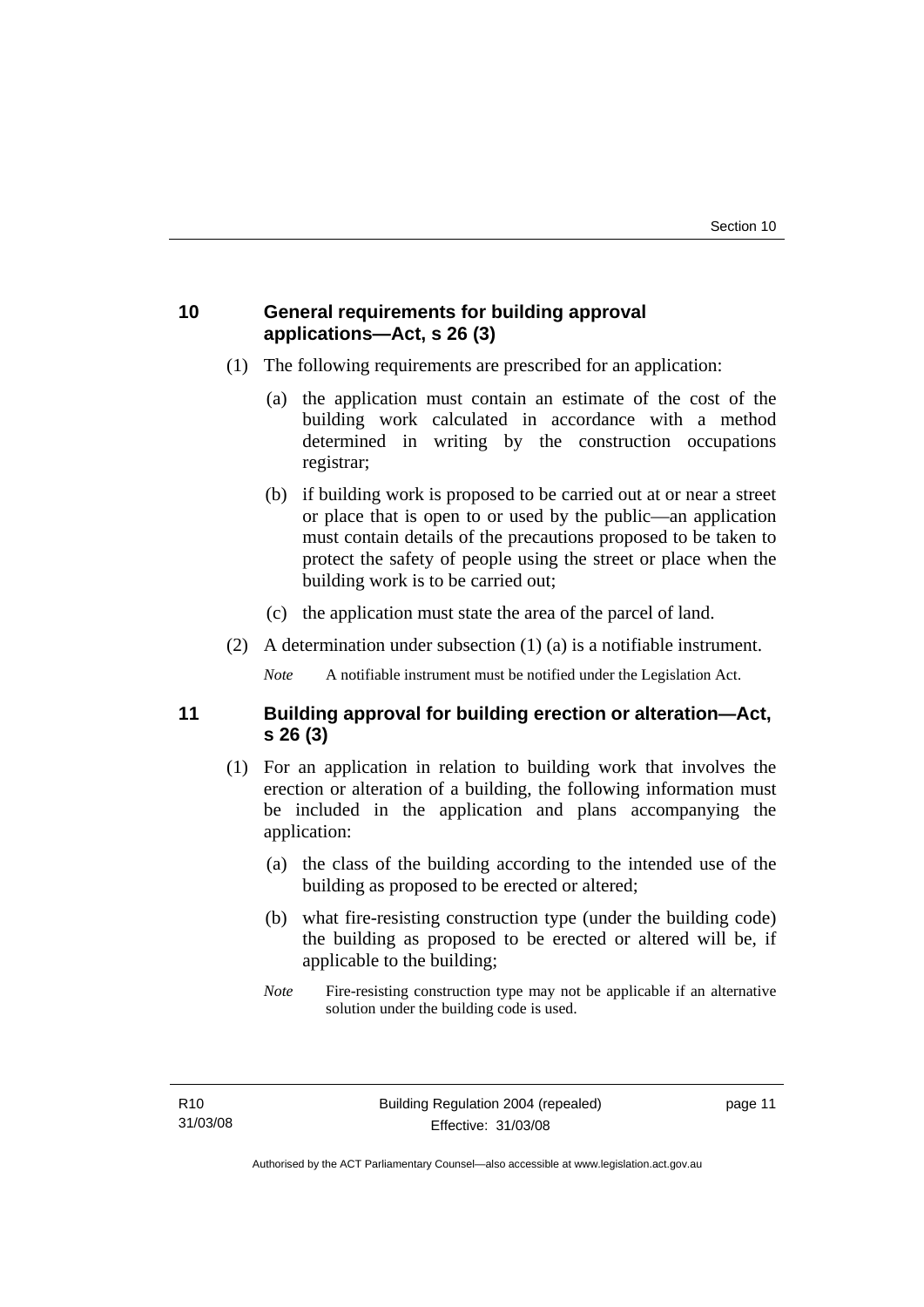- (c) for an application that relates to the erection or alteration of a class 1 or class 10a building—the site classification of the parcel of land in accordance with the classification provided by the building code;
- (d) for an application that relates to the alteration of a building—
	- (i) the class and type of fire-resisting construction of the existing building classified under the building code; and
	- (ii) the materials used in the existing building;
- (e) the number of storeys of the building as proposed to be erected or altered;
- (f) the number of new dwellings (if any) created by the building work;
- (g) the floor area of the proposed building or proposed new part of the building;
- (h) the materials to be used in the frame, floor, walls and roof of the proposed building or proposed new part of the building;
- (i) if a performance requirement of the building code is to be complied with by use of an alternative solution under the code—
	- (i) the performance requirement; and
	- (ii) the alternative solution; and
	- (iii) each assessment method used to show that the alternative solution complies with the performance requirement;
- (j) if the building code does not state a standard of work in relation to any part of the proposed building work and it is intended to carry out that part of the proposed building work in accordance with a standard of work stated in another document—
	- (i) the nature of the proposed building work; and

Authorised by the ACT Parliamentary Counsel—also accessible at www.legislation.act.gov.au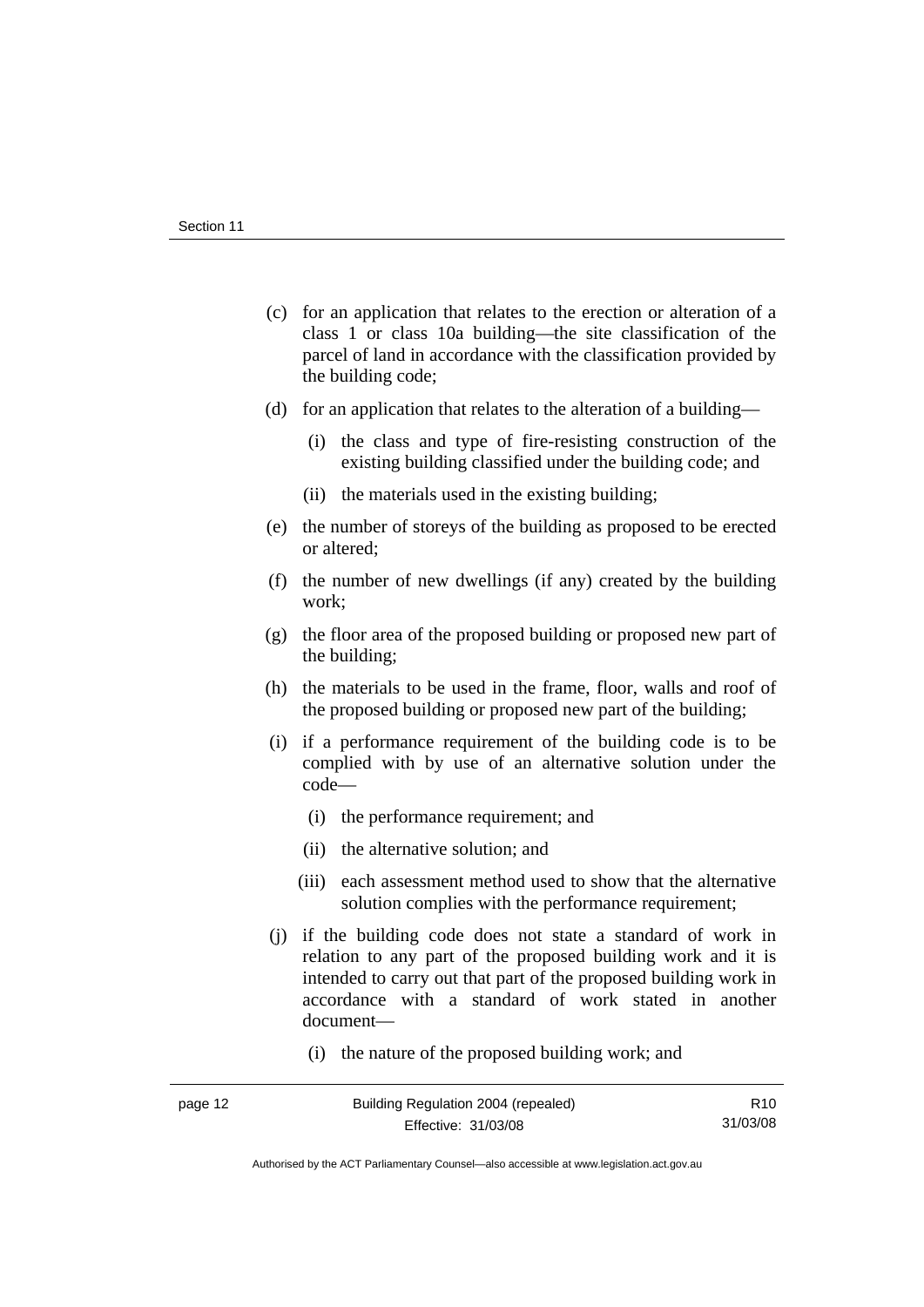- <span id="page-18-0"></span>(ii) the title of the document; and
- (iii) each assessment method used to show that the proposed building work complies with the standard of work stated in the document.
- (2) In this section:

*assessment method*—see the building code.

*performance requirement*—see the building code.

# **12 Building approval for removal or demolition of buildings—Act, s 26 (3)**

For an application in relation to building work that involves the removal or demolition of a building, the following information must be included in the application and plan accompanying the application:

- (a) details of the methods to be used in the execution of the building work including a work plan stated or set out in AS 2601 as in force on the commencement of this section;
- (b) the number of dwellings demolished (if any).

# **12A Building approval for asbestos removal—Act, s 26 (3)**

- (1) For an application in relation to building work that involves the removal of bonded asbestos from a residential building, the application must describe the method proposed to be used to remove the sheeting from the building.
- (2) For an application in relation to building work that involves the removal of asbestos (other than bonded asbestos) from a residential building, the following information must be included:
	- (a) the method proposed to be used to remove the asbestos;
	- (b) the approximate quantity and kind of asbestos to be removed;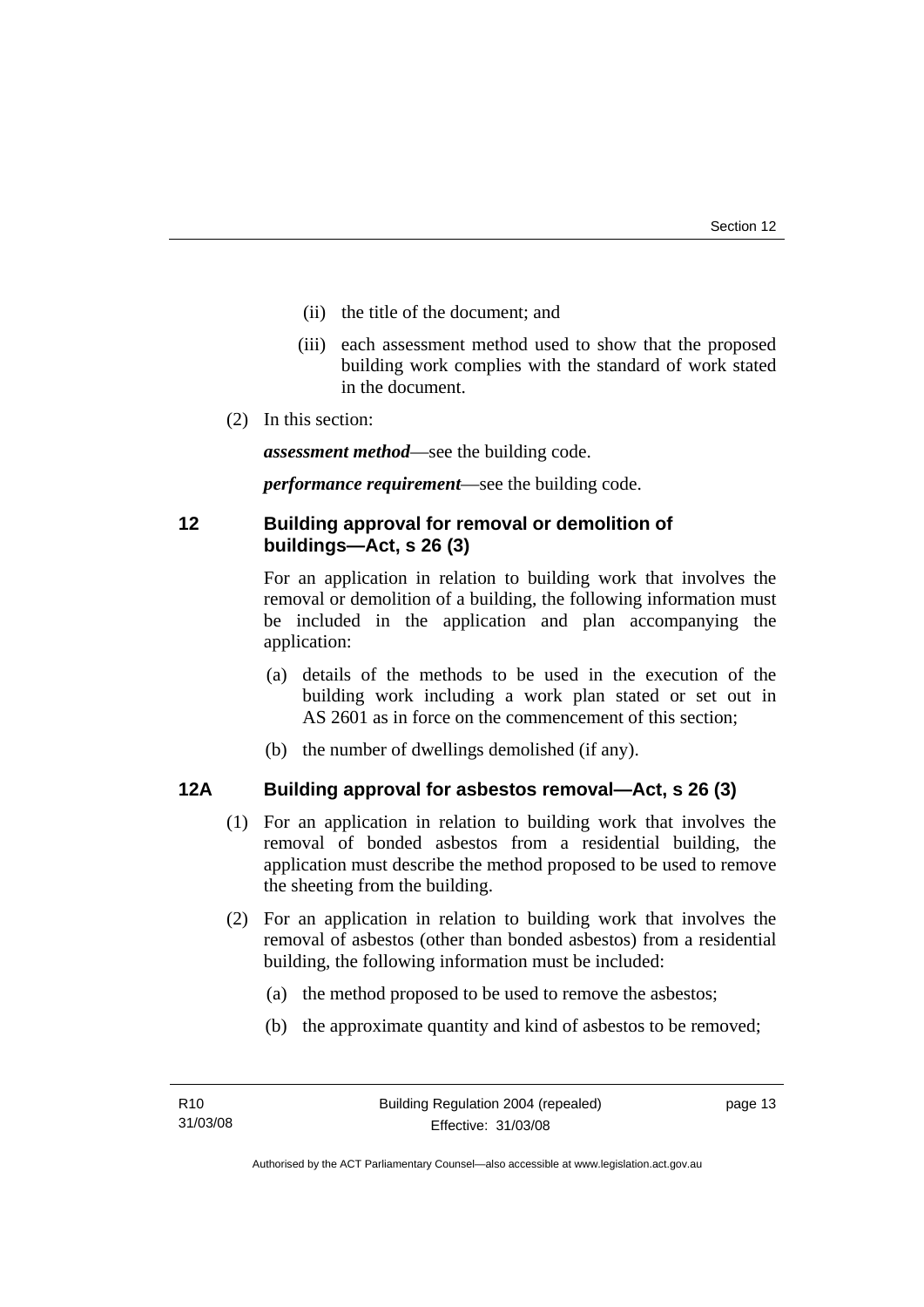- <span id="page-19-0"></span> (c) the equipment proposed to be used to remove the asbestos, including any personal protective equipment;
- (d) details of a program (prepared in accordance with the building code) for monitoring airborne asbestos.

# **13 General requirements for plans—Act, s 27 (1) (a)**

- (1) The plans must—
	- (a) be drawn in accordance with AS 1100 as in force on the commencement of this section, unless—
		- (i) the plans were drawn before the commencement of the standard; or
		- (ii) the plans complied with the standard at the time they were drawn; and
	- (b) show any area marked on a certificate of title or deposited plan as an easement; and
	- (c) if the building work to which the plan relates will require the connection of a pipe to, or alteration of the connection of a pipe to the sewerage system—show any point of connection of a pipe on the parcel of land to the sewerage system; and
	- (d) if the building work to which the plan relates will require the connection of a pipe to, or alteration of the connection of a pipe to a water main—show any point of connection of a pipe on the parcel of land to the water main; and
	- (e) if the building work to which the plan relates will require the connection of a pipe to, or alteration of the connection of a pipe to a stormwater drain—show any point of connection of a pipe on the parcel of land to the stormwater system; and
	- (f) if the building work to which the plan relates will, when finished, alter the surface stormwater drainage on parcel of land where the work is to be done—show the proposed surface

R10 31/03/08

Authorised by the ACT Parliamentary Counsel—also accessible at www.legislation.act.gov.au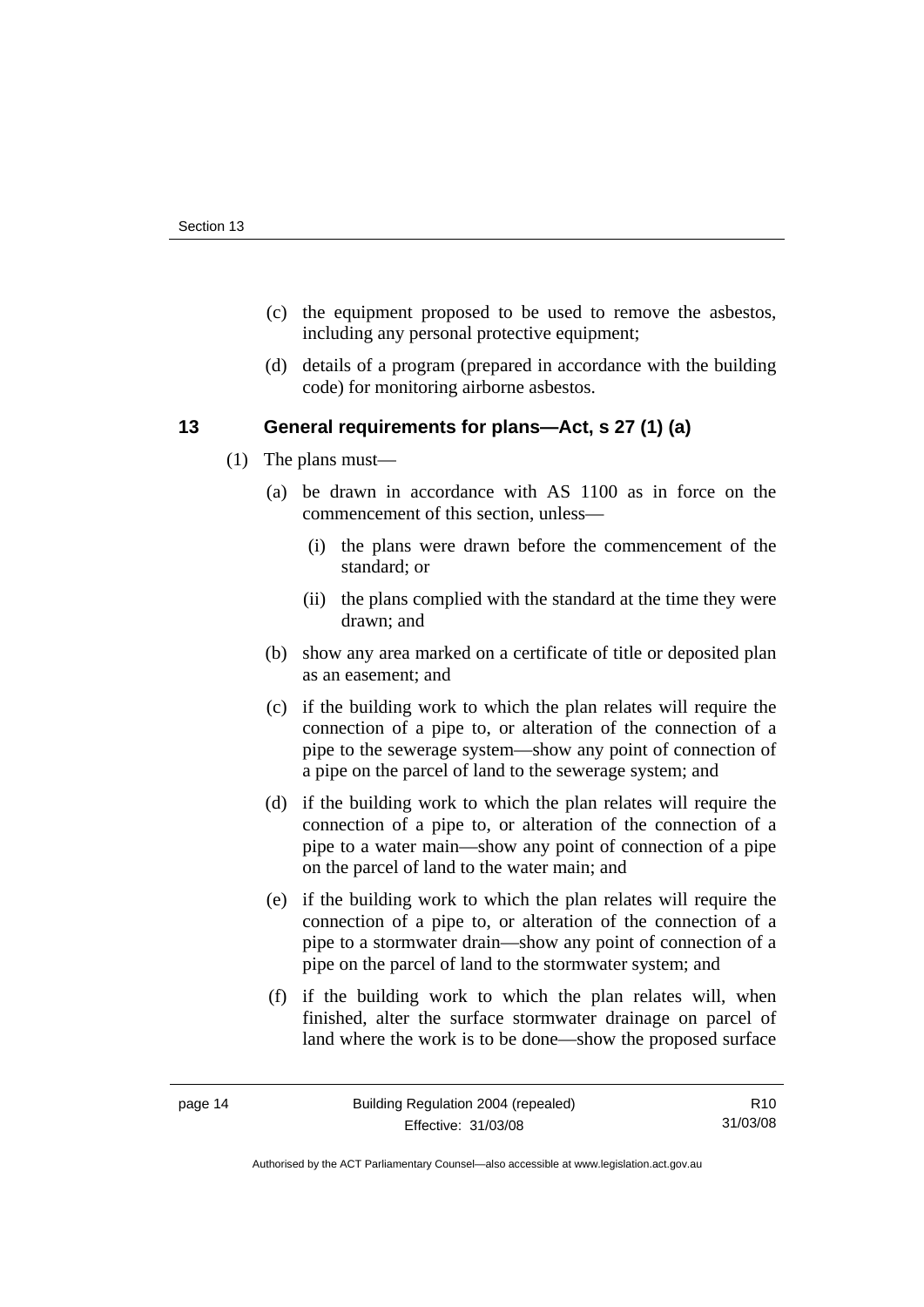<span id="page-20-0"></span>stormwater drainage on the parcel at the completion of the work; and

- (g) include a site plan on a scale of not less than 1:200 showing the block, section, boundaries and dimensions of the parcel of land.
- (2) In this section:

*Australian Standard 1100* includes AS/NZS 1100.501:2002.

*easement*—see the Act, section 52.

*stormwater system* means a system of pipes, gutters, drains, floodways and channels that are designed to collect or carry stormwater in or through an urban area, other than for a single parcel of land.

*utility service*—see the *Utilities Act 2000*, dictionary.

*water main* means a conduit or pipeline—

- (a) owned, controlled or maintained by a utility service; and
- (b) designed to carry drinking water supplied by the service.

# **14 Requirements for plans for alteration or erection of building—Act, s 27 (1) (a)**

- (1) For plans that relate to the erection or alteration of a building, the plans must contain sufficient information about the proposed finished dimensions, arrangement, locations and inherent characteristic of materials making up every element of the proposed building work—
	- (a) to allow a certifier to work out if a building erected or altered in accordance with the plan would contravene the Act; and
	- (b) to allow a competent builder to carry out the building work in accordance with the plans and the Act; and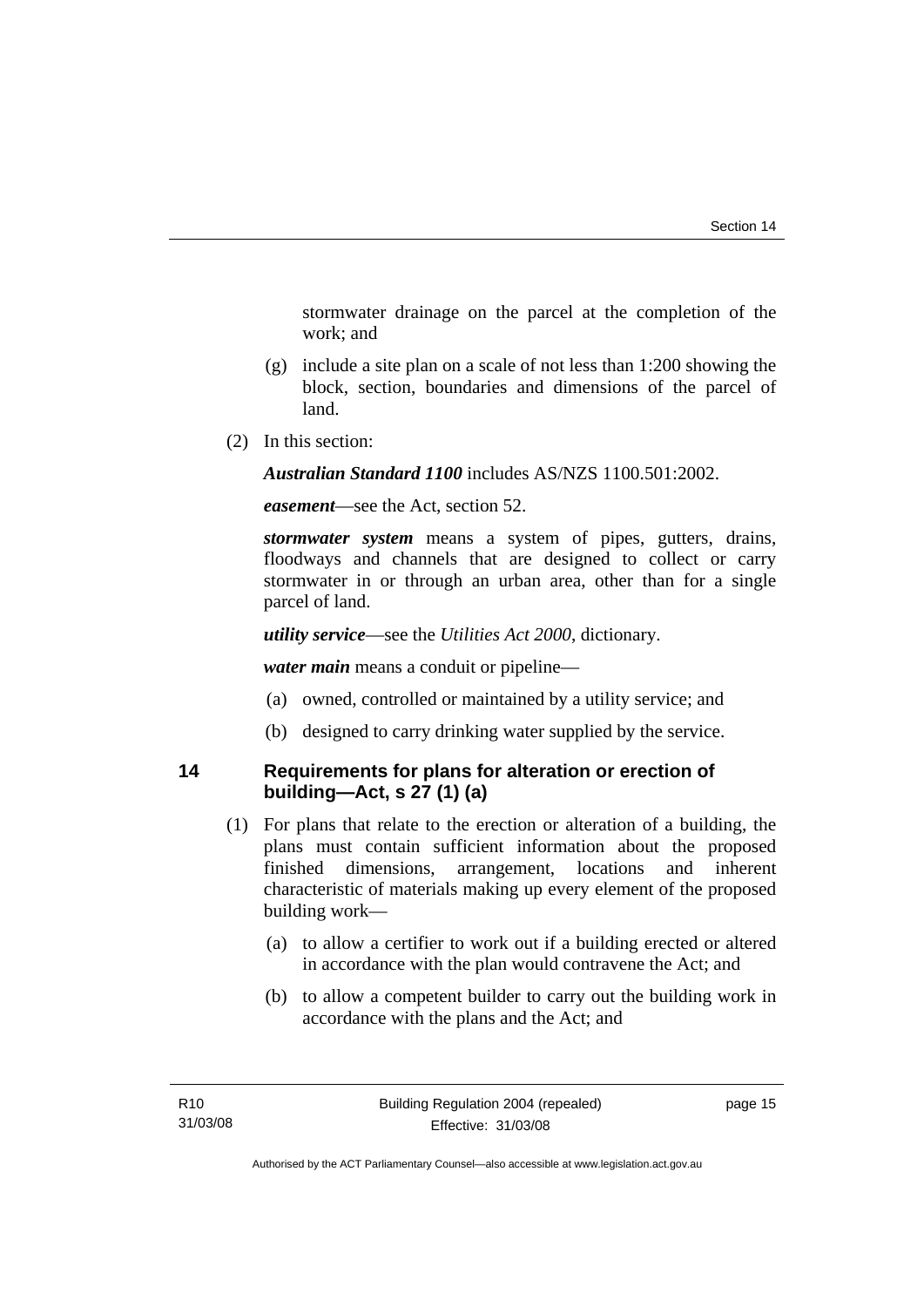- (c) to allow a certifier to work out if the building work, if carried out, complies with the plan and the Act.
- (2) The information included on the plans under subsection (1)—
	- (a) must be consistent with AS 1100 (which is about technical drawing); and
	- (b) must be apparent from reading the drawing, rather than having to take measurements from the drawing.
- (3) Plans are taken to satisfy subsection (1) to the extent that they contain the following information:
	- (a) the extent, overall dimensions and main construction material of a wall, partition, floor or roof if—
		- (i) AS 1684 or AS 3623 applies to the framing for the wall, partition, floor or roof; or
		- (ii) the framing is of the same scale and kind of arrangement as the framing to which those standards apply;
	- (b) the location, overall dimensions and description or name of the proprietary product that is sufficient to identify a truss product type for mass-produced proprietary trusses if—
		- (i) the manufacturer publishes a written span table that states the spanning capability of the truss; and
		- (ii) the table applies directly to a truss and its span stated in the plan;
	- (c) for masonry work to which AS 3700 applies—the overall extent and dimensions of the masonry work and structural details of reinforcement (if any);

Authorised by the ACT Parliamentary Counsel—also accessible at www.legislation.act.gov.au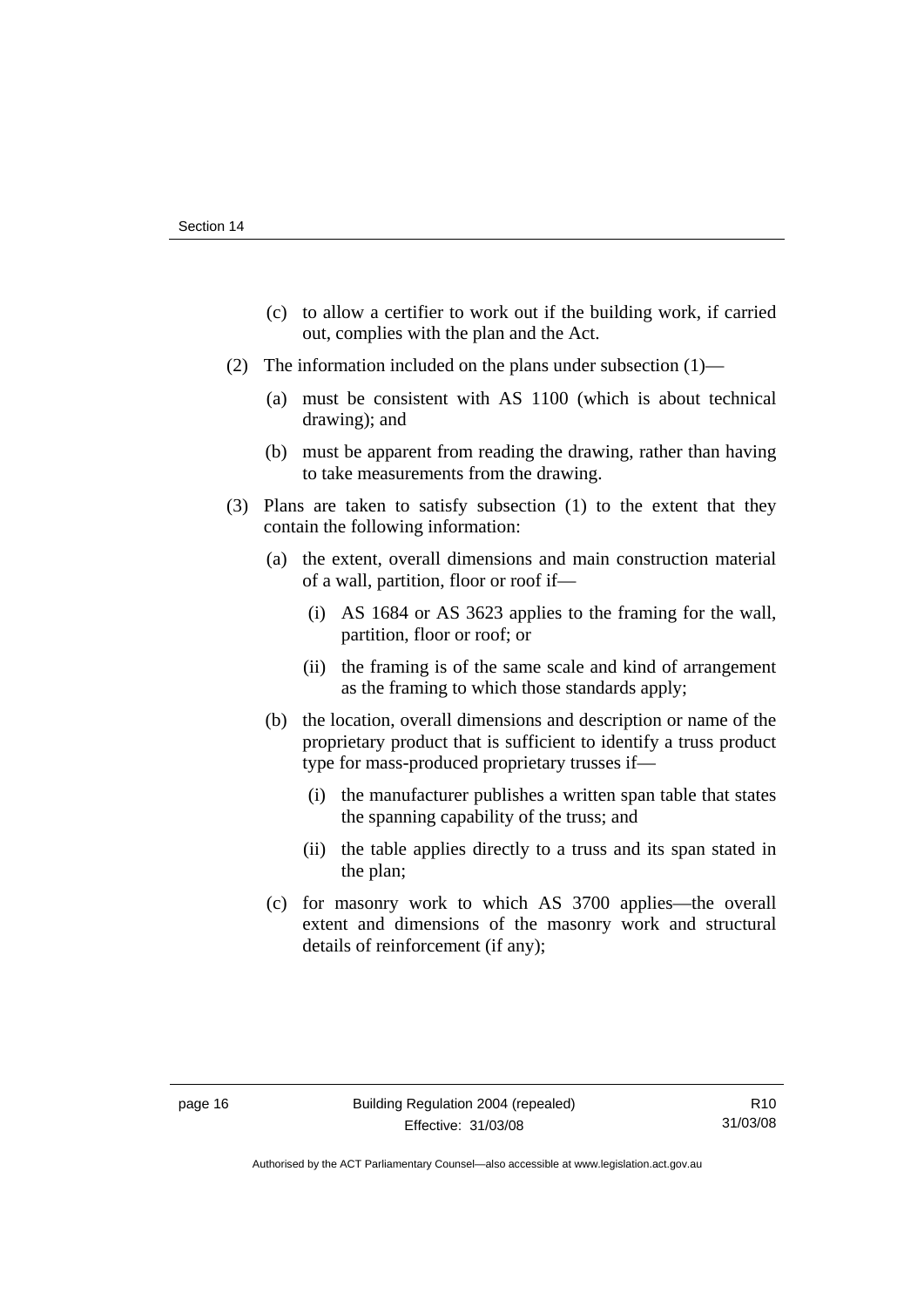<span id="page-22-0"></span> (d) for concrete work to which AS 2870 (which is about slabs and footings) applies—the overall extent and dimensions of the concrete work and structural details of reinforcement (if any).

#### **Example of same scale and kind of arrangement for par (a) (ii)**

AS 1684 applies to houses only. However, under par (a) (ii), it can be used for a fit-out that has the same proportions as a house or for part of a building with the same loads and requirements as a house.

- *Note* An example is part of the regulation, is not exhaustive and may extend, but does not limit, the meaning of the provision in which it appears (see Legislation Act, s 126 and s 132).
- (4) The plans may contain other information.

# **14A Requirements for plans for asbestos removal—Act, s 27 (1) (a)**

- (1) Plans that accompany an application that relates to building work involving the removal of bonded asbestos must show the location of the sheeting.
- (2) Plans that accompany an application that relates to building work involving the removal of asbestos (other than bonded asbestos) from a residential building must include the following information:
	- (a) the location of the asbestos proposed to be removed;
	- (b) the boundary of the area where people removing the asbestos will be working;
	- (c) if asbestos removed from the building is to be stored on the parcel of land where the building is—where the asbestos is to be stored;
	- (d) if a decontamination facility, air filter or air supply equipment is proposed to be used during the building work on the parcel of land—where each is located.
- (3) In this section:

*air filter—*see the building code.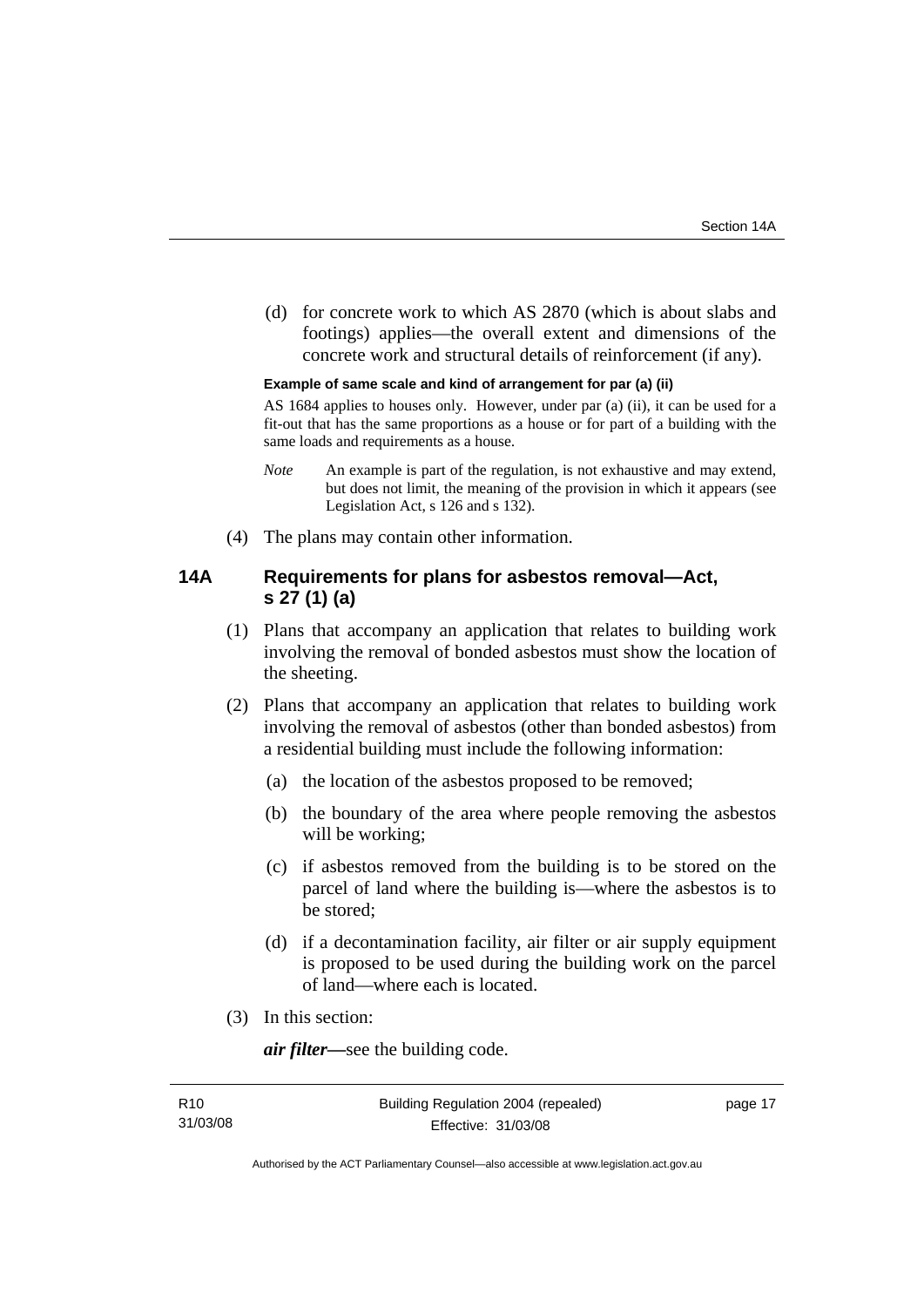<span id="page-23-0"></span>*air supply equipment—*see the building code.

*decontamination facility—*see the building code.

# **15 Consultation and consent—Act, s 27 (1) (b)**

- (1) The following consultations must take place or consents or approvals be obtained in relation to proposed building work:
	- (a) any consent or approval required under a territory law in relation to the work;
	- (b) if the work is, or forms part of, a development requiring approval under the Land Act, part 6.2—approval of the development;
	- (c) if the approval mentioned in paragraph (b) contains conditions precedent to starting the building work—compliance with those conditions;
	- (d) if the parcel of land is in a designated area—approval under the *Australian Capital Territory (Planning and Land Management) Act 1988* (Cwlth), section 12;
	- (e) if the work involves the erection or alteration of a lift—a permit under the *Scaffolding and Lifts Regulation 1950*, section 17;
	- (f) consultation with ACTEW Corporation Limited in relation to—
		- (i) the demolition of any building to which electricity, water or sewerage services are supplied or to which an electricity or water meter is connected; and
		- (ii) any encroachment of the proposed building or proposed new part of the building onto an easement; and
		- (iii) the disposal of any non-domestic waste into the sewerage system;

Authorised by the ACT Parliamentary Counsel—also accessible at www.legislation.act.gov.au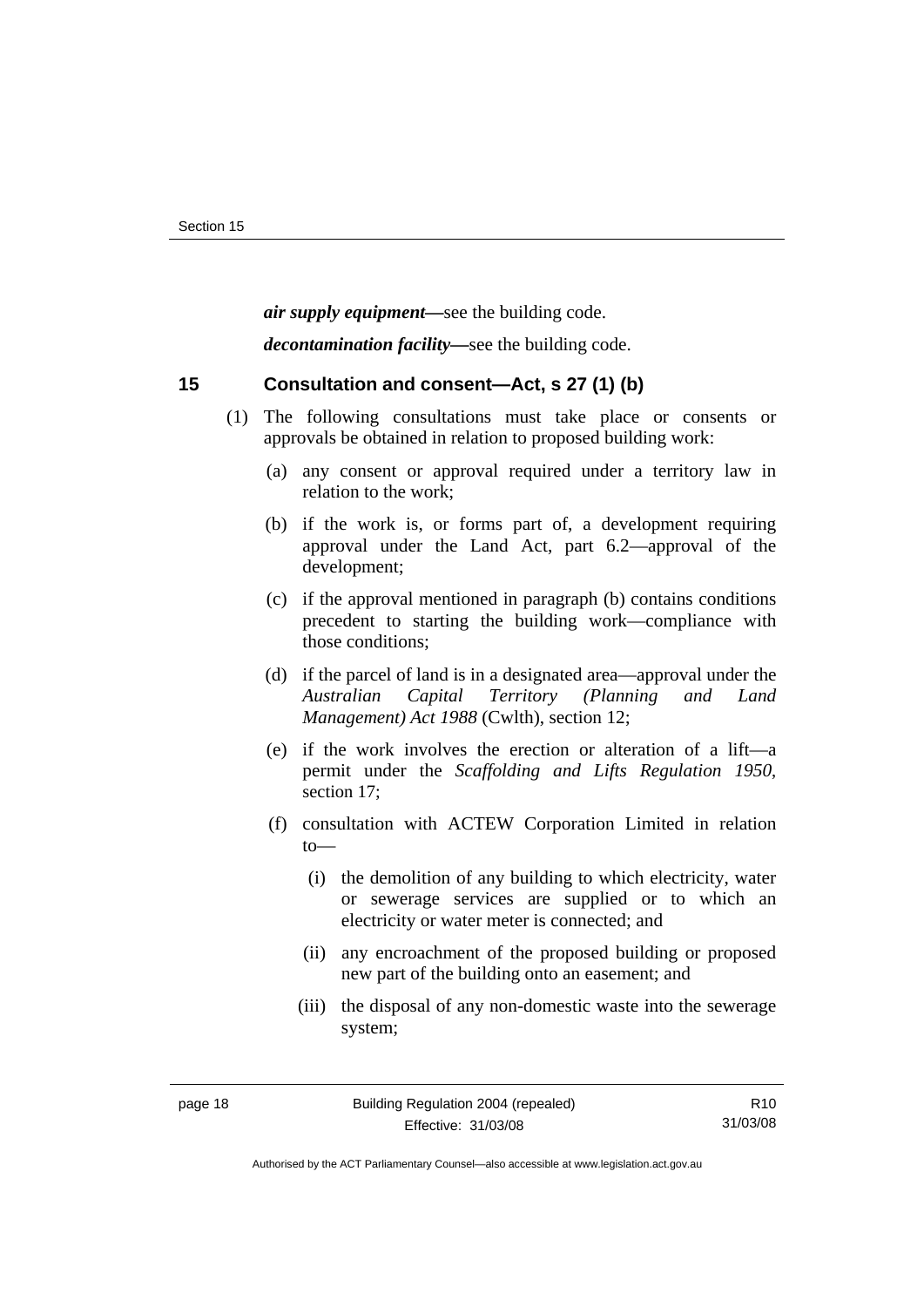- (g) consultation with the chief officer (fire brigade) or chief officer (rural fire service) in relation to—
	- (i) any use of an alternative solution in relation to a provision of the building code which deals with fire protection; and
	- (ii) any proposed building, or proposed new part of a building with a floor area exceeding  $500m^2$  that is not a class 1 or class 10 building;
- (h) consultation with the chief executive responsible for urban services in relation to—
	- (i) procedures to be used in the demolition of any building of class 2, class 3, class 4, class 5, class 6, class 7, class 8 or class 9; and
	- (ii) any waste management plan provided in the application; and
	- (iii) any asbestos removal control plan provided in the application;
- (i) if it is proposed that the new building or new part of the building is to be used for the sale or supply of liquor consultation with the registrar of liquor licences in relation to occupancy loading and kitchen, bar and toilet facilities;
- (j) consultation with the chief health officer in relation to the application of any health law to the proposed new building or new part of the building;
- (k) consultation with the environment protection authority if—
	- (i) it is proposed that the new building or new part of the building is to be used to conduct a class A or class B activity; or
	- (ii) an accredited code of practice applies to an activity intended to be carried out in the new building or new part of the building.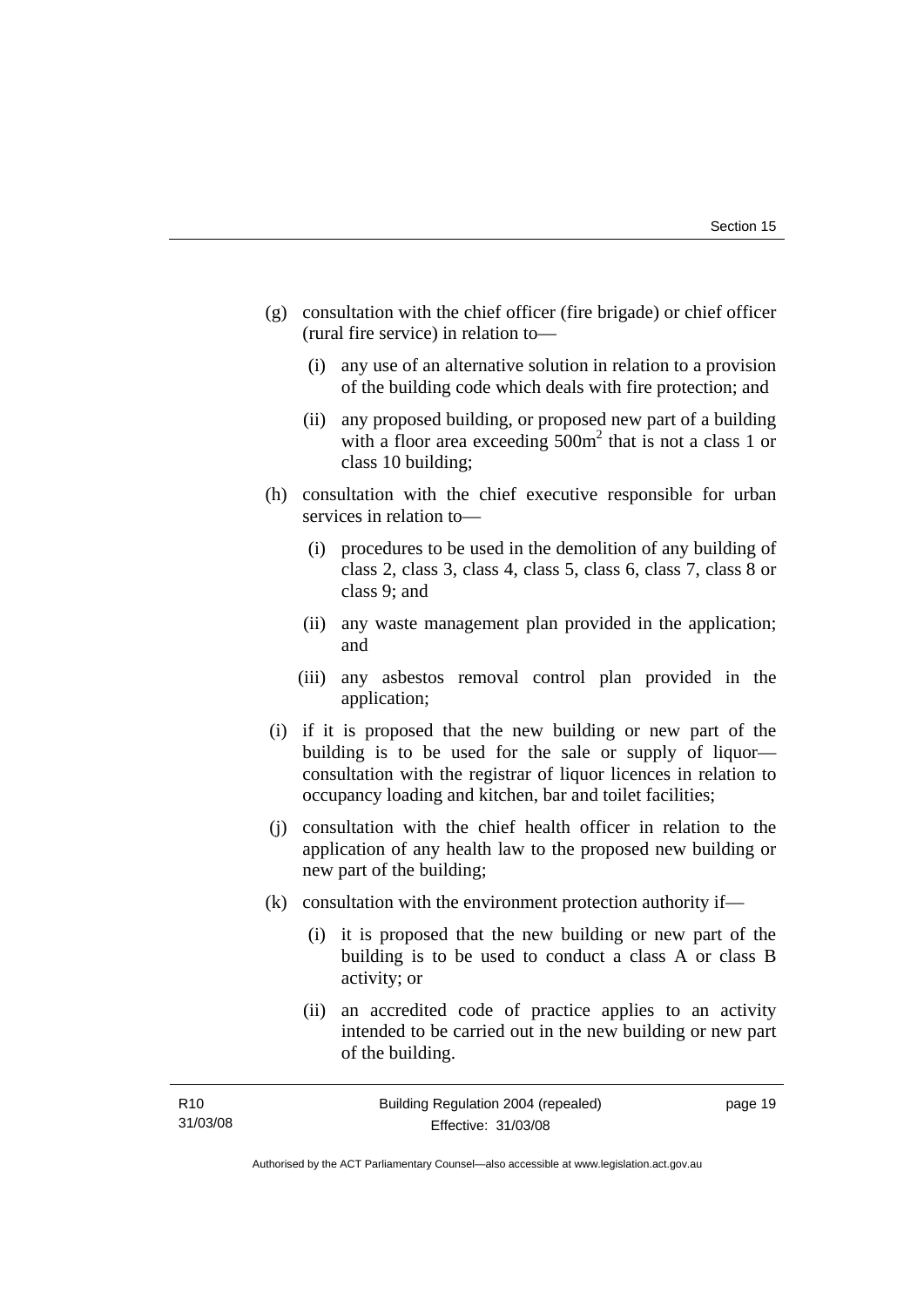- <span id="page-25-0"></span> (2) It is sufficient compliance with the obligation to consult under subsection (1) (f), (g), (h), (i), (i) or (k) if—
	- (a) notification of the details of an application for a building approval is given to the person with whom consultation is to take place; and
	- (b) 10 working days have elapsed since it has been given.
- (3) In this section:

*accredited code of practice* means a code accredited under the *Environment Protection Act 1997*, section 31 (1).

*class A activity* means an activity listed in the *Environment Protection Act 1997*, schedule 1, section 1.2.

*class B activity* means an activity listed in the *Environment Protection Act 1997*, schedule 1, section 1.3.

*designated area*—see the *Australian Capital Territory (Planning and Land Management) Act 1988* (Cwlth).

*health law* means a territory law that has as 1 of its objects or purposes the protection of public health.

# **16 Substantial alteration—Act, s 29 (2) (a)**

An alteration of a building is a substantial alteration if—

- (a) the aggregate volume of the proposed alteration and any other alteration made to the building during the 3 years immediately before the day the application for building approval of the alteration is made is more than 50% of the volume of the original building; and
- (b) the volume of a building is measured by reference to roof and outer walls.

#### **Example of effect**

1 A house is extended by 51%. The whole house must comply with this Act and the building code, not just the extension (see par (a)), other than the parts

Authorised by the ACT Parliamentary Counsel—also accessible at www.legislation.act.gov.au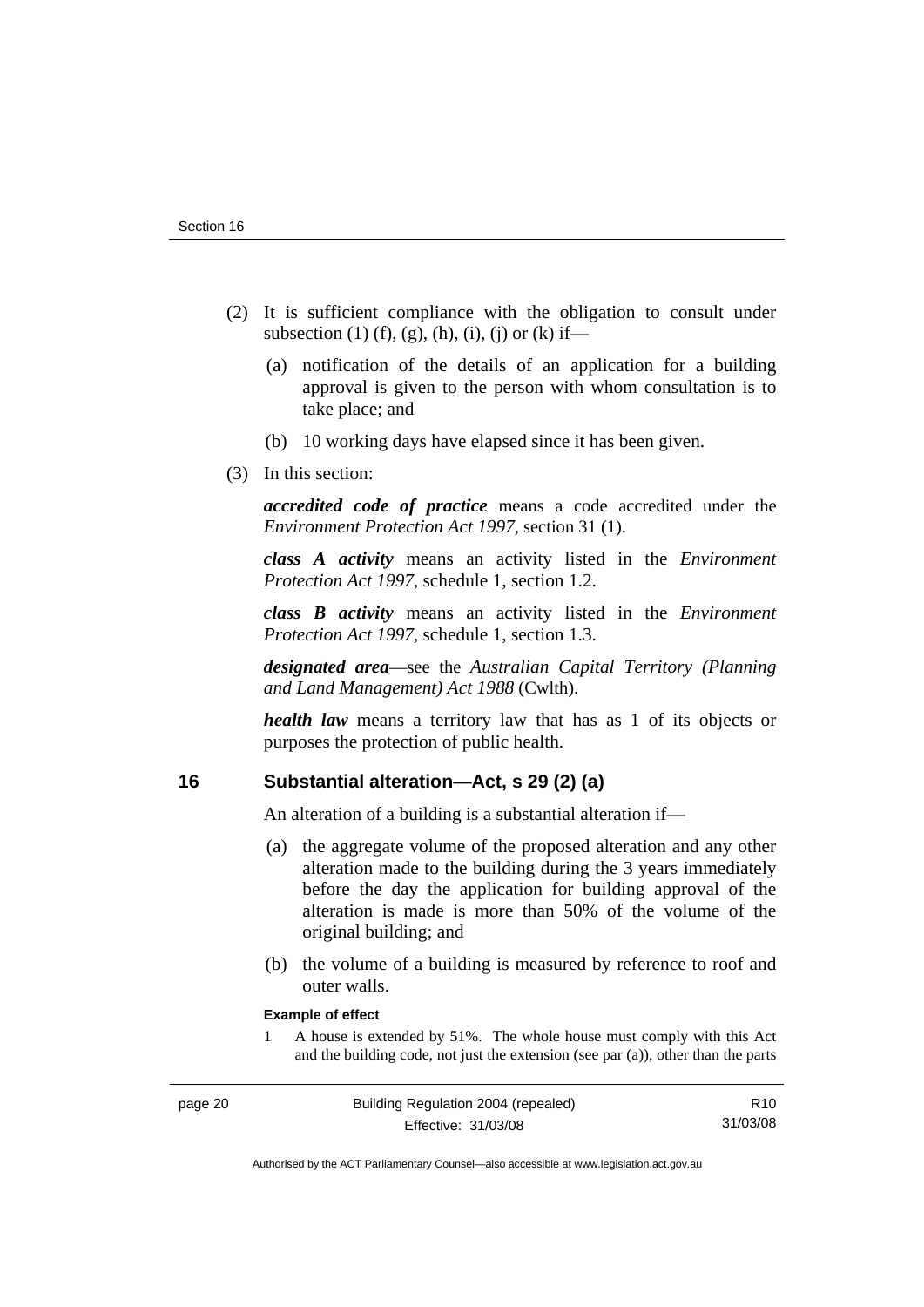of the building code that do not apply to the unaltered part of the house because of section 16A.

- 2 A sunroom is added to a building, adding only 10% to the building. The sunroom must comply with this Act and the building code, but the rest of the building need not comply (see par (b)).
- 3 Two shops in a mall are to be combined to form a café. The building work involves replacing all the shops' fitout, including all fixtures, the glazed shopfront walling and ceiling, and removal of the common wall. In the 3 years immediately before the application for building approval is made, other shops in the mall have been altered similarly. The total volume of the refitted shops, with the volume of the café, is more than 50% of the volume of the mall. The whole mall must comply with this Act and the building code, not just the café.
- 4 A photocopier room is to be added to an office building. In the 3 years immediately before the application for building approval is made the building has often had parts of its fitout altered. Open plan cubical work stations were moved, enclosed meeting rooms were converted to open plan cubical workstations, 3 walls of another enclosed office were moved to make a hallway and new enclosed offices were created where open plan cubical workstations originally were.
	- the 1st alterations to the cubical workstations did not involve altering or erecting fixtures, so the alterations do not need to be included when working out the total volume of alterations to the building
	- the cubicle work stations erected in place of the enclosed meeting rooms were fixtures that are not exempted from the Act, so the volume of each workstation, worked out by multiplying its usable floor area by the height of the floor or roof above, must be included in working out to the total volume of alterations to the building
	- the removal of the 3 walls of the enclosed office to make a hallway prevent the room functioning as a room, so the volume of the room must be included in working out the total volume of the alterations to the building
	- the walls erected to form a room or substantially enclosed space must be included to work out the total volume of the alterations to the building

However, the total of the volumes of the alterations made to the building, when added to the volume of the proposed photocopier room, amount to 45% of the building, so only the proposed room has to comply with this Act and the building code, not the whole building.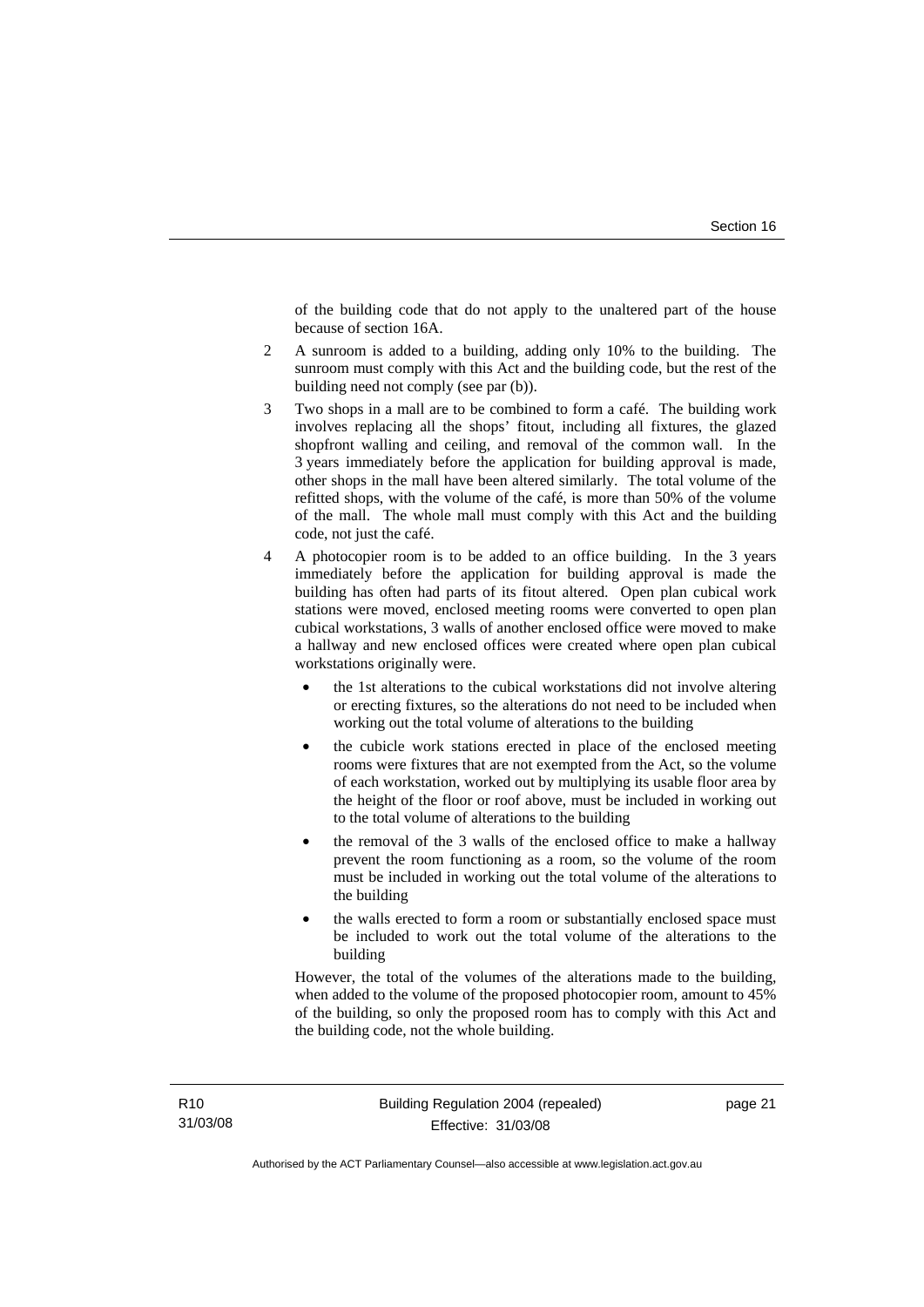- <span id="page-27-0"></span>5 A building contains a nightclub where a fire sprinkler system was installed 1 year ago. Plans now propose to upgrade the airconditioning system throughout the building. The volume of the sprinkler pipework and proposed airconditioning ducts are included in working out the total volume of alterations to the building, but the volume of the spaces they can sprinkle or ventilate is not included.
- *Note* An example is part of the regulation, is not exhaustive and may extend, but does not limit, the meaning of the provision in which it appears (see Legislation Act, s 126 and s 132).

# **16A Unaltered parts that need not comply with building code—Act, s 29 (2) (b)**

- (1) The unaltered part of a substantially altered building that is a class 1 or class 10 building need not comply with the building code as a whole if the unaltered part complies with each of the following:
	- (a) either—
		- (i) the building code, volume 2, part 3.6.4 (which is about the use of glazing where there are human impact safety requirements); or
		- (ii) the alternative glazing requirements;

*Note* For the alternative glazing requirements, see s (2).

- (b) the building code, volume 2, part 3.7.2 (which is about the installation of smoke alarms);
- (c) the building code, volume 2, part 3.7.4 (which is about the requirements for building in bush fire areas);
- (d) either—
	- (i) the building code, volume 2, part 3.9.1 (which is about stair construction); or
	- (ii) the alternative stair requirements;

*Note* For the alternative stair requirements, see s (3).

Authorised by the ACT Parliamentary Counsel—also accessible at www.legislation.act.gov.au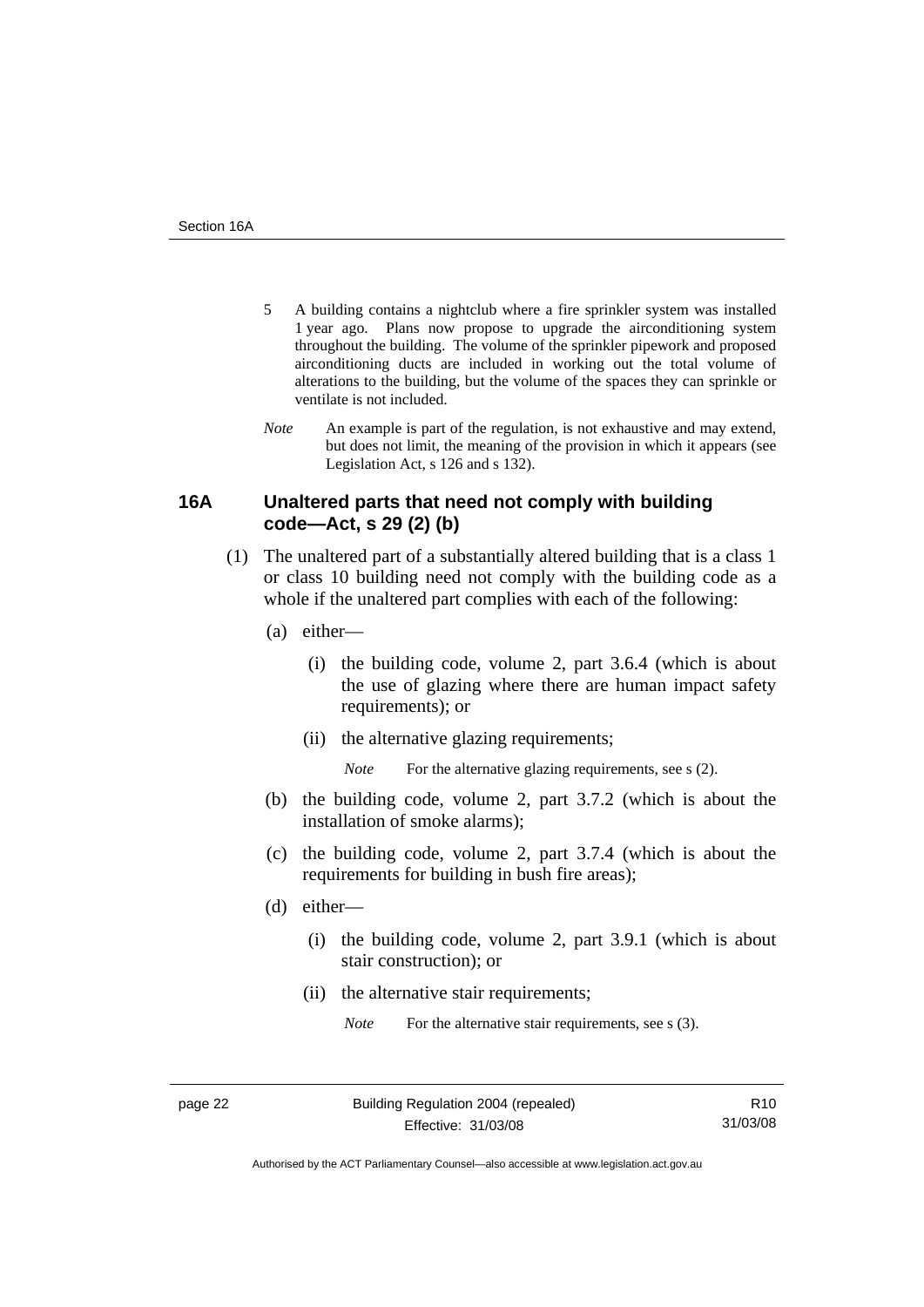(e) if a balustrade compliance requirement applies to the unaltered part of the building—the building code, volume 2, part 3.9.2 (which is about the construction of balustrades);

*Note* For the balustrade compliance requirements, see s (4).

- (f) the building code, volume 2, part 3.9.3 (which is about swimming pool access);
- (g) in relation to walls, unless compliance is unreasonable—
	- (i) the building code, volume 2, part 3.12 (which is about energy efficiency); or
	- (ii) the alternative energy efficiency requirements;
		- *Note 1* For when compliance is unreasonable, see s (5).
		- *Note 2* For the alternative energy efficiency requirements, see s (6).
- (h) in relation to the roof, unless compliance is unreasonable—
	- (i) the building code, volume 2, part 3.12 (which is about energy efficiency); or
	- (ii) the alternative energy efficiency requirements.
- (2) The unaltered part of a substantially altered building complies with the alternative glazing requirements if any glazing that would be required to be replaced for the part to comply with the building code, volume 2, part 3.6.4 is coated and permanently bonded on at least one side with a continuous polymeric coating, sheet or film.
- (3) The unaltered part of a substantially altered building complies with the alternative stair requirements if it complies with each of the following:
	- (a) the dimensions of goings and risers (other than winders and tapered treads in a spiral stair) are constant throughout each stair flight;
	- (b) winder dimensions are constant throughout the flight;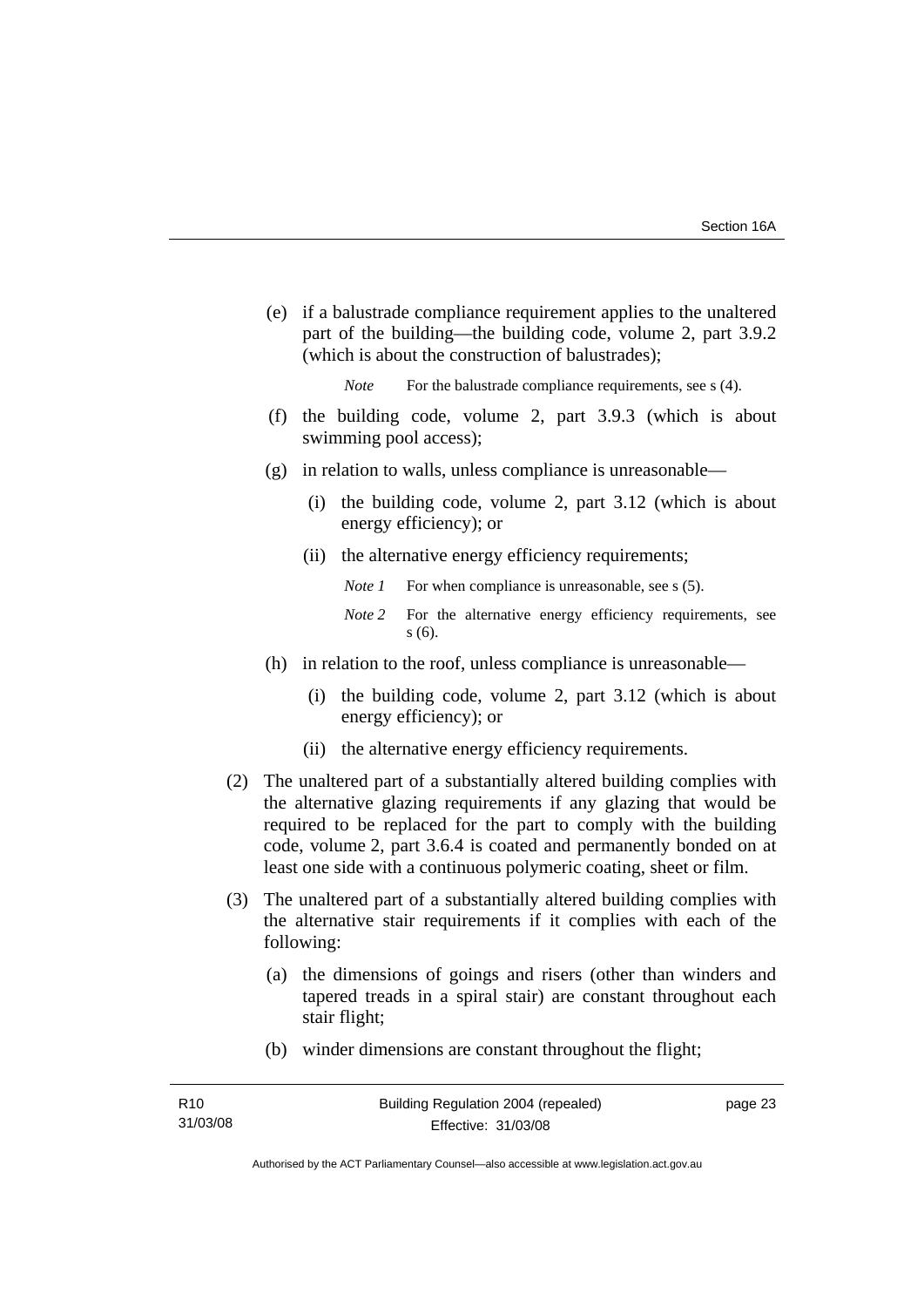- (c) for a spiral stair—tapered tread dimensions are constant throughout the flight;
- (d) riser dimensions are not taller than 250mm;
- (e) if the stairway is more than 10m high or connects more than 3 storeys—the treads are of solid construction (for example, not mesh or other perforated material);
- (f) a 125mm ball cannot pass between the treads of a riser opening;
- (g) all treads have a slip-resistant finish or a suitable non-skid strip near the edge of the nosings;
- (h) if the stair flight is more than 1m high and does not comply with the building code, volume 2, part 3.9.1.4 (which is about riser and going dimensions), whether or not it is required to comply with the part—
	- (i) the stairway has handrails; and
	- (ii) the handrails comply with the building code, volume 1, part D2.17 (which is about handrails), whether or not they are required to comply with the part.
- *Note* An example is part of the regulation, is not exhaustive and may extend, but does not limit, the meaning of the provision in which it appears (see Legislation Act, s 126 and s 132).
- (4) Each of the following is a balustrade compliance requirement for the unaltered part of a building:
	- (a) the part would be required to have a balustrade under the building code, volume 2, part 3.9.2, and has none;
	- (b) the part—
		- (i) would be required to have a balustrade under the building code, volume 2, part 3.9.2; and
		- (ii) has a balustrade that—

R10 31/03/08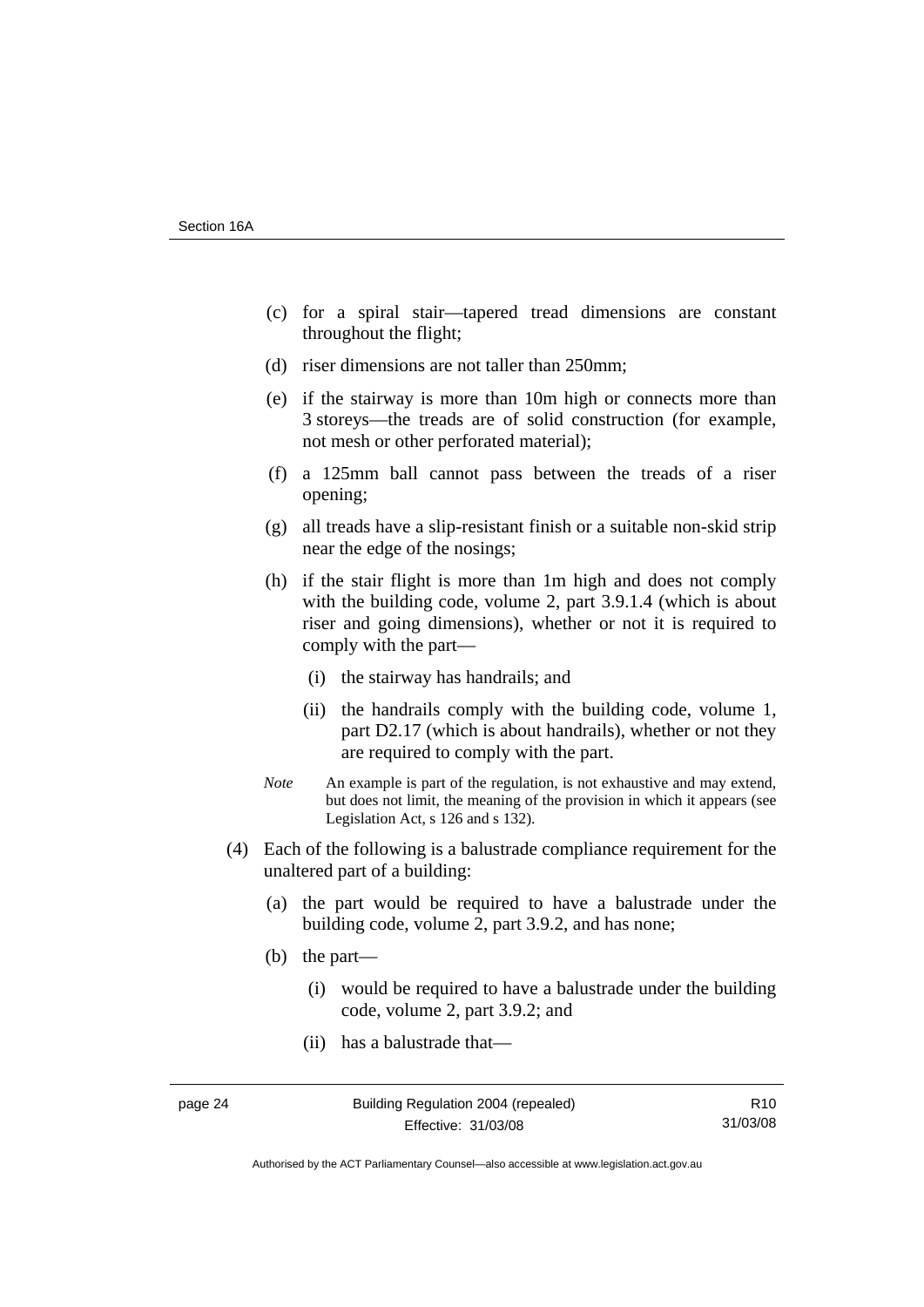- (A) does not comply with the building code, volume 2, part 3.9.2 and does not comply with the requirements of any law applying to the construction of balustrades at the time the balustrade was constructed, whether or not the balustrade previously complied with the code or requirements; and
- (B) is installed so that a person breaching the balustrade could fall more than 4m measured from the lowest part of the balustrade at the point where the balustrade is breached.
- (5) For this section, compliance with the building code, volume 2, part 3.12, or the alternative energy efficiency requirements, in relation to an unaltered part of a substantially altered building is unreasonable only if—
	- (a) for walls in the unaltered part—
		- (i) complying would require the removal of more than 10% of wall linings, or cladding, in the part; or
		- (ii) there is insufficient wall cavity space to accommodate enough thermal insulation material to achieve the R-value mentioned in subsection (6) (a); or
	- (b) for the roof in the unaltered part—
		- (i) complying would require the removal of more than 10% of the part's roofing; or
		- (ii) there is insufficient roof cavity space to accommodate enough thermal insulation material to achieve the R-value mentioned in subsection (6) (b).
- (6) The unaltered part of a substantially altered building complies with the alternative energy efficiency requirements if it complies with each of the following: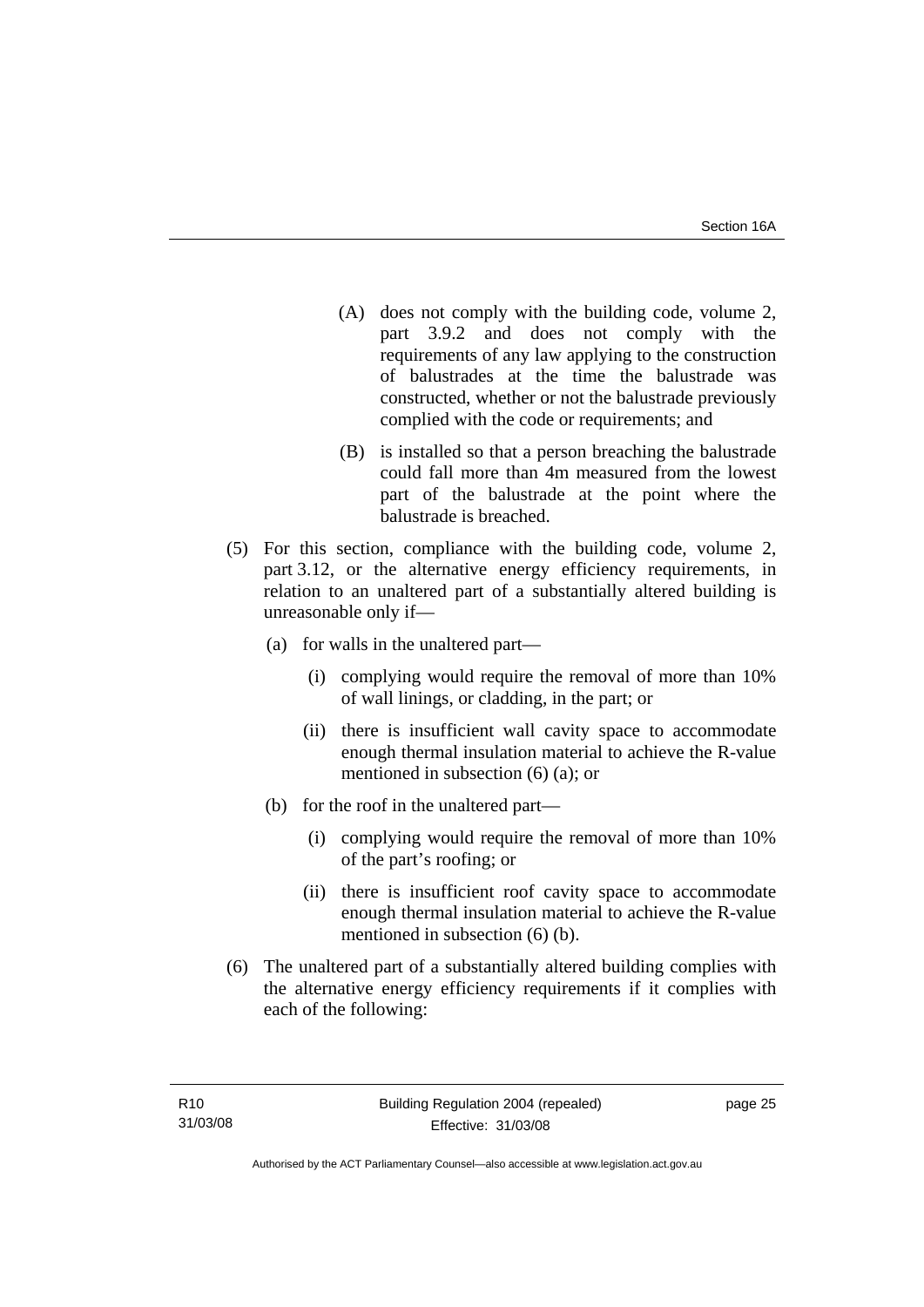- <span id="page-31-0"></span> (a) the exterior walls of the building have a total R-value of R2.0 or more;
- (b) the roof of the building has a total R-value of R4.0 or more.
- (7) In this section:

*flight* means part of a stair with a continuous series of risers, including risers of winders, not interrupted by a landing or floor.

*going* means the horizontal dimension from the front to the back of a tread less any overhang from the next tread above.

*riser* means the height between the consecutive treads.

*R*-value means the thermal resistance  $(m^2K/W)$  of a component calculated by dividing its thickness by its thermal conductivity.

*tapered tread* means a stair tread with a walking area that grows smaller towards one end.

*total R-value*, of walls or a roof, means the total of the R-values of each component of the walls or roof.

*winders* means treads within a straight flight that are used to change direction of the stair.

# **17 Significantly different from plan amendment—Act, s 32 (4)**

- (1) A building built to amended plans (the *new building*) is significantly different from a building built to the unamended plans (the *old building*) if—
	- (a) the floor area, roof area or volume of the new building has increased or decreased by more than 1%; or
	- (b) the new building is not same class of building as the old building; or
	- (c) if the old building had parts that are not of the same class of building—

Authorised by the ACT Parliamentary Counsel—also accessible at www.legislation.act.gov.au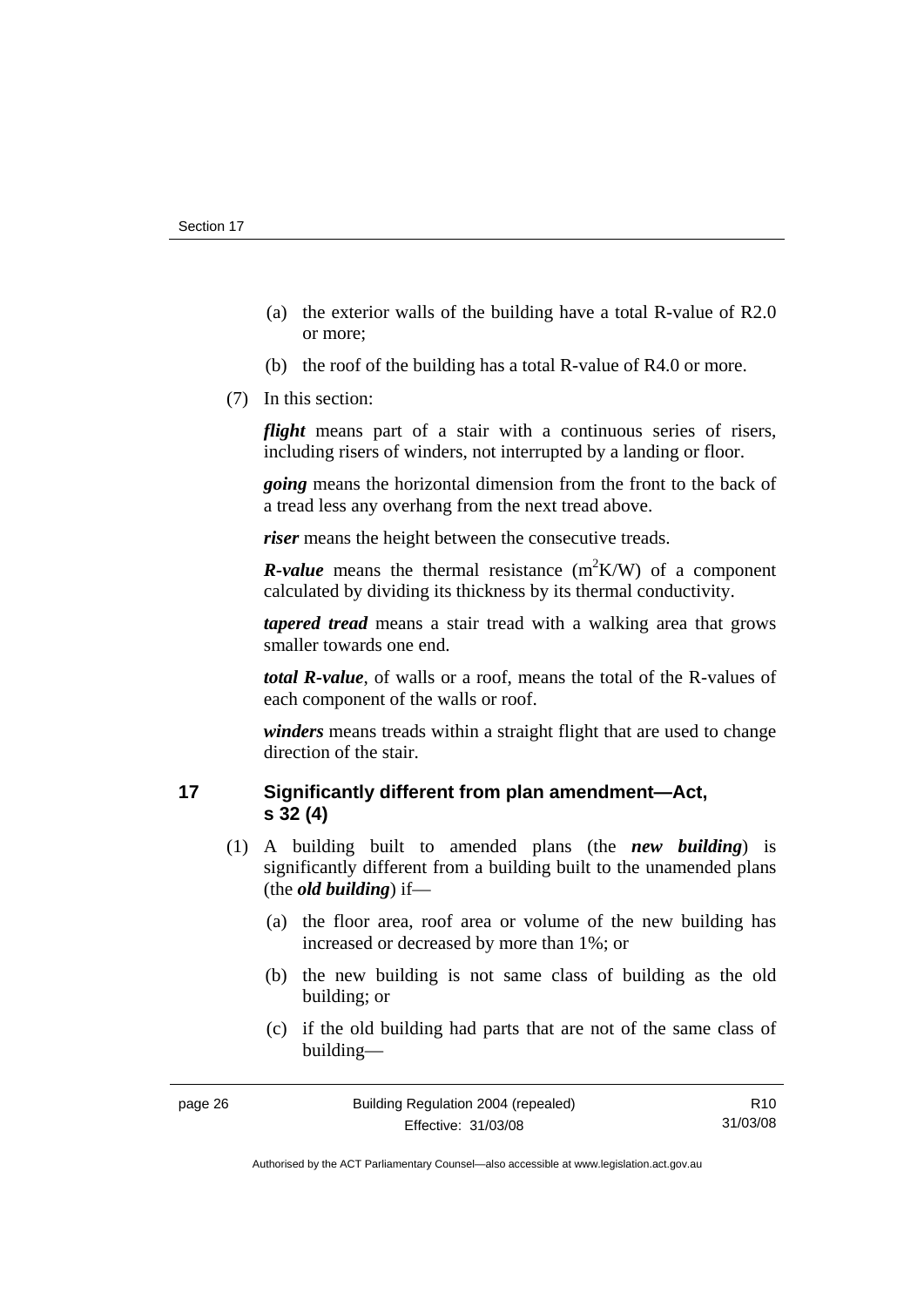- <span id="page-32-0"></span> (i) the position of the parts in the new building has changed; or
- (ii) the floor area, roof area or volume of the parts in the new building has increased or decreased by more than 1%; or
- (d) any dimension of the perimeter of the new building, including the perimeter of the building's footprint or an elevation, has changed by more than 1%; or
- (e) the type of material to be used in the new building to form a structural element, roof, floor or external wall cladding has changed; or
- (f) the number of storeys or buildings in the new building has changed.

#### **Example of change of dimension**

The height of the building increases from 3m to 3.5m. The change of the dimension is more than 1%.

*Note* An example is part of the regulation, is not exhaustive and may extend, but does not limit, the meaning of the provision in which it appears (see Legislation Act, s 126 and s 132).

# **18 Considerations about whether work done in proper way— Act, s 42 (2)**

In deciding whether building work has been done in a proper way, the following considerations must be taken into account:

 (a) whether the work uses a product or system in accordance with any accessible instructions, directions, guidelines or suggestions of the maker or seller of the product or system;

#### **Examples of instructions that are not accessible**

- 1 instructions not in English
- 2 an information leaflet printed 10 years ago that is now unavailable
- *Note* An example is part of the regulation, is not exhaustive and may extend, but does not limit, the meaning of the provision in which it appears (see Legislation Act, s 126 and s 132).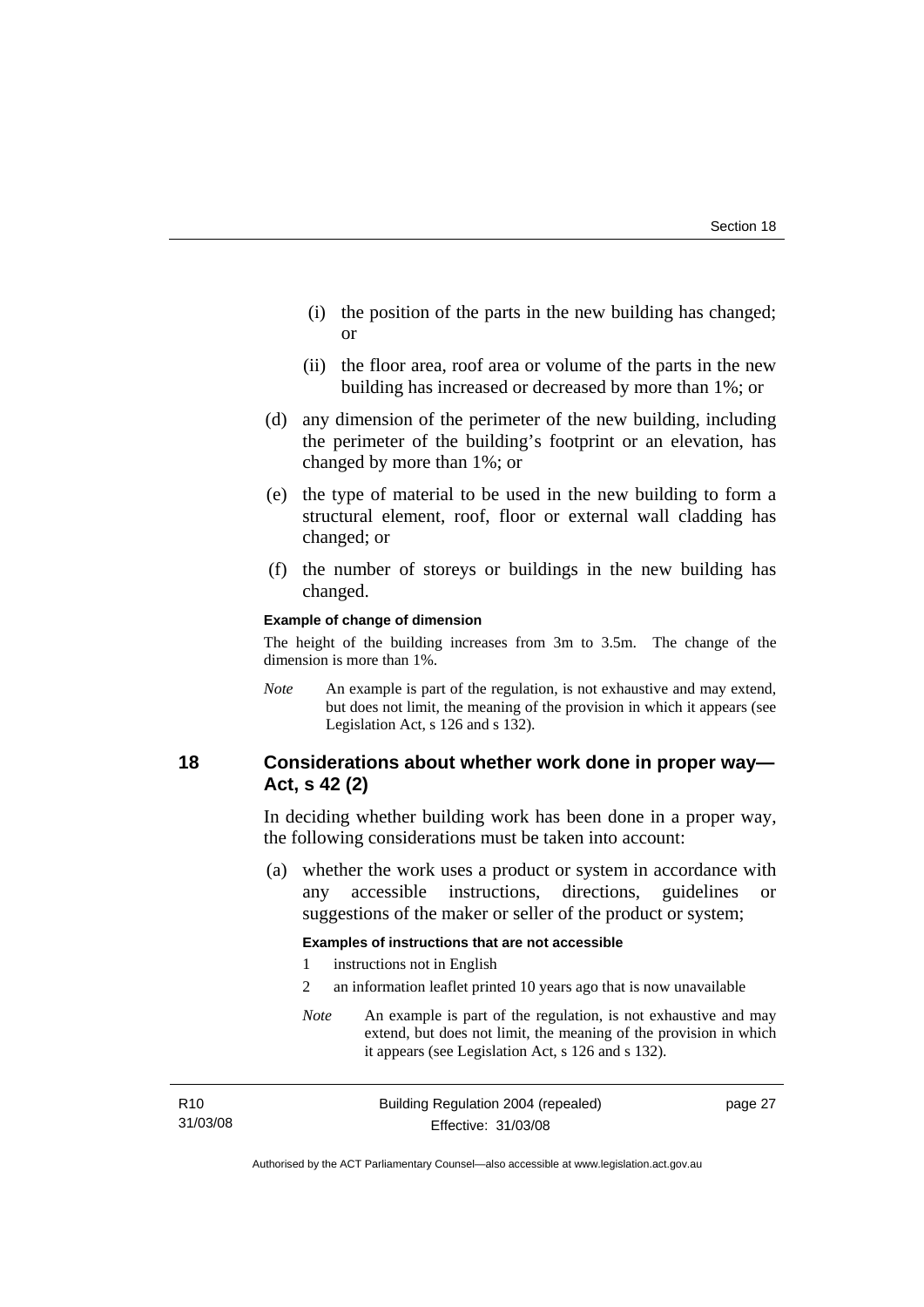- (b) whether the work is in accordance with any relevant rules or guidelines published by Standards Australia;
- (c) whether, as part of the work, a product or system is being, or has been, used in a way that a reasonable person would expect is contrary to the intended use of the product or system;
- (d) whether, as part of the work, a product or system is being, or has been, used in a way that the maker has given written notice will void the maker's warranty;

#### **Example of use**

Installing roof sheeting so it is level at any point is use in a way that a reasonable person would expect to be contrary to the intended use of the sheeting if the manufacturer's published literature indicates that the sheeting's warranty is voided if the sheeting is installed at a fall of less than 1°off level.

- (e) whether a reasonable person doing the work would know or reasonably suspect that the use of a product or system in a particular way would cause more instability, or affect the durability or soundness of the product or system or of the building work than if the product or system were used appropriately;
- (f) how reasonable it is in all the circumstances for the user of a product or system to rely on the maker's statement that the product or system complies with a stated standard;
- (g) whether the building work contravenes the Act or another territory law.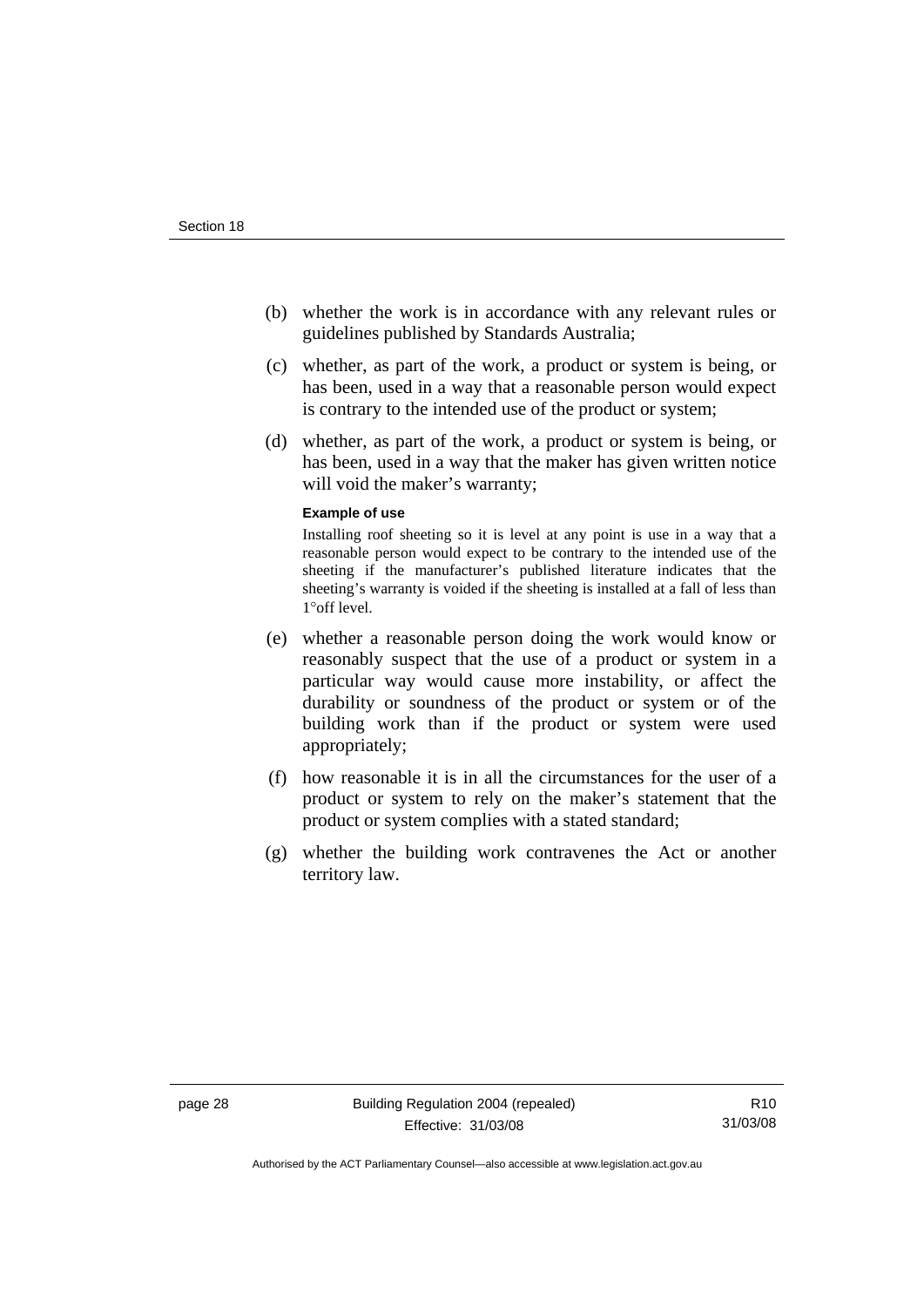# <span id="page-34-0"></span>**19 Considerations about whether work done in skilful way— Act, s 42 (2)**

In deciding whether building work has been done in a skilful way, consideration must be taken of whether the work has been carried out to completion with enough care so that it does not have to be redone to adequately serve its intended purpose or comply with the Act.

#### **Examples**

- 1 A timber stairway was built. Its elements were glued and nailed together permanently. The top step was too high to comply with a relevant provision of the building code. The step had to be disassembled or removed to rectify that noncompliance. The building of the step was not done in a skilful way.
- 2 The potential noncompliance in the step mentioned in example 1 was noticed before the components of the step were permanently fastened together. It was adjusted to ensure it complied with the building code without having to undo or redo any completed building work. That noncompliance and adjustment do not indicate that the building of the stair was not done in a skilful way.
- *Note* An example is part of the regulation, is not exhaustive and may extend, but does not limit, the meaning of the provision in which it appears (see Legislation Act, s 126 and s 132).

#### **20 Stages of building work—Act, s 43 (1)**

*Note* The Act, s 43 (2) requires certain things to be done before building work proceeds beyond the dampcourse level of a building.

The prescribed stages of building work are—

- (a) completion of excavation, placement of formwork and placement of steel reinforcing for the footings before any concrete for the footings is poured;
- (b) completion of the structural framework and, for a class 1 or class 10 building, before the placement of any internal lining; and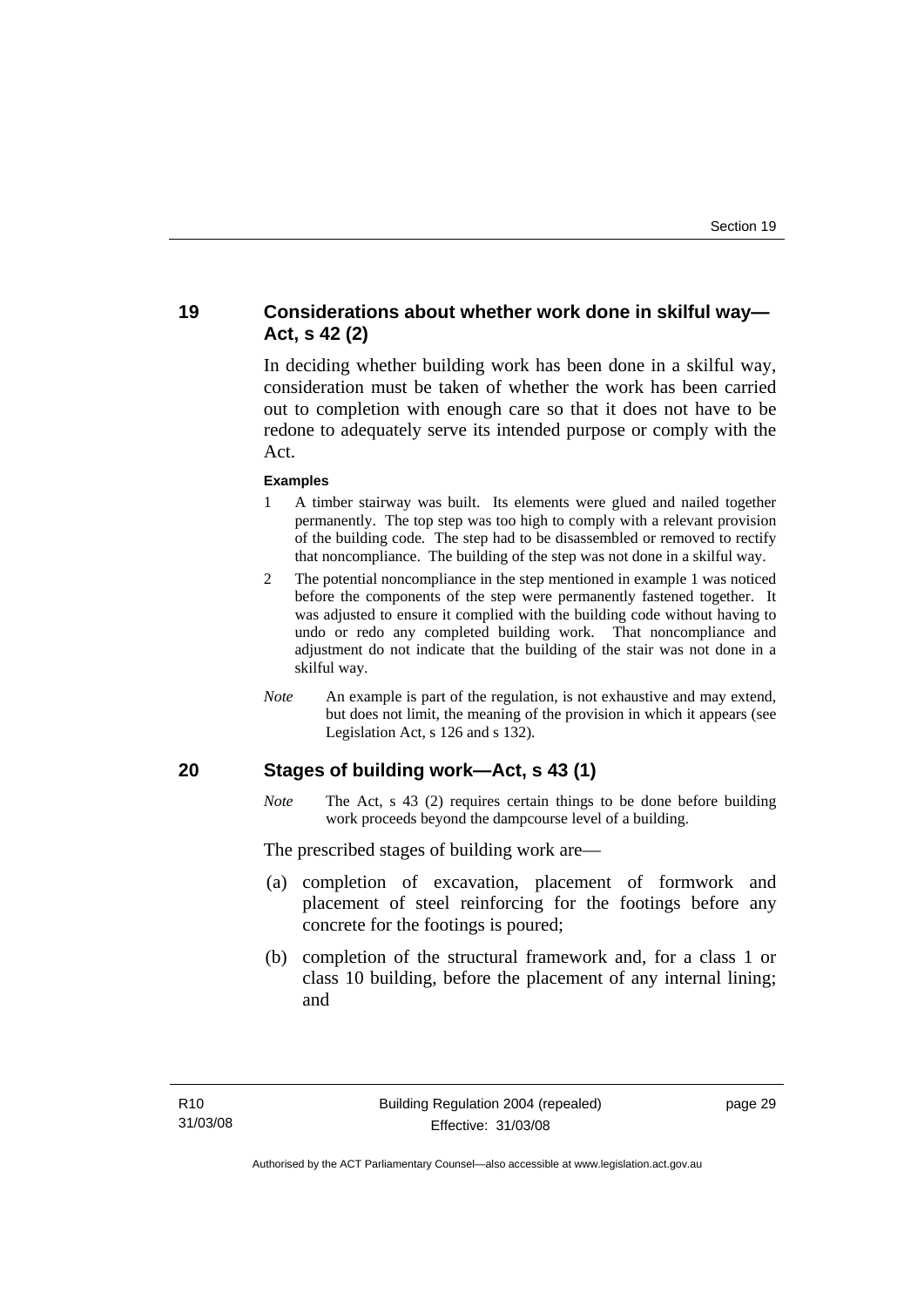- <span id="page-35-0"></span> (c) for a class 1 or class 10 building—completion of placement of formwork, and placement of steel reinforcing, for any reinforced concrete member before any concrete for the member is poured; and
- (d) for a building other than a class 1 or class 10 building completion of any reinforced concrete member, before any concrete for the member is poured, stated by the certifier in the relevant building approval; and
- (e) completion of the building work approved in the relevant building approval.

# **21 Alternative to new survey plan—Act, s 43 (2) (a) (ii)**

- (1) This section applies to building work if—
	- (a) the work is only in relation to an extension or alteration of an existing class 1 or class 10 building (the *original building*); and
	- (b) any building resulting from the work is to be located completely on the same parcel of land (the *original land*) where the original building is.
- (2) A plan (the *original survey plan*) signed by a registered surveyor is prescribed in relation to building work if—
	- (a) the original survey plan contains sufficient information to allow the certifier to form an accurate opinion about whether the building work complies with the Act, section 43 (2) (b); and
	- (b) the arrangement of the boundaries of the original land, and location and levels of the original building, have not changed since the original survey plan was made; and
	- (c) no building on which the work is to be carried out is, or building resulting from the work is to be, situated closer than 100mm away from the boundary of the parcel of land.

Authorised by the ACT Parliamentary Counsel—also accessible at www.legislation.act.gov.au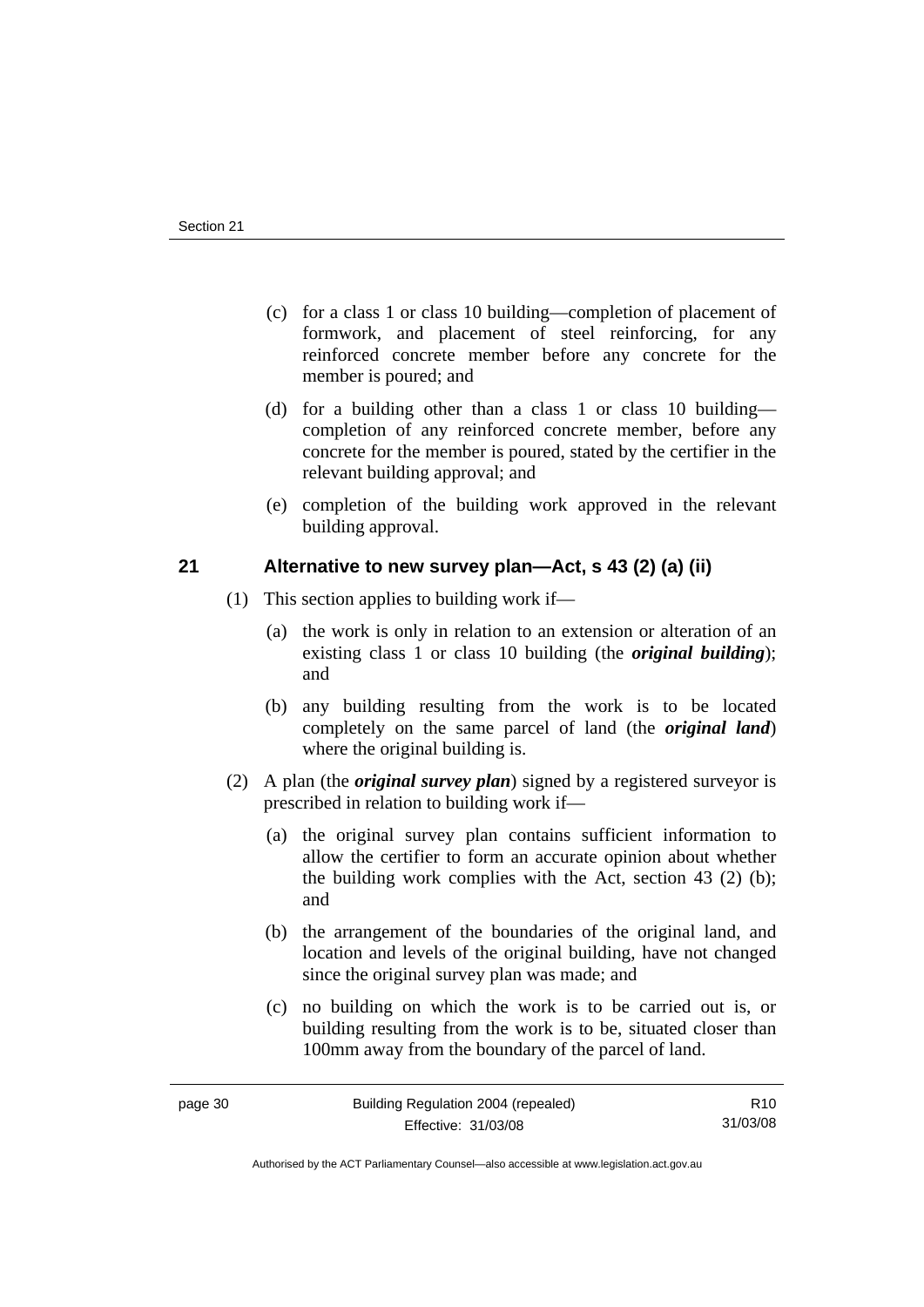# <span id="page-36-0"></span>**22 Consent or approval on completion of building work— Act, s 48 (2) (d)**

The following consents or approvals are prescribed:

- (a) if an approval for building work given under the Land Act is subject to a condition—the approval of the chief planning executive to the way in which the condition has been satisfied;
- (b) approval of the installation of any fire appliance in the new building or new part of the building by the chief officer (fire brigade) or the chief officer (rural fire service);
- (c) approval under the *Scaffolding and Lifts Regulation 1950*, section 21.

# **23 Residential building work to which Act, pt 6 does not apply**

The Act, part 6 (Residential buildings—statutory warranties, insurance and fidelity certificates) does not apply in relation to residential building work if the cost of the work is less than \$12 000.

# **24 End of statutory warranties—Act, s 88 (4)**

- (1) The prescribed period for the end of a warranty is—
	- (a) for residential building work in relation to a structural element—6 years after the completion day for the work; and
	- (b) for residential building work in relation to a non-structural element—2 years after the completion day for the work.
- (2) In this section:

*non-structural element*, of a building, means a component of the building that is not a structural element.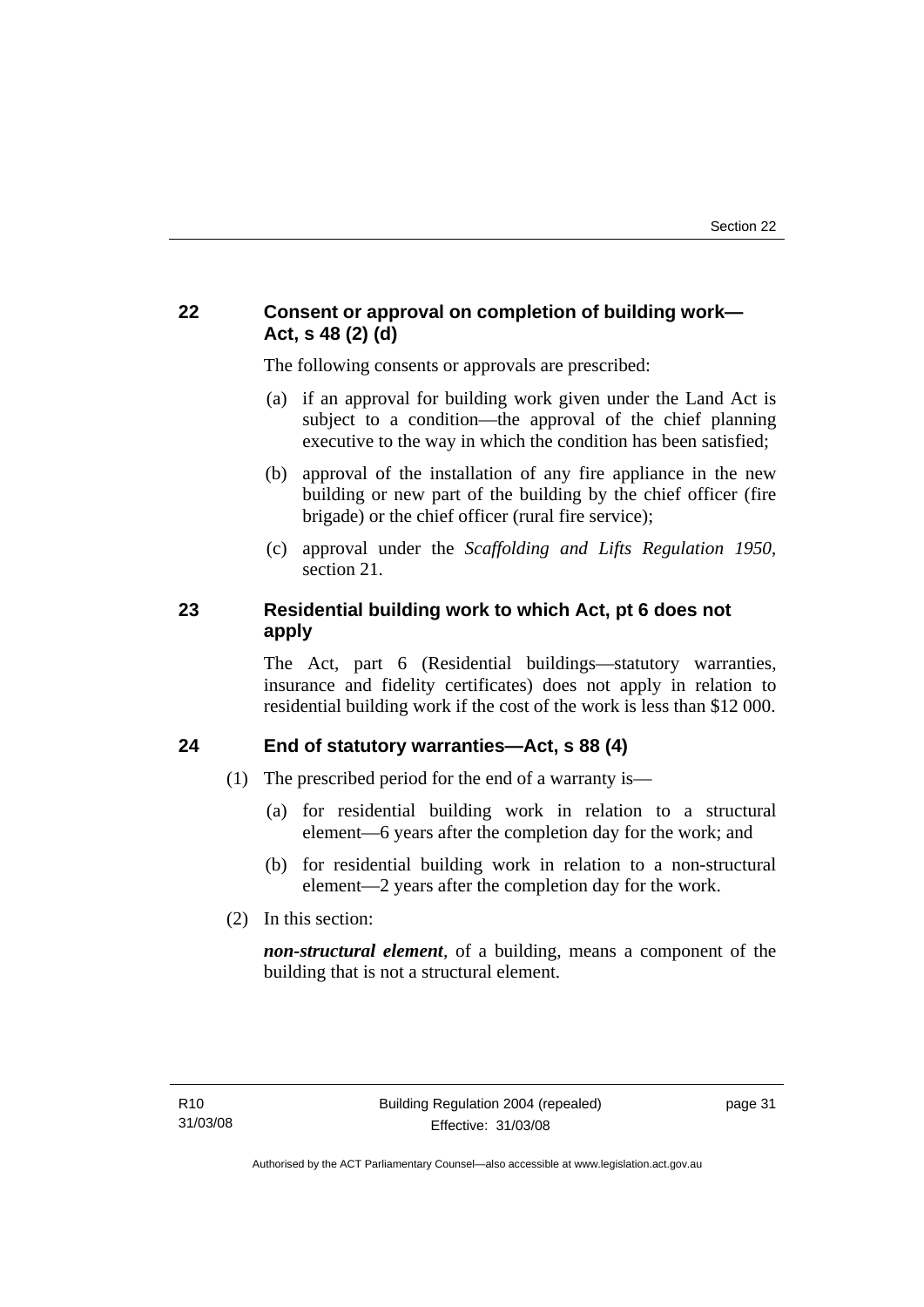<span id="page-37-0"></span>*structural element*, of a building, means—

- (a) an internal or external load-bearing component of the building that is essential to the stability of the building or any part of it; or
- (b) any component (including weatherproofing) forming part of the external walls or roof of the building.

#### **Examples for par (a)**

a foundation, floor, wall, roof, column or beam

*Note* An example is part of the regulation, is not exhaustive and may extend, but does not limit, the meaning of the provision in which it appears (see Legislation Act, s 126 and s 132).

# **25 Residential building work minimum insurance—Act, s 90 (1) (b)**

The prescribed amount for insurance cover is \$85 000.

# **26 Residential building work period of insurance—Act, s 90 (1) (c) and (d)**

The prescribed period is 5 years.

# **27 Residential building work period for claims—Act, s 90 (1) (i)**

The prescribed period is 90 days.

# **28 Amount insurer not liable for—Act, s 91 (1)**

The prescribed amount is \$500.

# **29 If builder defaults and work less than deposit paid—Act, s 93 (3) (b)**

The prescribed amount is \$10 000.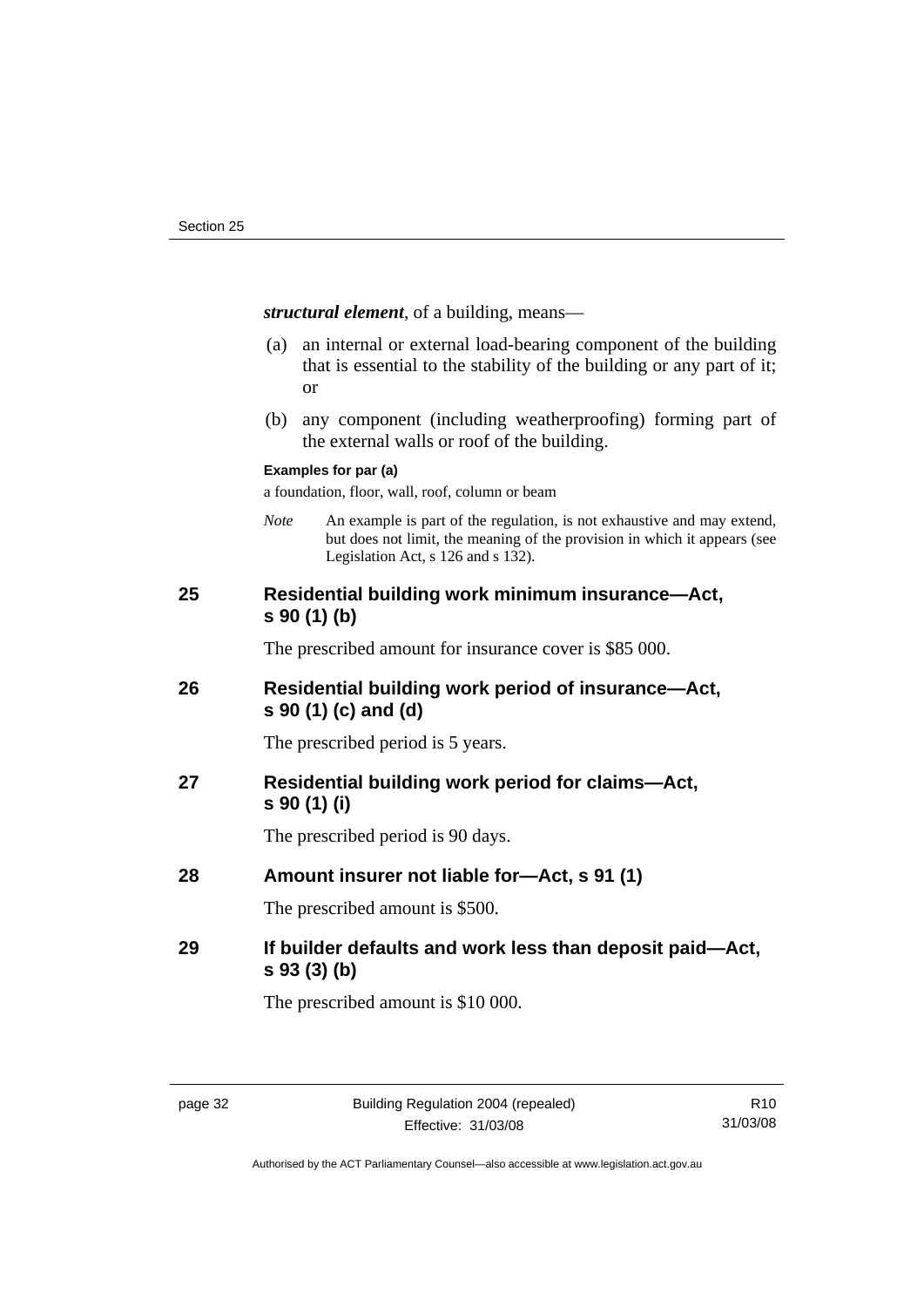# <span id="page-38-0"></span>**29A Building code application to bushfire-prone area—Act, s 136 (4)**

- (1) For the building code, an area of non-urban land is a bushfire-prone area.
- (2) In this section:

*national capital plan* means the national capital plan under the *Australian Capital Territory (Planning and Land Management) Act 1988* (Cwlth), part 3.

*non-urban land* means—

- (a) territory land subject to 1 or more of the following land use policies under the territory plan, part B (Land use policies):
	- (i) broadacre;
	- (ii) rural;
	- (iii) hills, ridges and buffer areas;
	- (iv) river corridors;
	- (v) mountains and bushlands;
	- (vi) plantation forestry;
	- (vii) major roads; or
- (b) land that is not subject to any of the following land use categories under the national capital plan:
	- (i) urban area;
	- (ii) industrial centre;
	- (iii) Lake Burley Griffin and foreshores.

**30 Appealable decisions and relevant people—Act, s 146 (5)** 

 (1) The following decisions of the construction occupations registrar are *appealable decisions*: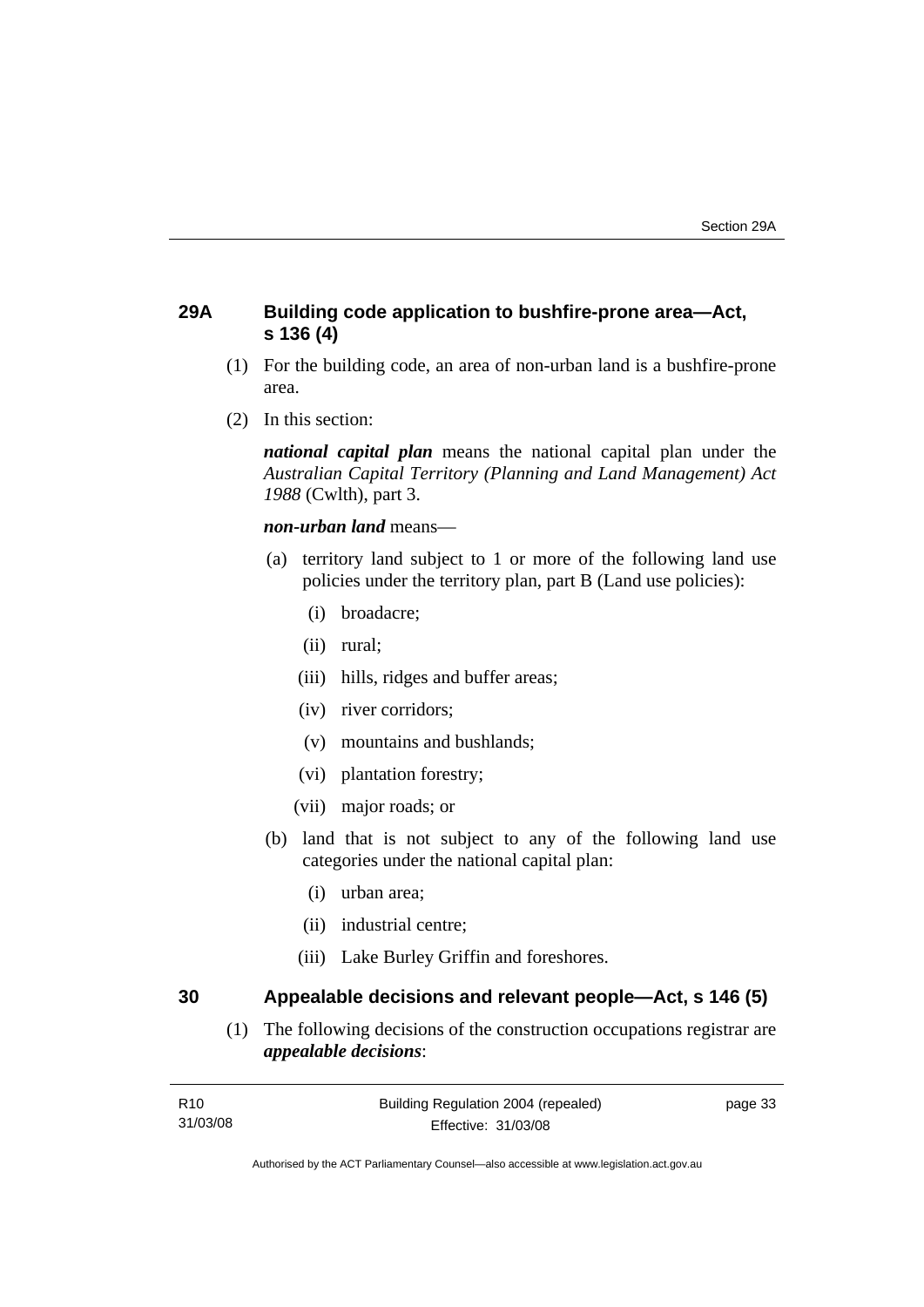- (a) refusing to approve a certifier's resignation under the Act, section 19 (3) (a); or
- (b) refusing to appoint a government certifier for building work under the Act, section 20 (4); or
- (c) refusing to extend or further extend a period under the Act, section 36 (2) (Period for which approvals operate); or
- (d) issuing a stop notice under the Act, section 53; or
- (e) issuing a notice under the Act, section 58 (2) or (4) (Further notices relating to stop notices) or section 62 (1) (Notice to carry out building work); or
- (f) refusing to issue a certificate of occupancy under the Act, section 69 (1), (2) or (3) or a certificate under the Act, section 71 (Certificate for building work involving demolition) or section 72 (Certificate for building work involving erection of structure); or
- (g) refusing to issue a certificate of regularisation to a person other than the Territory or the Commonwealth under the Act, section 75; or
- (h) refusing to give an approval under the Act, section 77 (3) (Use of buildings restricted); or
- (i) working out the cost of building work under the Act, section 86 $(1)$  $(b)$  $(ii)$ ; or
- (i) refusing to give an approval under the Act, section 90  $(1)$  (i) (Complying residential building work insurance).
- (2) Each of the following is the *relevant person* for the appealable decision to which it relates:
	- (a) for a decision mentioned in subsection  $(1)$  (a)—to the certifier; or

Authorised by the ACT Parliamentary Counsel—also accessible at www.legislation.act.gov.au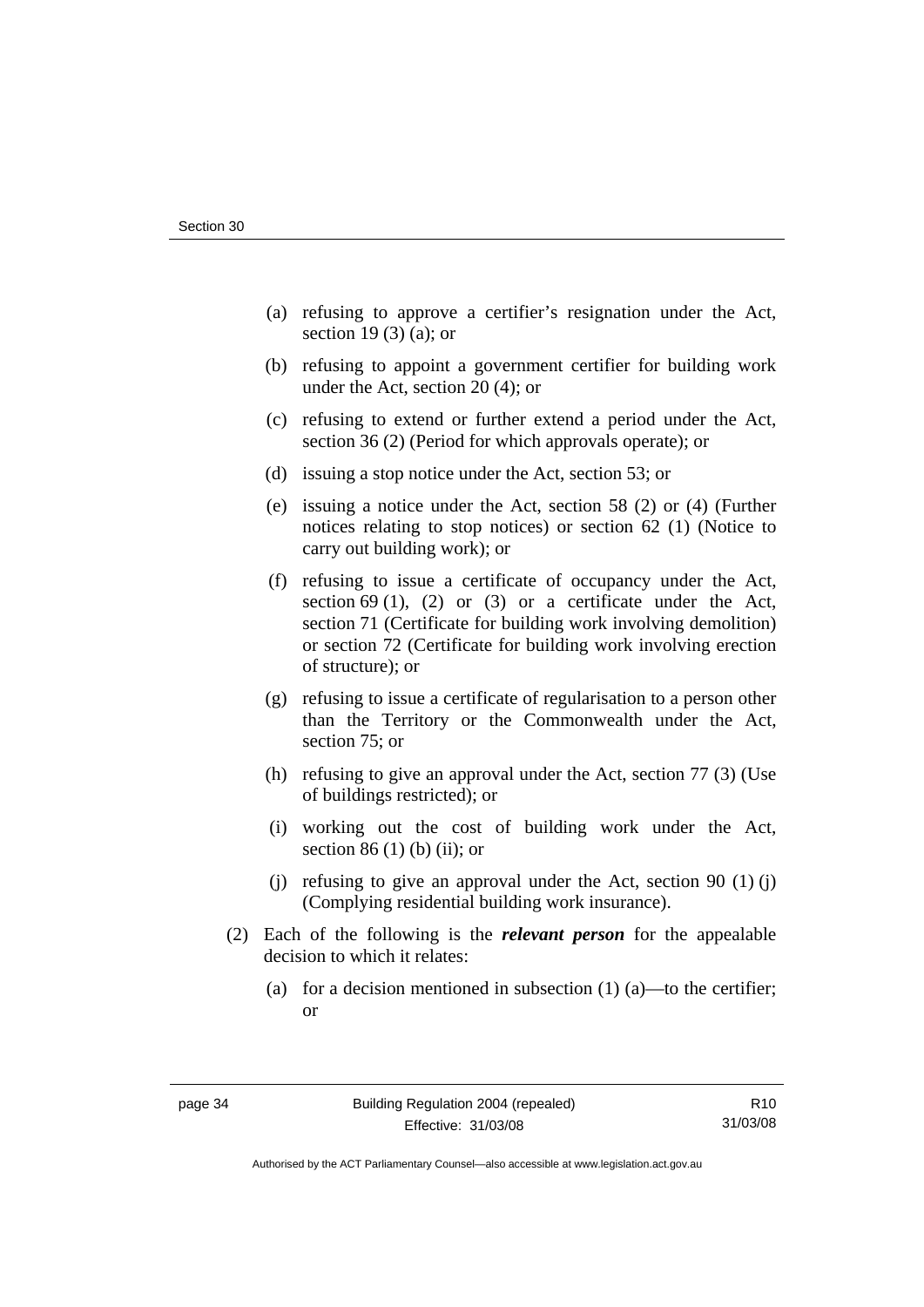- (b) for a decision mentioned in subsection  $(1)$  (b)—to the applicant for the appointment of a government certifier; or
- (c) for a decision mentioned in subsection  $(1)$  (c)—to the applicant for the extension; or
- (d) for a decision mentioned in subsection (1) (d)—to the person carrying out the building work; or
- (e) for a decision mentioned in subsection (1) (e)—to the person required to carry out the stated building work; or
- (f) for a decision mentioned in subsection (1) (f) or  $(g)$ —to the applicant for the certificate; or
- (g) for a decision mentioned in subsection (1) (h) or (j)—to the applicant for approval; or
- (h) for a decision mentioned in subsection  $(1)$  (i)—the builder.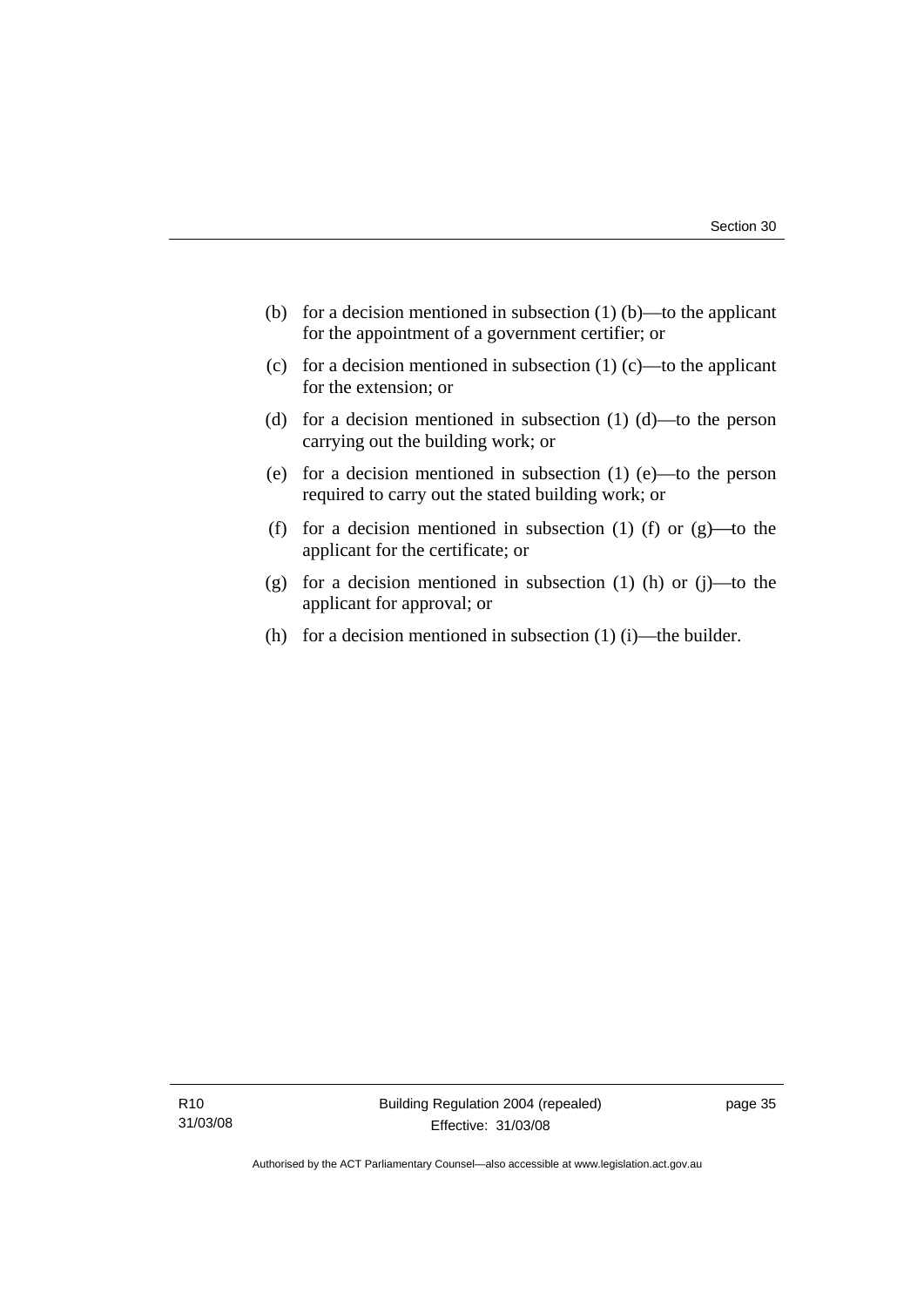# <span id="page-41-0"></span>**Dictionary**

(see s 2)

*Note 1* The Legislation Act contains definitions and other provisions relevant to this regulation.

*Note 2* For example, the Legislation Act, dict, pt 1, defines the following terms:

- chief executive
- may (see  $s$  146)
- person
- under.
- *Note 3* Terms used in this regulation have the same meaning that they have in the *Building Act 2004* (see Legislation Act, s 148). For example, the following terms are defined in the *Building Act 2004*, dict:
	- alteration
	- building code
	- building work
	- certificate of regularisation
	- class
	- Land Act
	- structure.

*AS 1684* means the Australian Standard 1684 (Residential timberframed construction—design criteria) as in force from time to time.

*AS 2870* means the Australian Standard 2870 (Residential slabs and footings—construction) as in force from time to time.

*AS 3533* means the Australian Standard 3533 (Amusement rides and devices—design and construction) as in force from time to time.

*AS 3623* means the Australian Standard 3623 (Domestic metal framing) as in force from time to time.

*AS 3700* means the Australian Standard 3700 (Masonry structures) as in force from time to time.

*asbestos*—see the *Dangerous Substances Act 2004*, section 47A.

| page 36 | Building Regulation 2004 (repealed) | R <sub>10</sub> |
|---------|-------------------------------------|-----------------|
|         | Effective: 31/03/08                 | 31/03/08        |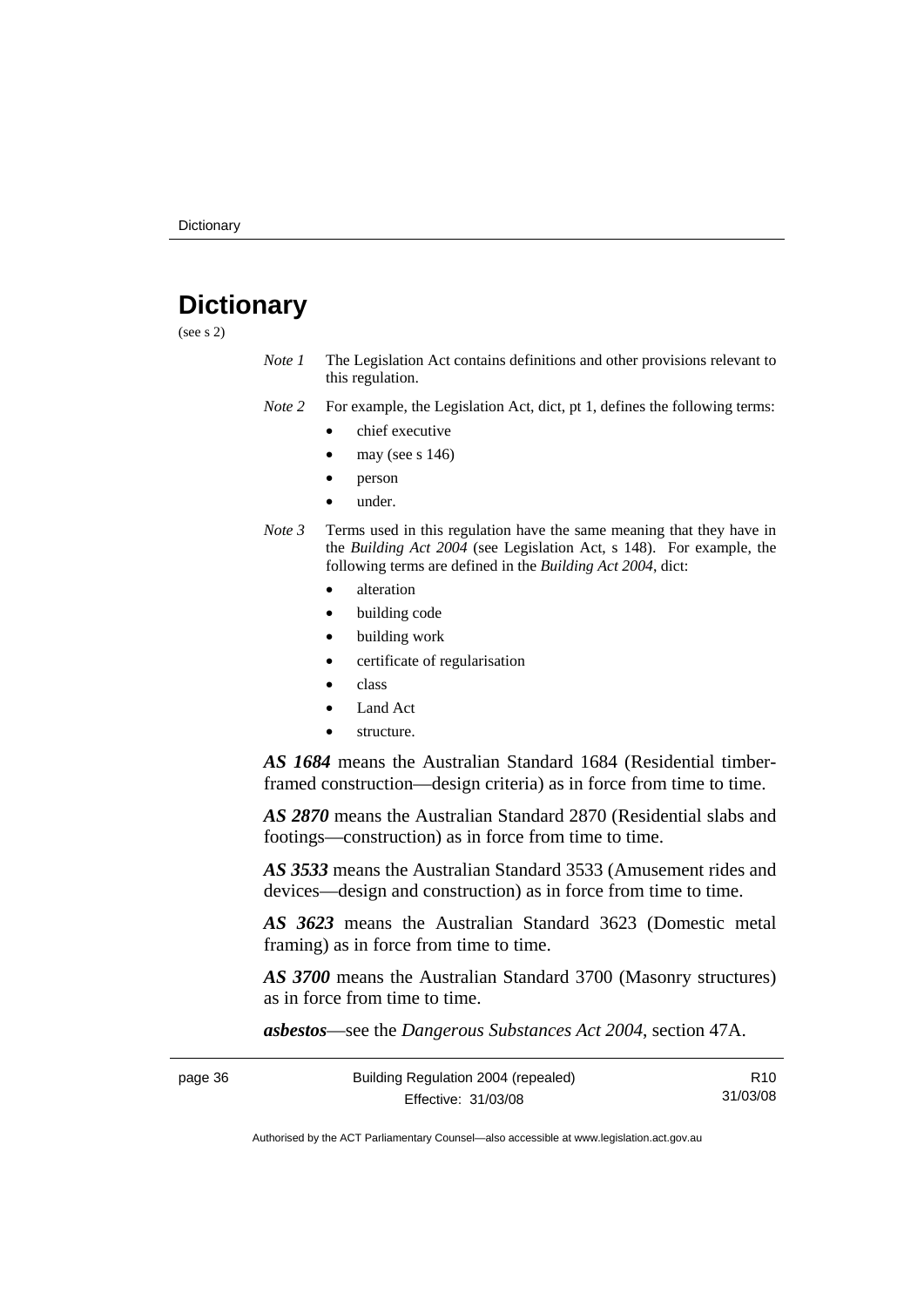# <span id="page-42-0"></span>**Endnotes**

# **1 About the endnotes**

Amending and modifying laws are annotated in the legislation history and the amendment history. Current modifications are not included in the republished law but are set out in the endnotes.

Not all editorial amendments made under the *Legislation Act 2001*, part 11.3 are annotated in the amendment history. Full details of any amendments can be obtained from the Parliamentary Counsel's Office.

Uncommenced amending laws and expiries are listed in the legislation history and the amendment history. These details are underlined. Uncommenced provisions and amendments are not included in the republished law but are set out in the last endnote.

If all the provisions of the law have been renumbered, a table of renumbered provisions gives details of previous and current numbering.

The endnotes also include a table of earlier republications.

| $am = amended$                               | $ord = ordinance$                         |
|----------------------------------------------|-------------------------------------------|
| $amdt = amendment$                           | $orig = original$                         |
| $ch = chapter$                               | $par = paragraph/subparagraph$            |
| $def = definition$                           | $pres = present$                          |
| $dict = dictionary$                          | $prev = previous$                         |
| $disallowed = disallowed by the Legislative$ | $(\text{prev}) = \text{previously}$       |
| Assembly                                     | $pt = part$                               |
| $div = division$                             | $r = rule/subrule$                        |
| $exp = expires/expired$                      | $remum = renumbered$                      |
| $Gaz = gazette$                              | $reloc = relocated$                       |
| $hdg =$ heading                              | $R[X]$ = Republication No                 |
| $IA = Interpretation Act 1967$               | $RI = reissue$                            |
| $ins = inserted/added$                       | $s = section/subsection$                  |
| $LA =$ Legislation Act 2001                  | $sch = schedule$                          |
| $LR =$ legislation register                  | $sdiv = subdivision$                      |
| $LRA =$ Legislation (Republication) Act 1996 | $sub =$ substituted                       |
| $mod = modified/modification$                | SL = Subordinate Law                      |
| $o = order$                                  | underlining = whole or part not commenced |
| $om = omitted/repealed$                      | or to be expired                          |
|                                              |                                           |

#### **2 Abbreviation key**

R10 31/03/08 Building Regulation 2004 (repealed) Effective: 31/03/08

page 37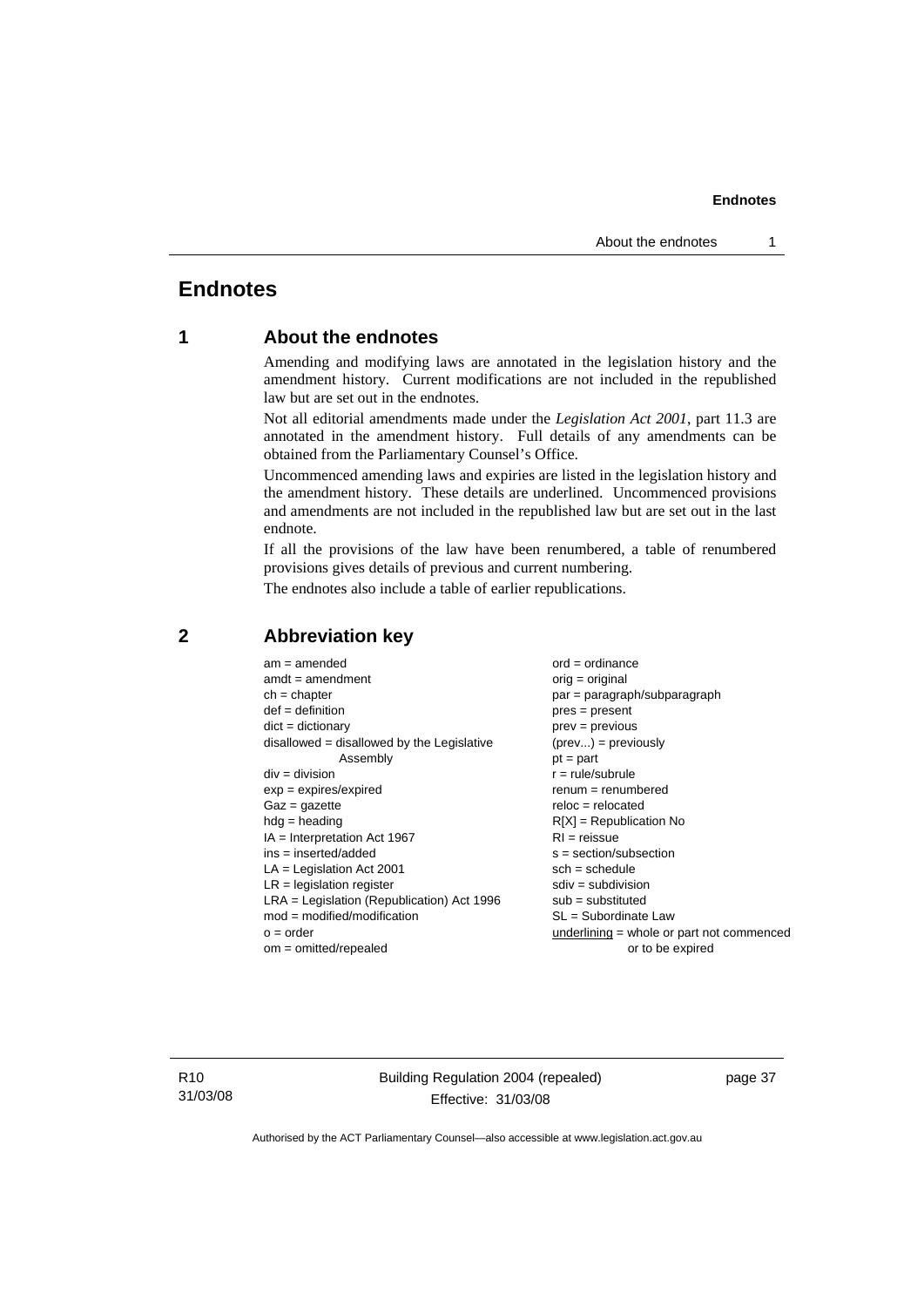<span id="page-43-0"></span>3 Legislation history

# **3 Legislation history**

This regulation was made as part of the *Building Act 2004* (see A2004-11, s 177 and sch 1).

This regulation was originally the *Building Regulations 2004*. It was renamed under the *Legislation Act 2001*.

#### **Building Regulation 2004 SL2004-34**

taken to have been notified LR 26 March 2004 (A2004-11,

s 177 (3) (a))

s 1 taken to have commenced 26 March 2004 (LA s 75 (1)) remainder commenced 1 September 2004 (A2004-11, s 177 (3) (b))

as amended by

#### **Emergencies Act 2004 A2004-28 sch 3 pt 3.2**

notified LR 29 June 2004

s 1, s 2 commenced 29 June 2004 (LA s 75 (1)) sch 3 pt 3.2 commenced 1 September 2004 (s 2 (2) and see Building Act 2004 A2004-11, s 2 and Construction Occupations (Licensing) Act 2004 A2004-12, s 2 and CN2004-8)

#### **Dangerous Substances (Asbestos) Amendment Act 2004 A2004-66 sch 1 pt 1.2**

notified LR 31 August 2004 s 1, s 2 commenced 31 August 2004 (LA s 75 (1)) sch 1 pt 1.2 commenced 1 September 2004 (s 2 (2))

#### **Building Amendment Regulations 2004 (No 1) SL2004-46**

notified LR 8 September 2004 s 1, s 2 commenced 8 September 2004 (LA s 75 (1)) remainder commenced 9 September 2004 (s 2)

#### **Construction Occupations Legislation Amendment Act 2005 A2005-34 sch 1 pt 1.2**

notified LR 6 July 2005 s 1, s 2 commenced 6 July 2005 (LA s 75 (1)) sch 1 pt 1.2 commenced 27 July 2005 (s 2)

page 38 Building Regulation 2004 (repealed) Effective: 31/03/08

R10 31/03/08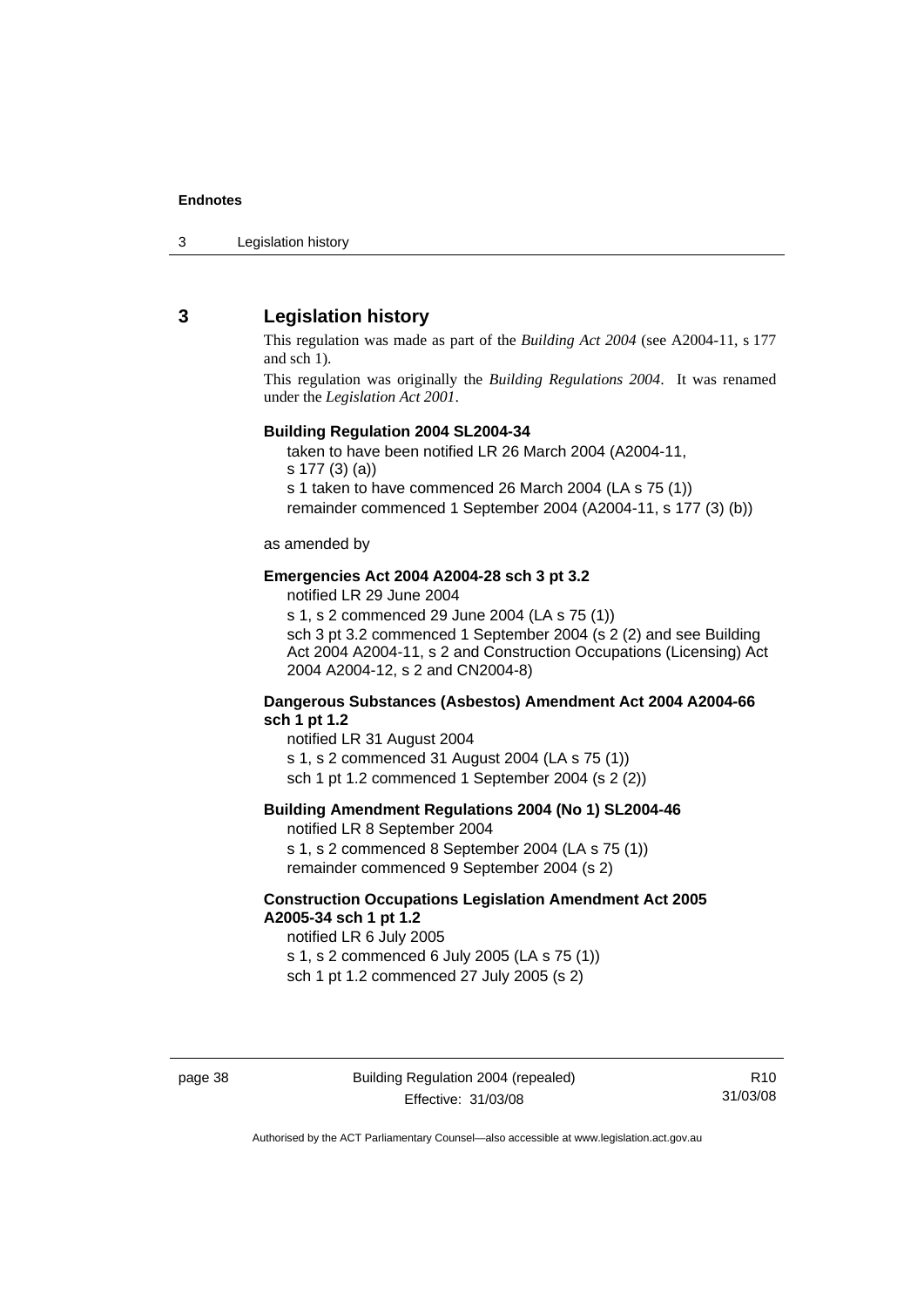#### <span id="page-44-0"></span>**Statute Law Amendment Act 2005 (No 2) A2005-62 sch 3 pt 3.2**

notified LR 21 December 2005

s 1, s 2 commenced 21 December 2005 (LA s 75 (1)) sch 3 pt 3.2 commenced 11 January 2006 (s 2 (1))

#### **Building Amendment Regulation 2006 (No 1) SL2006-15**

notified LR 8 May 2006

s 1, s 2 commenced 8 May 2006 (LA s 75 (1)) remainder commenced 9 May 2006 (s 2)

#### **Asbestos Legislation Amendment Act 2006 A2006-16 sch 1 pt 1.2 (as am by A2006-24 s 4)**

notified LR 18 May 2006 s 1, s 2 commenced 18 May 2006 (LA s 75 (1)) sch 1 pt 1.2 commenced 1 July 2006 (s 2 (1) as am by A2006-24 s 4)

#### **Asbestos Legislation Amendment Act 2006 (No 2) A2006-24**

notified LR 18 May 2006

s 1, s 2 commenced 18 May 2006 (LA s 75 (1)) remainder commenced 19 May 2006 (s 2)

*Note* This Act only amends the Asbestos Legislation Amendment Act 2006 A2006-16.

as repealed by

#### **Building (General) Regulation 2008 SL2008-3 s 105**

notified LR 3 March 2008

s 1, s 2 commenced 3 March 2008 (LA s 75 (1)) s 105 commenced 31 March 2008 (s 2 and see Building Legislation Amendment Act 2007 A2007-26, s 2, Planning and Development Act 2007 A2007-24, s 2 and CN2008-1)

**4 Amendment history** 

#### **Name of regulation**

s 1 am R3 LA

**Meaning of** *building work***—Act, s 6 (2) (a) and (b)**  s 4A ins A2004-66 amdt 1.2

 am A2005-34 amdt 1.16 sub A2006-16 amdt 1.19

R10 31/03/08 Building Regulation 2004 (repealed) Effective: 31/03/08

page 39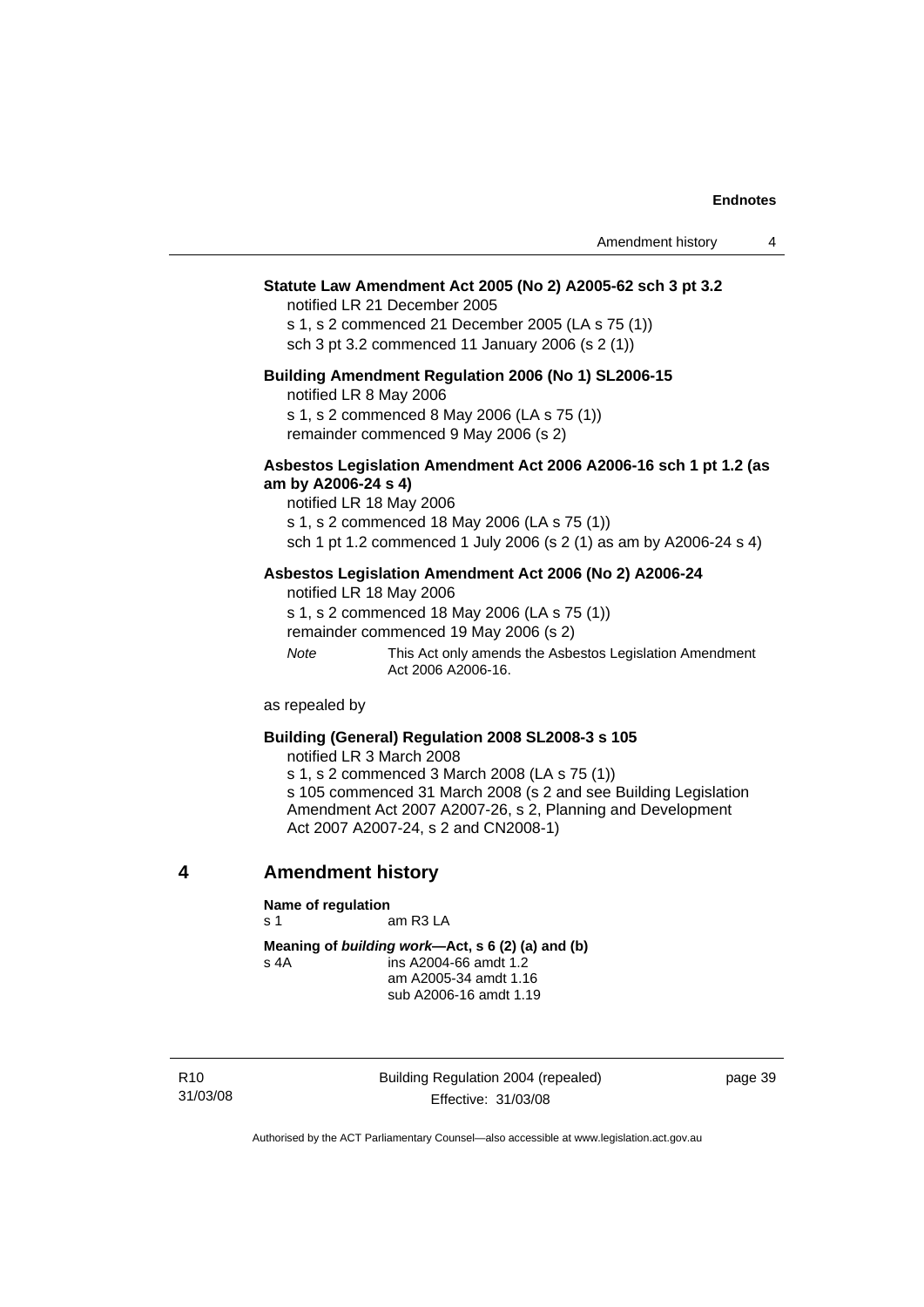4 Amendment history

**Meaning of** *specialist building work***—Act, s 9 (b)**  s 4B ins A2004-66 amdt 1.2 am A2005-34 amdt 1.16 sub A2006-16 amdt 1.19 **Exempt buildings—Act, s 12**  s 5 am SL2004-46 s 4 **Exempt building work—Act, s 15 (1) (b) and s 83 (1) (b)**  s 7 hdg sub A2006-16 amdt 1.20 **Exempt building work involving asbestos—Act, s 15 (1) (b) and (2), s 65 (2) and s 83 (1) (b) and (2)**  s 7A ins A2006-16 amdt 1.21 **Building approval for asbestos removal—Act, s 26 (3)**  s 12A ins A2004-66 amdt 1.3 am A2005-34 amdt 1.16; A2006-16 amdt 1.22 **Requirements for plans for asbestos removal—Act, s 27 (1) (a)**  s 14A ins A2004-66 amdt 1.4 am A2005-34 amdt 1.16; A2006-16 amdt 1.22 **Consultation and consent—Act, s 27 (1) (b)**  s 15 am A2004-28 amdt 3.2; A2006-16 amdt 1.23 **Substantial alteration—Act, s 29 (2) (a)**  sub A2005-34 amdt 1.17 s 16 am A2005-34 amdt 1.18 **Unaltered parts that need not comply with building code—Act, s 29 (2) (b)**  s 16A ins A2005-34 amdt 1.19 am A2005-62 amdt 3.70 **Consent or approval on completion of building work—Act, s 48 (2) (d)**  s 22 am A2004-28 amdt 3.3 **Building code application to bushfire-prone area—Act, s 136 (4)**  s 29A hdg sub SL2006-15 s 4<br>s 29A s 39A ins A2004-28 amdt ins A2004-28 amdt 3.4 **Building code application to pre-1/5/06 development applications—Act, s 136 (4)**  s 29B ins SL2006-15 s 5 exp 1 May 2007 (s 29B (4)) **Expiry of definition of** *asbestos* s 31 ins A2004-66 amdt 1.5 om A2005-34 amdt 1.20

page 40 Building Regulation 2004 (repealed) Effective: 31/03/08

R10 31/03/08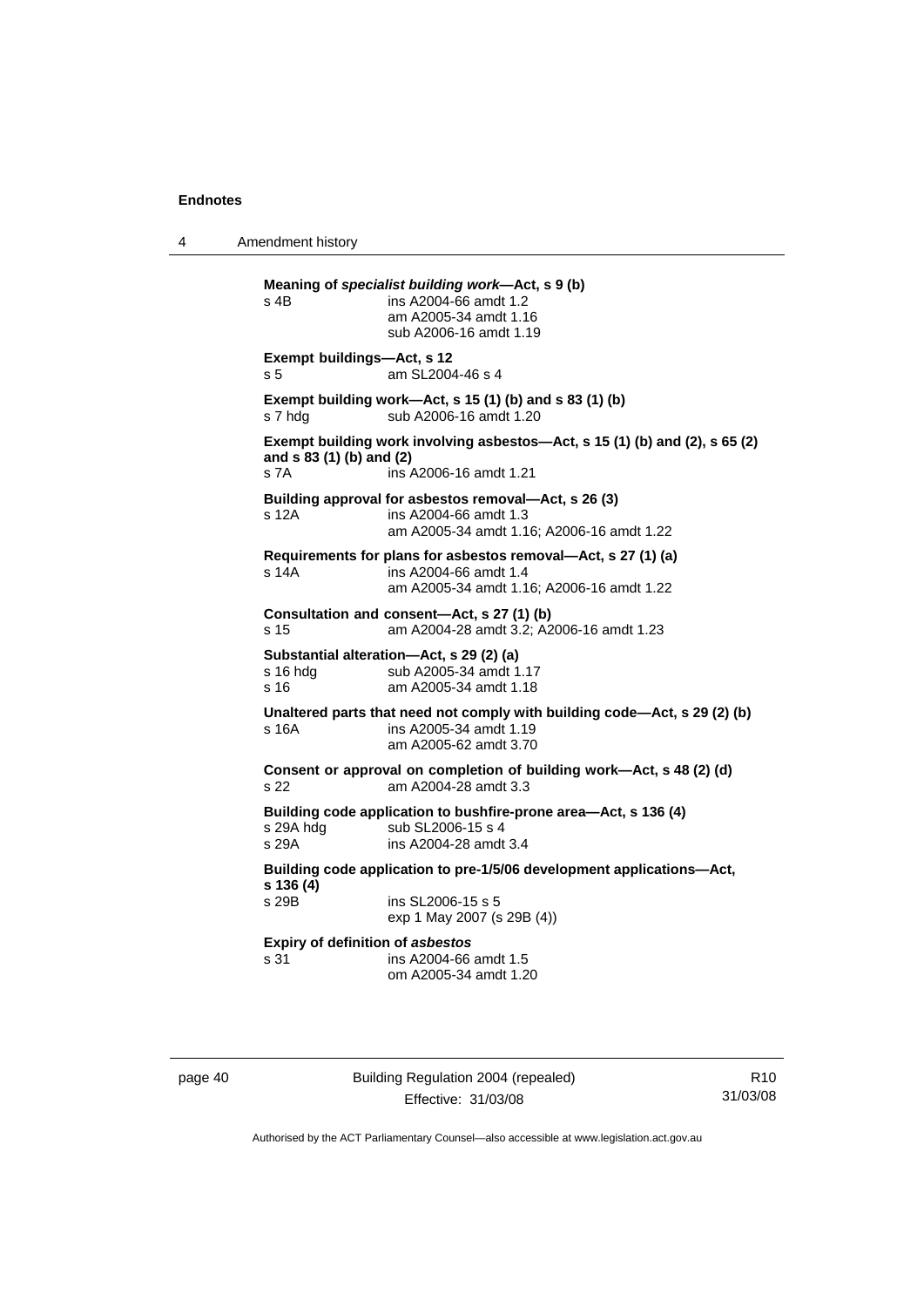```
Modifications of Act, pt 11—Act, s 179<br>s 32 ins SL2004-46 s 5
                    ins SL2004-46 s 5
                     am A2005-34 amdt 1.21 
                     exp 1 September 2006 (see A2004-11 s 180) 
Dictionary 
dict def asbestos ins A2004-66 amdt 1.6
```
# **5 Earlier republications**

Some earlier republications were not numbered. The number in column 1 refers to the publication order.

Since 12 September 2001 every authorised republication has been published in electronic pdf format on the ACT legislation register. A selection of authorised republications have also been published in printed format. These republications are marked with an asterisk (\*) in column 1. Electronic and printed versions of an authorised republication are identical.

| <b>Republication</b><br>No and date | <b>Effective</b>            | Last<br>amendment<br>made by | <b>Republication</b><br>for                                     |
|-------------------------------------|-----------------------------|------------------------------|-----------------------------------------------------------------|
| R <sub>1</sub><br>1 Sept 2004       | 1 Sept 2004-<br>8 Sept 2004 | A2004-66                     | new regulation and<br>amendments by<br>A2004-28 and<br>A2004-66 |
| R <sub>2</sub>                      | 9 Sept 2004-                | SL2004-46                    | amendments by                                                   |
| 9 Sept 2004                         | 3 Nov 2004                  |                              | SL2004-46                                                       |
| R3<br>4 Nov 2004                    | 4 Nov 2004-<br>26 July 2005 | SL2004-46                    | editorial<br>amendments under<br>Legislation Act                |
| R4                                  | 27 July 2005-               | A2005-34                     | amendments by                                                   |
| 27 July 2005                        | 10 January 2006             |                              | A2005-34                                                        |
| R5                                  | 11 Jan 2006-                | A2005-62                     | amendments by                                                   |
| 11 Jan 2006                         | 8 May 2006                  |                              | A2005-62                                                        |
| R <sub>6</sub>                      | 9 May 2006-                 | SL2006-15                    | amendments by                                                   |
| 9 May 2006                          | 30 June 2006                |                              | SL2006-15                                                       |
| R7<br>1 July 2006                   | 1 July 2006-<br>1 Sept 2006 | A2006-24                     | amendments by<br>A2006-16 as<br>amended by<br>A2006-24          |

#### R10 31/03/08

Building Regulation 2004 (repealed) Effective: 31/03/08

page 41